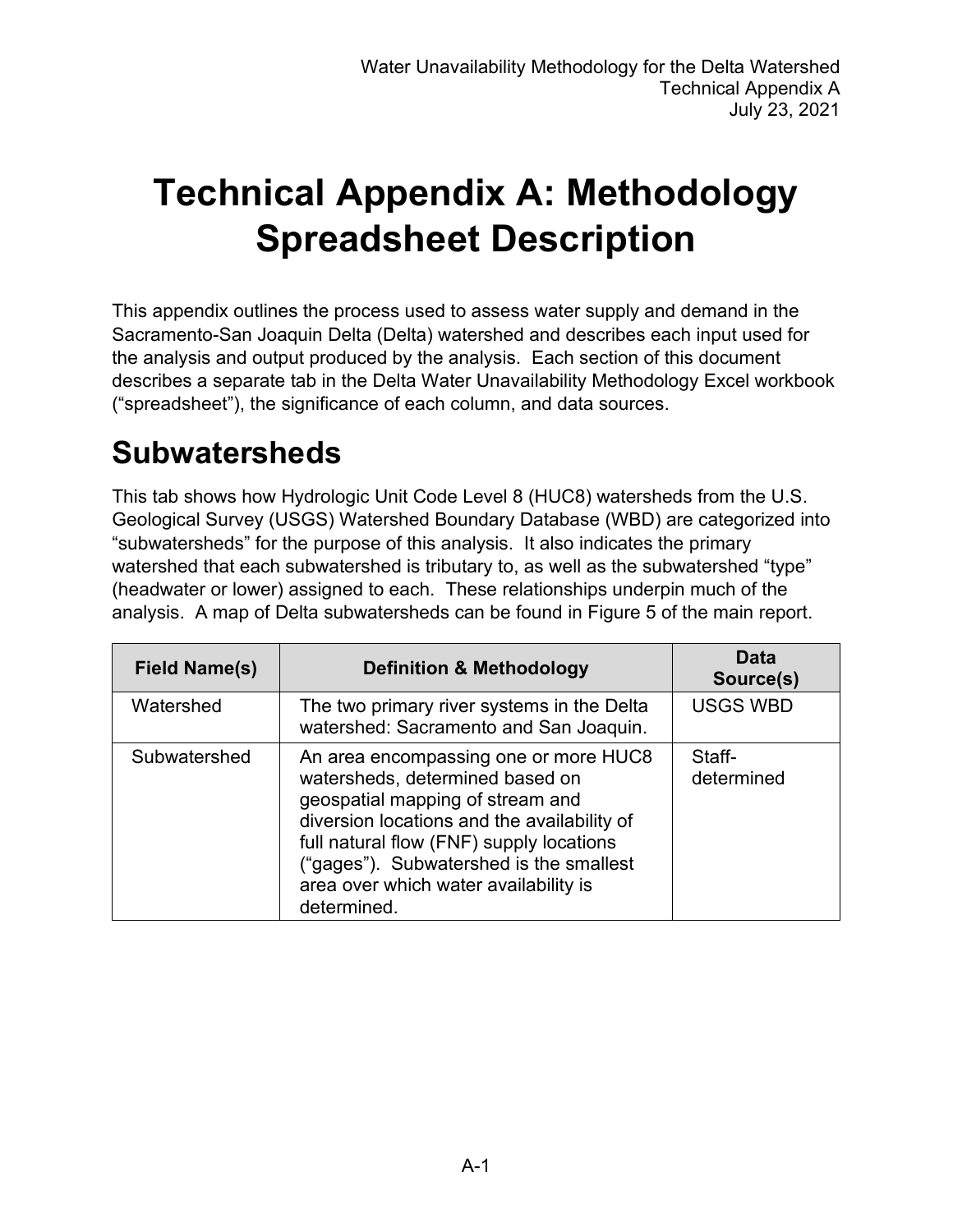| Field Name(s)               | <b>Definition &amp; Methodology</b>                                                                                                                                                                                                                                                                                                                                                                                                                   | Data<br>Source(s)    |
|-----------------------------|-------------------------------------------------------------------------------------------------------------------------------------------------------------------------------------------------------------------------------------------------------------------------------------------------------------------------------------------------------------------------------------------------------------------------------------------------------|----------------------|
| Subwatershed<br><b>Type</b> | Subwatersheds are categorized as either<br>'headwater' or 'lower' for the purpose of<br>this analysis:<br>- A headwater subwatershed contains<br>water demands which can only be met by<br>water supplies within the subwatershed<br>(i.e., there are no tributaries flowing into<br>the subwatershed).<br>- A lower subwatershed can receive water<br>supplies from outside its boundaries (i.e.,<br>it is located downstream of the<br>headwaters). | Staff-<br>determined |
| HUC <sub>8</sub>            | The boundaries of watersheds which<br>contain land that all drains to the outlet, as<br>delineated and classified by the USGS.<br>This delineation provides a consistent<br>boundary for classifying water supplies<br>and demands for the analysis.                                                                                                                                                                                                  | <b>USGS WBD</b>      |

To the right of the data table is a key for the various colors used for each tab of the spreadsheet. **Green tabs** contain data fields that can be updated or revised to change the analysis; cells with modifiable data are **highlighted green** throughout the spreadsheet. **Orange tabs** contain only a limited number of data fields that accept updates. **Red tabs** contain only data outputs and should not be modified.

# **Supply Past Monthly**

This tab contains historical monthly supply data for each of the 20 subwatersheds in the analysis, dating back as far as water year (WY) 1901 for some subwatersheds (NOTE: a water year runs from October of the previous year through September; e.g., WY 2021 is October 2020 through September 2021). Supply data consists of full natural flow (FNF, also known as "unimpaired flow") data compiled from the California Data Exchange Center (CDEC), a March 2016 report from the Department of Water Resources (DWR) on unimpaired flows in the Central Valley from WY 1922-2014, and the California Nevada River Forecast Center (CNRFC). Direct links to individual gage datasets are provided in the spreadsheet. Supply volumes are provided in units of acrefeet (AF), converted from thousand acre-feet (TAF) for some data sources. Certain fields are estimated or adjusted using gap-filling (GF) procedures, which are explained in the next section.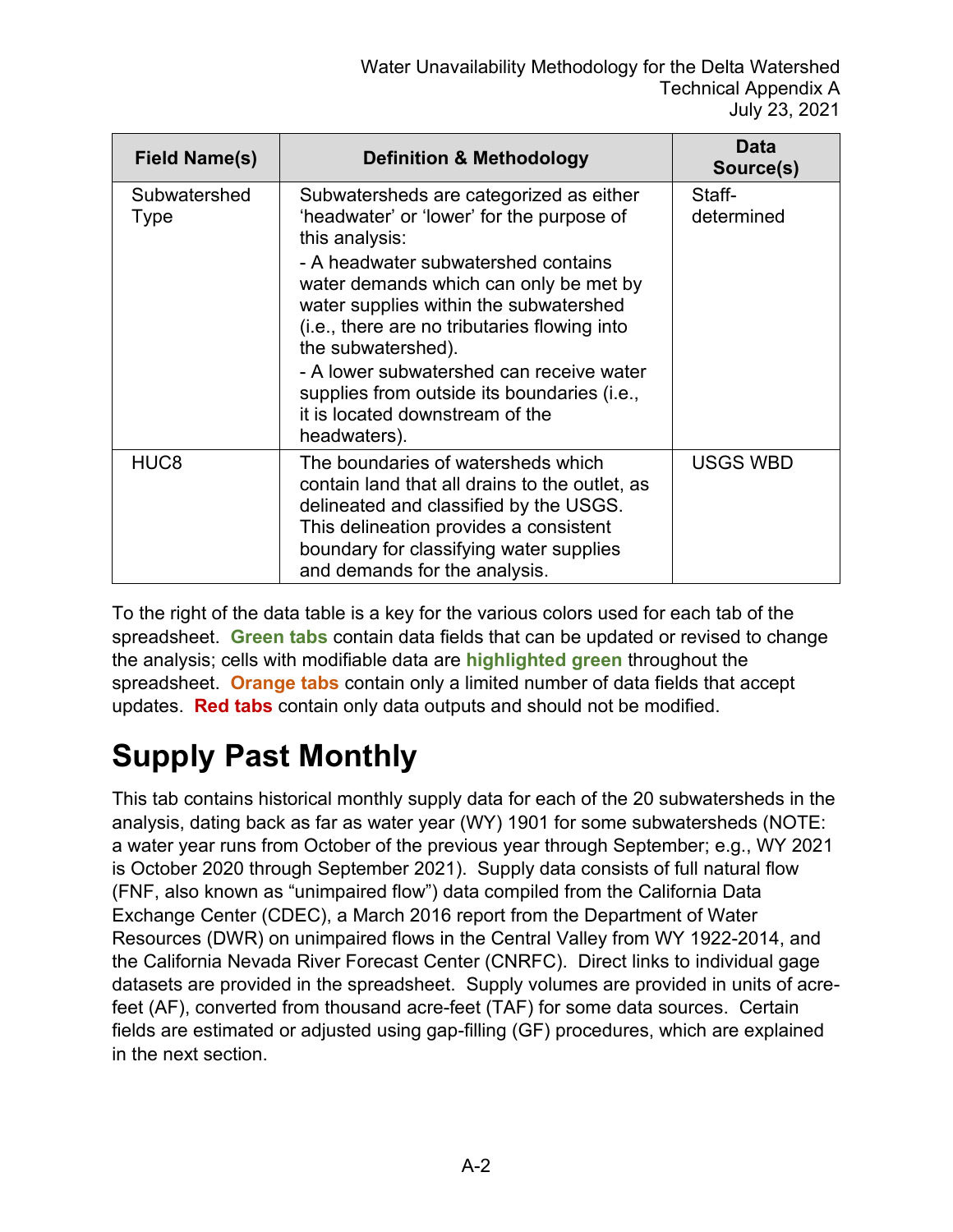| <b>Field Name(s)</b>      | <b>Definition &amp; Methodology</b>                                                                                                                                                                                                                                                                           | <b>Data</b><br>Source(s)              |
|---------------------------|---------------------------------------------------------------------------------------------------------------------------------------------------------------------------------------------------------------------------------------------------------------------------------------------------------------|---------------------------------------|
| Year, WY,<br>Month        | The calendar year, water year, and<br>calendar year month of the respective<br>water supply volume. The dataset begins<br>with water year 1901 (starting in October<br>1900) and continues through the end of<br>water year 2021 (September 2021); data<br>fields for current and future months are<br>blank. |                                       |
| Sacramento<br><b>Bend</b> | Monthly FNF data for the Sacramento<br>River at Bend subwatershed (including the<br>Sacramento, McCloud, and Pit Rivers<br>above Shasta Reservoir and Cow,<br>Cottonwood, Battle, Clear, and Paynes<br>Creeks):<br>- CDEC station SBB, sensor 65 for WY<br>1906-Present.                                      | <b>CDEC</b>                           |
| Stony                     | Monthly FNF data for the Stony Creek<br>subwatershed (at Black Butte Reservoir):<br>- DWR subbasin UF4 for WY 1922-2014.<br>- CNRFC station EPRC1 (daily TAF<br>summed to monthly AF) with GF<br>augmentation for WY 2015-Present.                                                                            | DWR, CNRFC<br>w/ staff<br>adjustments |
| Cache                     | Monthly FNF data for the Cache Creek<br>subwatershed (above Rumsey):<br>- DWR subbasin UF3 for WY 1922-2014.<br>- GF extrapolation based on Stony Creek<br>for WY 2015-Present.                                                                                                                               | DWR, staff<br>estimates               |
| <b>Upper Feather</b>      | Monthly FNF data for the Upper Feather<br>River subwatershed (at Oroville Dam):<br>- CDEC station FTO, sensor 65 for WY<br>1906-Present.                                                                                                                                                                      | <b>CDEC</b>                           |
| Yuba                      | Monthly FNF data for the Yuba River<br>subwatershed (near Smartville):<br>- CDEC station YRS, sensor 65 for WY<br>1901-Present.                                                                                                                                                                               | <b>CDEC</b>                           |
| <b>Bear</b>               | Monthly FNF data for the Bear River<br>subwatershed (near Wheatland):<br>- DWR subbasin UF10 for WY 1922-2014.<br>- GF extrapolation based on Yuba River for<br>WY 2015-Present.                                                                                                                              | DWR, staff<br>estimates               |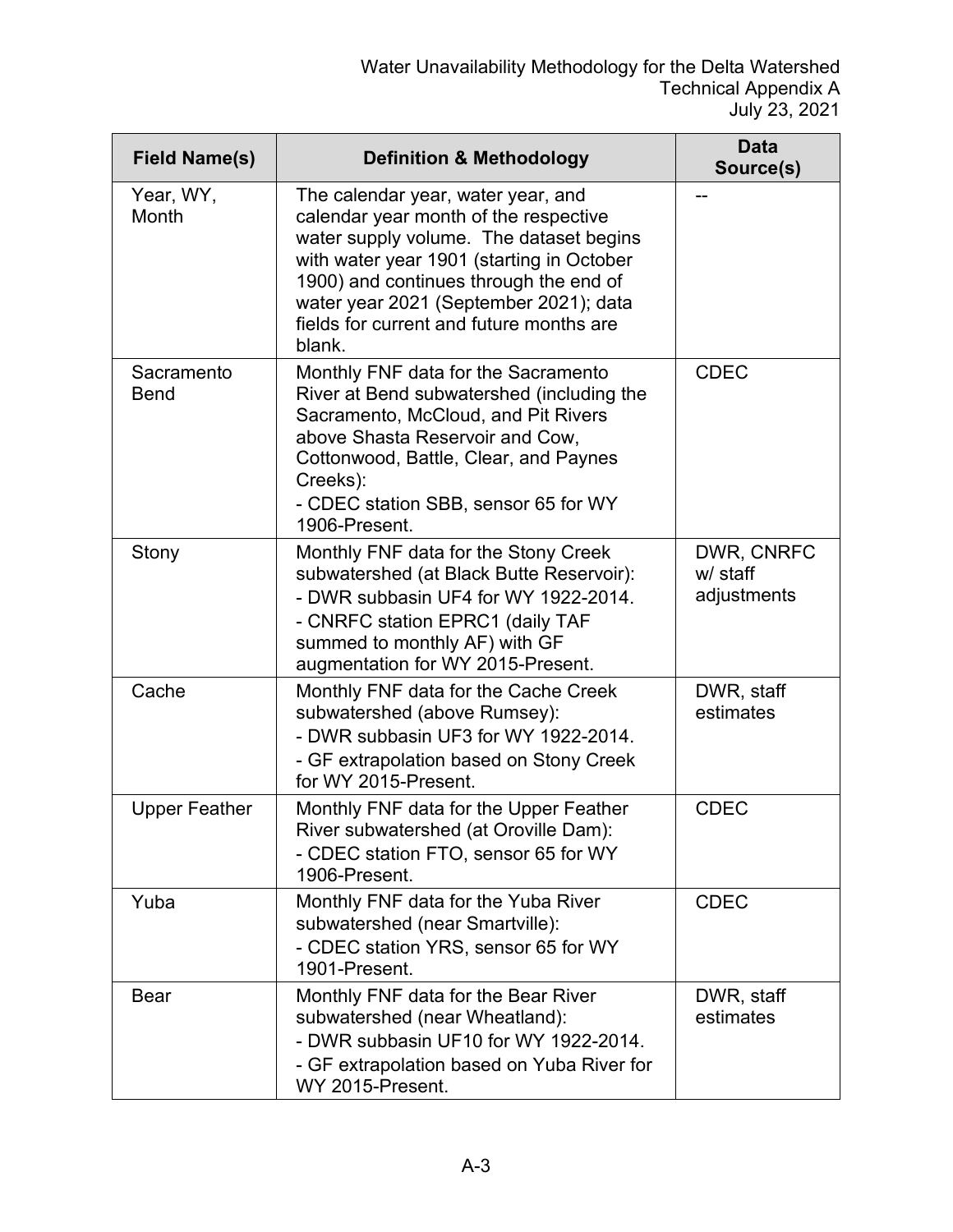| <b>Field Name(s)</b>              | <b>Definition &amp; Methodology</b>                                                                                                                                                                                                                                                                                                                                                                         | <b>Data</b><br>Source(s)              |
|-----------------------------------|-------------------------------------------------------------------------------------------------------------------------------------------------------------------------------------------------------------------------------------------------------------------------------------------------------------------------------------------------------------------------------------------------------------|---------------------------------------|
| Upper<br>American                 | Monthly FNF data for the Upper American<br>River subwatershed (at Folsom Dam):<br>- CDEC station AMF, sensor 65 for WY<br>1901-Present.                                                                                                                                                                                                                                                                     | <b>CDEC</b>                           |
| Putah                             | Monthly FNF data for the Putah Creek<br>subwatershed (near Winters):<br>- DWR subbasin UF2 for WY 1922-2014.<br>- GF extrapolation based on Stony Creek<br>for WY 2015-Present.                                                                                                                                                                                                                             | DWR, staff<br>estimates               |
| Upper<br>Sacramento<br>Valley     | Monthly FNF data for the Upper<br>Sacramento River Valley subwatershed<br>(tributaries between Bend and Butte<br>Slough, including Redbank, Elder, Thomes,<br>Antelope, Mill, Deer, Big Chico, and Butte<br>Creeks):<br>- DWR subbasins UF5+UF7 for WY 1922-<br>2014.<br>- CNRFC stations<br>EDCC1+TCRC1+MLMC1+DCVC1+BKCC1<br>(daily TAF summed to monthly AF) with GF<br>augmentation for WY 2015-Present. | DWR, CNRFC<br>w/ staff<br>adjustments |
| Sacramento<br><b>Valley Floor</b> | Monthly FNF data for the Sacramento<br>Valley Floor subwatershed (minor east and<br>west side tributaries between Stony Creek<br>and the Delta, including tributaries to the<br>Lower Feather and American Rivers):<br>- DWR subbasin UF1 for WY 1922-2014.<br>- GF extrapolation based on Sacramento,<br>Feather, and American Rivers for WY<br>2015-Present.                                              | DWR, staff<br>estimates               |
| Sac Total                         | The sum of all subwatershed supplies in<br>the Sacramento River watershed for the<br>given month.                                                                                                                                                                                                                                                                                                           | Calculated                            |
| Sac Complete<br>Dataset?          | Indicates if supply data values are present<br>for all 10 subwatersheds in the Sacramento<br>River watershed for the given month<br>(TRUE/FALSE).                                                                                                                                                                                                                                                           | Calculated                            |
| Sac Water<br>Year Type            | Reconstructed water year hydrologic<br>classification index for the Sacramento<br>Valley, as published by DWR.                                                                                                                                                                                                                                                                                              | <b>DWR</b>                            |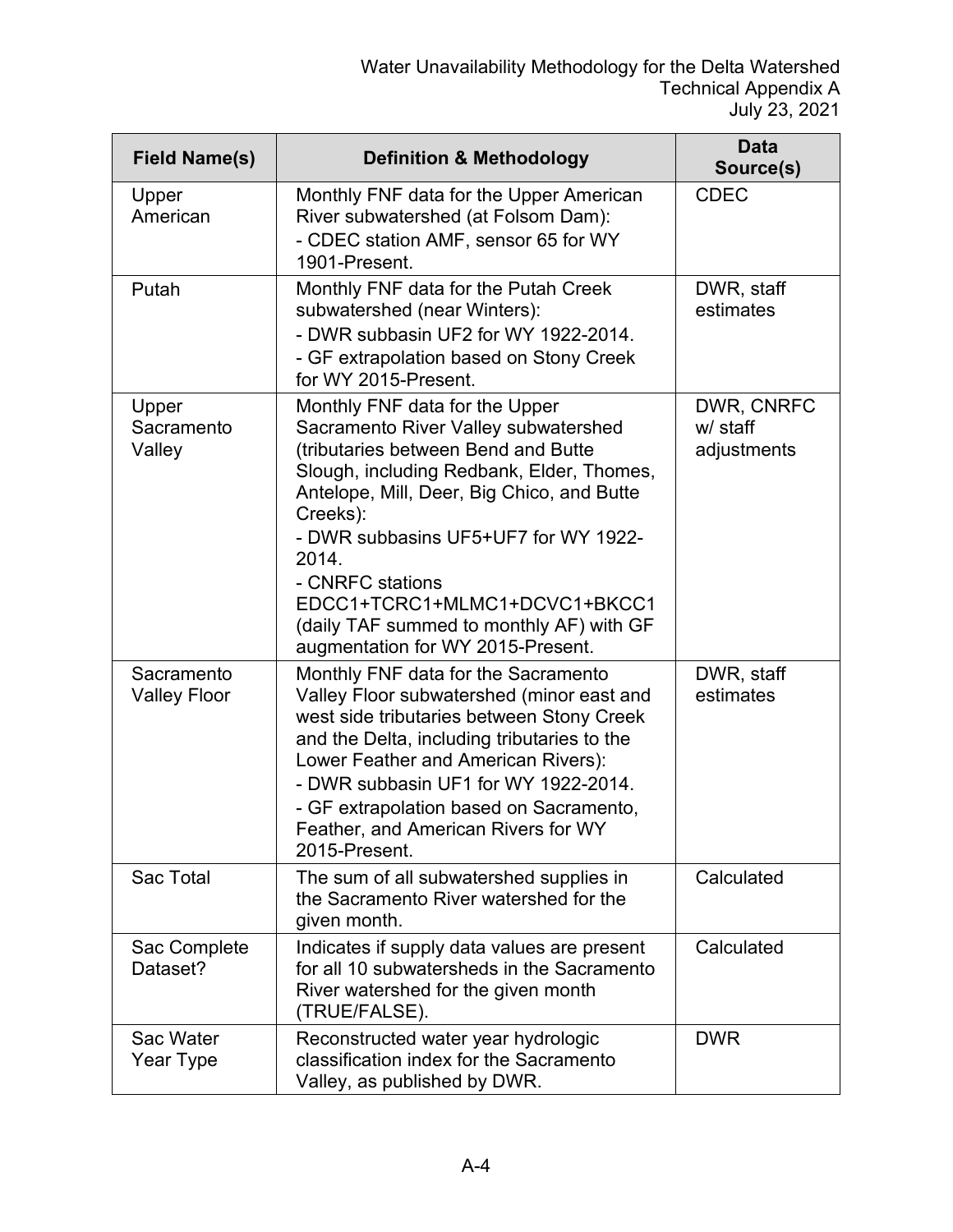| <b>Field Name(s)</b>        | <b>Definition &amp; Methodology</b>                                                                                                                                                                                                | <b>Data</b><br>Source(s) |
|-----------------------------|------------------------------------------------------------------------------------------------------------------------------------------------------------------------------------------------------------------------------------|--------------------------|
| Chowchilla                  | Monthly FNF data for the Chowchilla River<br>subwatershed (at Buchanan Reservoir):<br>- DWR subbasin UF20 for WY 1922-2014.<br>- CNRFC station BHNC1 (daily TAF<br>summed to monthly AF) for WY 2015-<br>Present.                  | DWR, CNRFC               |
| <b>Upper San</b><br>Joaquin | Monthly FNF data for the Upper San<br>Joaquin River subwatershed (at Friant<br>Dam):<br>- CDEC station SJF, sensor 65 for WY<br>1901-Present.                                                                                      | <b>CDEC</b>              |
| Fresno                      | Monthly FNF data for the Fresno River<br>subwatershed (near Daulton or at Hidden<br>Dam):<br>- DWR subbasin UF21 for WY 1922-2014.<br>- CNRFC station HIDC1 (daily TAF<br>summed to monthly AF) for WY 2015-<br>Present.           | DWR, CNRFC               |
| Merced                      | Monthly FNF data for the Merced River<br>subwatershed (near Merced Falls):<br>- CDEC station MRC, sensor 65 for WY<br>1901-Present.                                                                                                | <b>CDEC</b>              |
| Tuolumne                    | Monthly FNF data for the Tuolumne River<br>subwatershed (at La Grange Dam):<br>- CDEC station TLG, sensor 65 for WY<br>1901-Present.                                                                                               | <b>CDEC</b>              |
| <b>Stanislaus</b>           | Monthly FNF data for the Stanislaus River<br>subwatershed (below Goodwin Reservoir):<br>- CDEC station SNS, sensor 65 for WY<br>1901-Present.                                                                                      | <b>CDEC</b>              |
| Calaveras                   | Monthly FNF data for the Calaveras River<br>subwatershed (at Jenny Lind or New<br>Hogan Reservoir):<br>- DWR subbasin UF15 for WY 1922-2014.<br>- CNRFC station NHGC1 (daily TAF<br>summed to monthly AF) for WY 2015-<br>Present. | DWR, CNRFC               |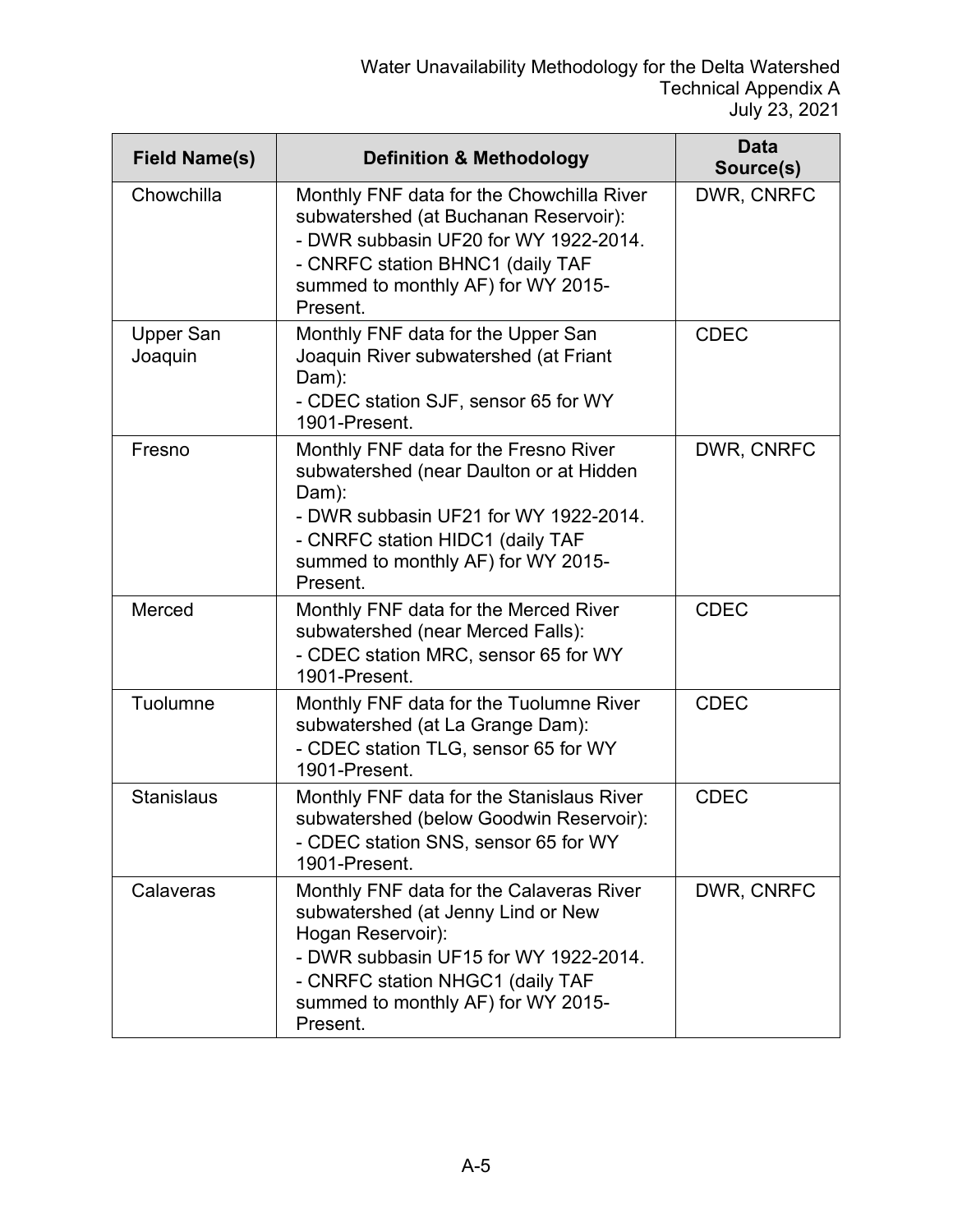| <b>Field Name(s)</b>               | <b>Definition &amp; Methodology</b>                                                                                                                                                                                                                                                                                                                                                                                                                   | <b>Data</b><br>Source(s)          |
|------------------------------------|-------------------------------------------------------------------------------------------------------------------------------------------------------------------------------------------------------------------------------------------------------------------------------------------------------------------------------------------------------------------------------------------------------------------------------------------------------|-----------------------------------|
| Mokelumne                          | Monthly FNF data for the Mokelumne River<br>subwatershed (near Mokelumne Hill):<br>- CDEC station MKM, sensor 65 for WY<br>1901-Present.                                                                                                                                                                                                                                                                                                              | <b>CDEC</b>                       |
| Cosumnes                           | Monthly FNF data for the Cosumnes River<br>subwatershed (at Michigan Bar):<br>- CDEC station CSN, sensor 65 for WY<br>1908-Present.                                                                                                                                                                                                                                                                                                                   | <b>CDEC</b>                       |
| San Joaquin<br><b>Valley Floor</b> | Monthly FNF data for the San Joaquin<br>River Valley Floor subwatershed (including<br>minor east and west side tributaries<br>between the Chowchilla and American<br>Rivers):<br>- DWR subbasins UF12+UF17+UF24 for<br>WY 1922-2014.<br>- CNRFC stations<br>MPAC1+OWCC1+MEEC1 (daily TAF<br>summed to monthly AF) + GF extrapolation<br>based on Mokelumne, Cosumnes, San<br>Joaquin, Merced, Tuolumne, and<br>Stanislaus Rivers for WY 2015-Present. | DWR,<br>CNRFC, staff<br>estimates |
| <b>SJ Total</b>                    | The sum of all subwatershed supplies in<br>the San Joaquin River watershed for the<br>given month.                                                                                                                                                                                                                                                                                                                                                    | Calculated                        |
| <b>SJ Complete</b><br>Dataset?     | Indicates if supply data values are present<br>for all 10 subwatersheds in the San<br>Joaquin River watershed for the given<br>month (TRUE/FALSE).                                                                                                                                                                                                                                                                                                    | Calculated                        |
| <b>SJ Water Year</b><br>Type       | Reconstructed water year hydrologic<br>classification index for the San Joaquin<br>Valley, as published by DWR.                                                                                                                                                                                                                                                                                                                                       | <b>DWR</b>                        |
| <b>Total Supply</b>                | The sum of all water supplies in the Delta<br>(Sacramento and San Joaquin River<br>watersheds) for the given month.                                                                                                                                                                                                                                                                                                                                   | Calculated                        |
| % Sacramento                       | The percent of the given month's total<br>Delta watershed supply which came from<br>the Sacramento River watershed.                                                                                                                                                                                                                                                                                                                                   | Calculated                        |
| % San<br>Joaquin                   | The percent of the given month's total<br>Delta watershed supply which came from<br>the San Joaquin River watershed.                                                                                                                                                                                                                                                                                                                                  | Calculated                        |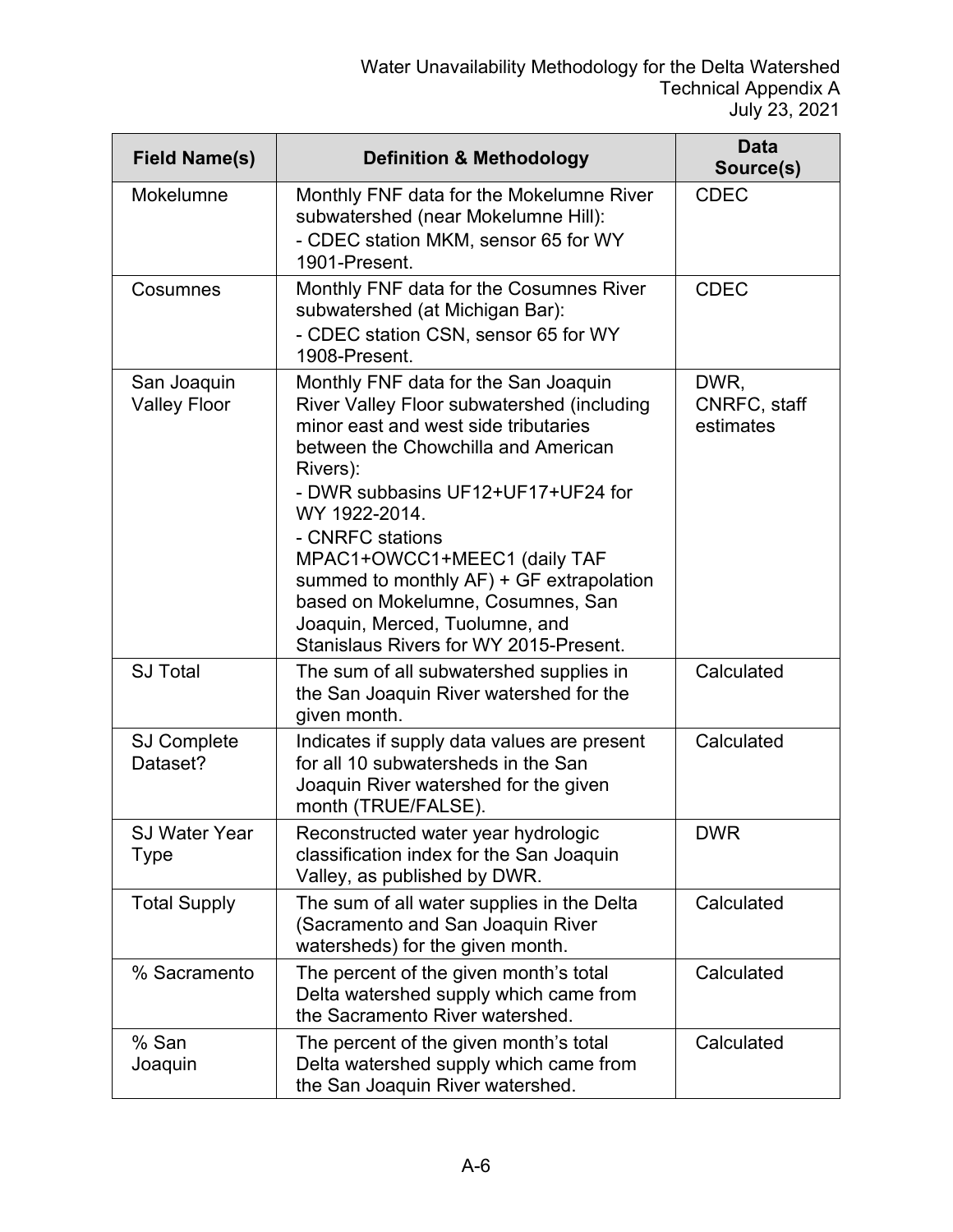| <b>Field Name(s)</b>          | <b>Definition &amp; Methodology</b>                                                                                                    | Data<br>Source(s) |
|-------------------------------|----------------------------------------------------------------------------------------------------------------------------------------|-------------------|
| Delta<br>Complete<br>Dataset? | Indicates if supply data values are present<br>for all 20 subwatersheds in the Delta<br>watershed for the given month<br>(TRUE/FALSE). | Calculated        |

# **Supply Gap Filling (GF)**

This tab contains monthly factors which are used to fill gaps in supply data for select subwatersheds, either to estimate missing past/forecasted data (extrapolation) or to adjust existing supply data (augmentation). These monthly average factors are computed based on supply data described in the previous section, and detailed methods for each subwatershed are described in the table below.

| <b>Field Name(s)</b>           | <b>Definition &amp; Methodology</b>                                                                                                                                                                                                                                                                                                                                                                                                                      | Data<br>Source(s) |
|--------------------------------|----------------------------------------------------------------------------------------------------------------------------------------------------------------------------------------------------------------------------------------------------------------------------------------------------------------------------------------------------------------------------------------------------------------------------------------------------------|-------------------|
| Month                          | Month of the calendar year for which the<br>gap-filling factor applies.                                                                                                                                                                                                                                                                                                                                                                                  |                   |
| Cache-Stony<br>Ratio (CSR)     | Monthly factor used to extrapolate the<br>FNF supply for the Cache Creek<br>subwatershed based on data for the Stony<br>Creek subwatershed:<br>- CSR = DWR subbasin UF3 / DWR<br>subbasin UF4 for WY -1922-2014,<br>removed outlying values >20 and<br>averaged by month.<br>- GF Cache = CSR*(EPRC1*SIF) for WY<br>2015-Present and Forecasts.                                                                                                          | Calculated        |
| Stony Increase<br>Factor (SIF) | Monthly factor used to augment recent<br>FNF supply values for the Stony Creek<br>subwatershed to approximate the entire<br>subwatershed's supply based on past<br>DWR data (CNRFC station EPRC1 is<br>located upstream of several tributaries):<br>- SIF = DWR subbasin UF4 / CNRFC<br>station EPRC1 for WYs 2013-2014,<br>removed outlying values >6 and averaged<br>by month.<br>- GF Stony = SIF*EPRC1 for WY 2015-<br><b>Present and Forecasts.</b> | Calculated        |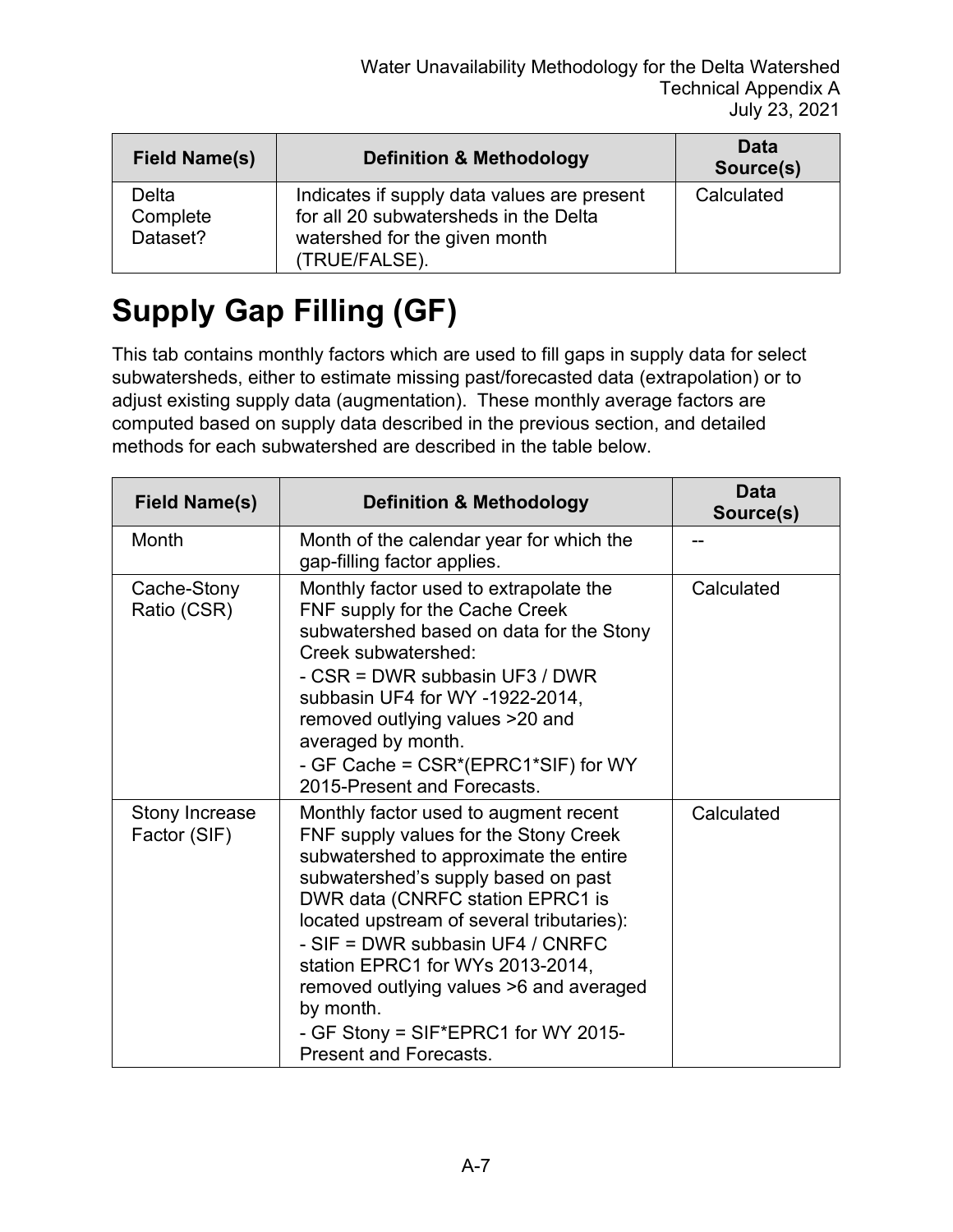| <b>Field Name(s)</b>                          | <b>Definition &amp; Methodology</b>                                                                                                                                                                                                                                                                                                                                                                                                                                                                                                                                     | <b>Data</b><br>Source(s) |
|-----------------------------------------------|-------------------------------------------------------------------------------------------------------------------------------------------------------------------------------------------------------------------------------------------------------------------------------------------------------------------------------------------------------------------------------------------------------------------------------------------------------------------------------------------------------------------------------------------------------------------------|--------------------------|
| Bear-Yuba<br>Ratio (BYR)                      | Monthly factor used to extrapolate the<br>FNF supply for the Bear River<br>subwatershed based on data for the Yuba<br>River subwatershed:<br>- BYR = DWR subbasin UF10 / CDEC<br>station YRS for WY -1922-2014, removed<br>outlying value >1 and averaged by month.<br>- GF Bear = BYR*YRS for WY 2015-<br><b>Present and Forecasts.</b>                                                                                                                                                                                                                                | Calculated               |
| Elder-Thomes<br>Increase<br>Factor (ETIF)     | Monthly factor used to augment recent<br>FNF supply values for west side tributaries<br>in the Upper Sacramento River Valley<br>subwatershed to approximate the supply<br>of all west side tributaries based on past<br>DWR data (CNRFC stations EDCC1 and<br>TCRC1 do not include all west side<br>tributaries):<br>- ETIF = DWR subbasin UF5 / (CNRFC<br>stations EDCC1+TCRC1) for WYs 2013-<br>2014, removed outlying values >8 and<br>averaged by month.<br>- GF Upper Sacramento Valley West =<br>ETIF*(EDCC1+TCRC1) for WY 2015-<br><b>Present and Forecasts.</b> | Calculated               |
| Mill-Deer-Butte<br>Increase<br>Factor (MDBIF) | Monthly factor used to augment recent<br>FNF supply values for east side tributaries<br>in the Upper Sacramento River Valley<br>subwatershed to approximate the supply<br>of all east side tributaries based on past<br>DWR data (CNRFC stations MLMC1,<br>DCVC1, and BKCC1 do not include all<br>east side tributaries):<br>- MDBIF = DWR subbasin UF7 / (CNRFC<br>stations MLMC1+DCVC1+BKCC1) for<br>WYs 2013-2014, averaged by month.<br>- GF Upper Sacramento Valley East =<br>MDBIF*(MLMC1+DCVC1+BKCC1) for WY<br>2015-Present and Forecasts.                      | Calculated               |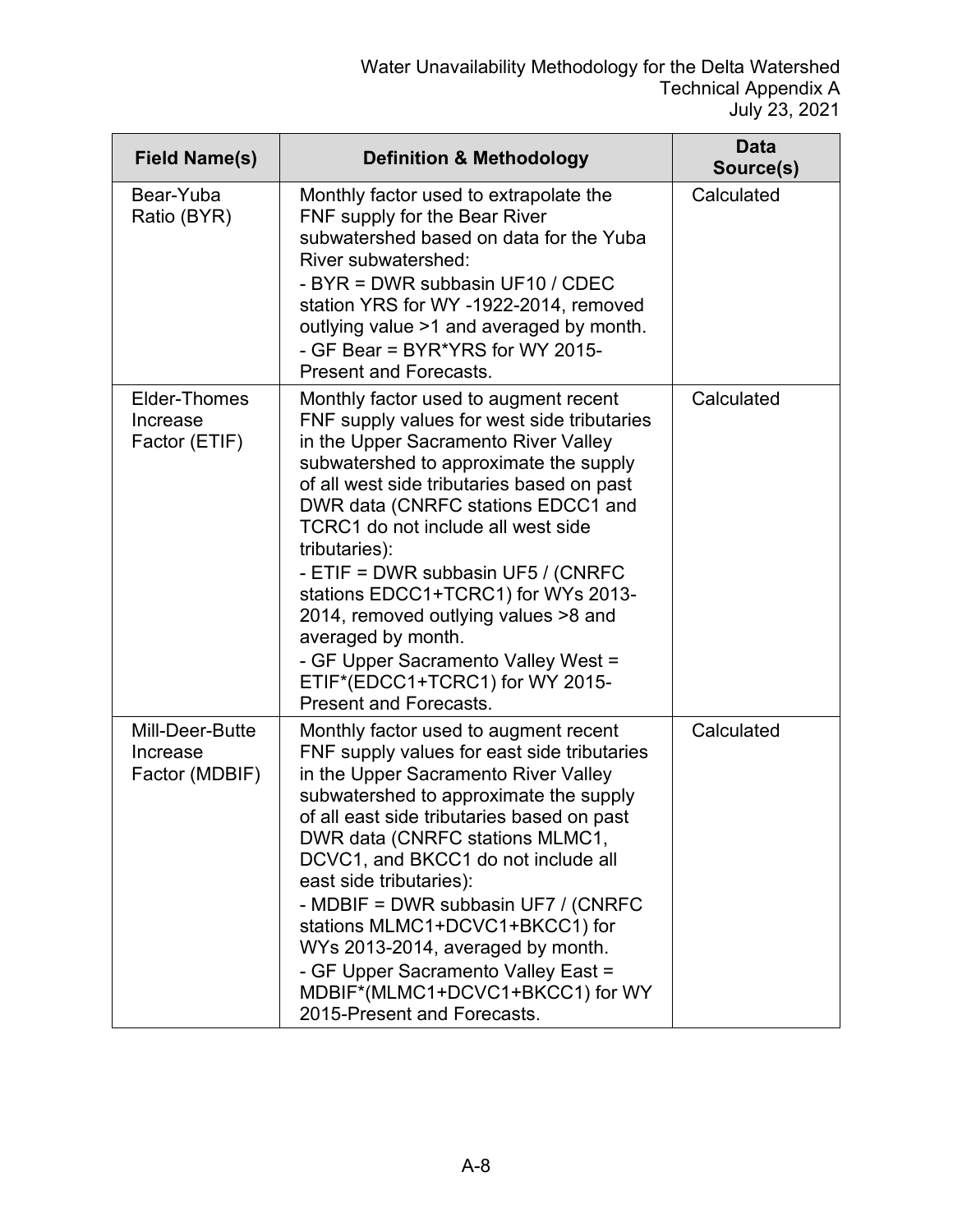| <b>Field Name(s)</b>                                    | <b>Definition &amp; Methodology</b>                                                                                                                                                                                                                                                                                                                                                                                                                                                                           | <b>Data</b><br>Source(s) |
|---------------------------------------------------------|---------------------------------------------------------------------------------------------------------------------------------------------------------------------------------------------------------------------------------------------------------------------------------------------------------------------------------------------------------------------------------------------------------------------------------------------------------------------------------------------------------------|--------------------------|
| Putah-Stony<br>Ratio (PSR)                              | Monthly factor used to extrapolate the<br>FNF supply for the Putah Creek<br>subwatershed based on data for the Stony<br>Creek subwatershed:<br>- PSR = DWR subbasin UF2 / DWR<br>subbasin UF4 for WY 1922-2014,<br>removed outlying values of zero and<br>averaged by month.<br>- GF Putah = PSR*(EPRC1*SIF) for WY<br>2015-Present and Forecasts.                                                                                                                                                            | Calculated               |
| Sacramento<br><b>Valley Ratio</b><br>(SRVR)             | Monthly factor used to extrapolate the<br>FNF supply for the Sacramento River<br>Valley Floor subwatershed based on data<br>for the Sacramento, Feather, and<br>American Rivers (no recent or projected<br>supply data exists for the Valley Floor):<br>- SRVR = DWR subbasin UF1 / CDEC<br>stations SBB+FTO+AMF for WY 1922-<br>2014, removed outlying values > 0.3 and<br>averaged by month.<br>- GF Sacramento Valley Floor =<br>SRVR*(SBB+FTO+AMF) for WY 2015-<br>Present and Forecasted.                | Calculated               |
| San Joaquin-<br>Mokelumne-<br>Cosumnes<br>Ratio (SJMCR) | Monthly factor used to extrapolate the<br>FNF supply for east side tributaries in the<br>San Joaquin River Valley Floor<br>subwatershed based on data for the<br>Mokelumne and Cosumnes Rivers (no<br>recent or projected supply data exists for<br>the Valley Floor):<br>- SJMCR = DWR subbasin UF12 / CDEC<br>stations MKM+CSN for WY-1922-2014,<br>removed outlying values >5 and averaged<br>by month.<br>- GF San Joaquin Valley Floor East =<br>SJMCR*(MKM+CSN) for WY 2015-<br>Present and Forecasted. | Calculated               |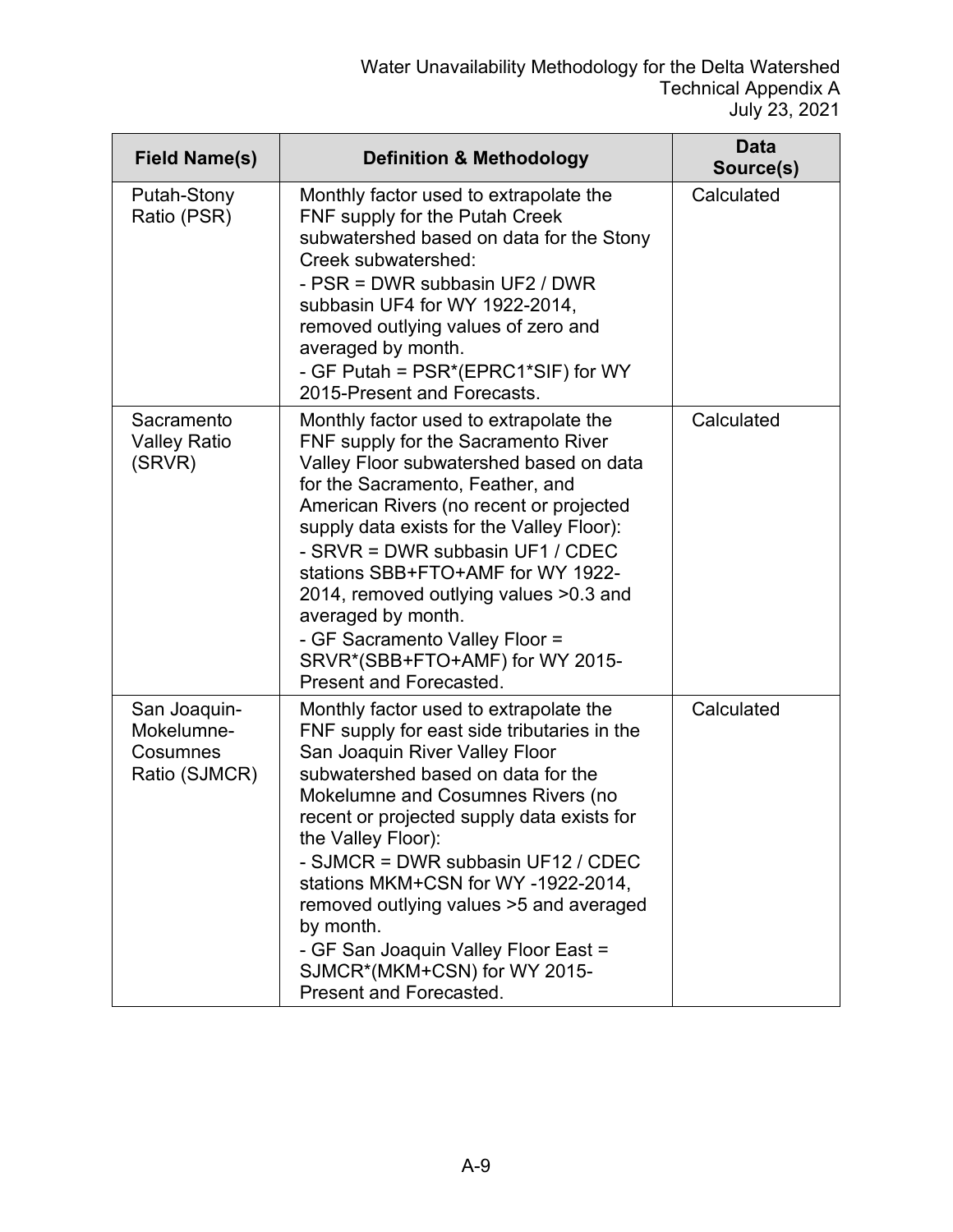| Field Name(s)                                                                  | <b>Definition &amp; Methodology</b>                                                                                                                                                                                                                                                                                                                                                                                                                                                                                                                     | Data<br>Source(s) |
|--------------------------------------------------------------------------------|---------------------------------------------------------------------------------------------------------------------------------------------------------------------------------------------------------------------------------------------------------------------------------------------------------------------------------------------------------------------------------------------------------------------------------------------------------------------------------------------------------------------------------------------------------|-------------------|
| San Joaquin-<br>Merced-<br>Tuolumne-<br><b>Stanislaus</b><br>Ratio<br>(SJMTSR) | Monthly factor used to estimate the FNF<br>supply for west side tributaries in the San<br>Joaquin River Valley Floor subwatershed<br>based on data for the San Joaquin,<br>Merced, Tuolumne, and Stanislaus Rivers<br>(no recent or projected supply data exists<br>for the Valley Floor):<br>- SJMTSR = DWR subbasin UF24 / CDEC<br>stations SJF+MRC+TLG+SNS for WY -<br>1922-2014, removed outlying values<br>>0.06 and averaged by month.<br>- GF San Joaquin Valley Floor West =<br>SJMTSR*(SJF+MRC+TLG+SNS) for WY<br>2015-Present and Forecasted. | Calculated        |

# **Supply Adjust (SA)**

This tab contains monthly instream flow requirements for each subwatershed, which are used to increase available supplies to account for the abandonment of these dedicated flows below their intended reach. Flow requirements are sourced from the Division's Sacramento Valley Water Allocation Model (SacWAM) and Water Supply Effects (WSE) model. Only requirements which crossed subwatershed boundaries or ended near the bottom of a subwatershed (less than 30 river miles from its mouth) are included. If the instream flow reach ends higher up in the subwatershed, such that it may meet demand within that subwatershed itself, the abandoned instream flow is not considered in the analysis. The origin of each instream flow requirement is detailed in the Note column.

All flow values in the Supply Adjust (SA) table are given in average cubic feet per second (CFS) by month, which are converted to acre-feet (AF) per month later in the analysis (see Headwater Reductions and Analysis Watersheds sections below). The supply contribution of each subwatershed to the watershed-wide analysis is represented by the greater of either the past or forecasted full natural flow (FNF, see next section) or the abandoned instream flow in this table for the respective subwatershed and month. In other words, during very dry conditions instream flows were assumed to consist of supplemental reservoir releases which would replace available natural flows when abandoned below their intended reach. During wet conditions instream flows were assumed to consist of bypassed natural flows, which would not contribute abandoned water in excess of FNF below their intended reach.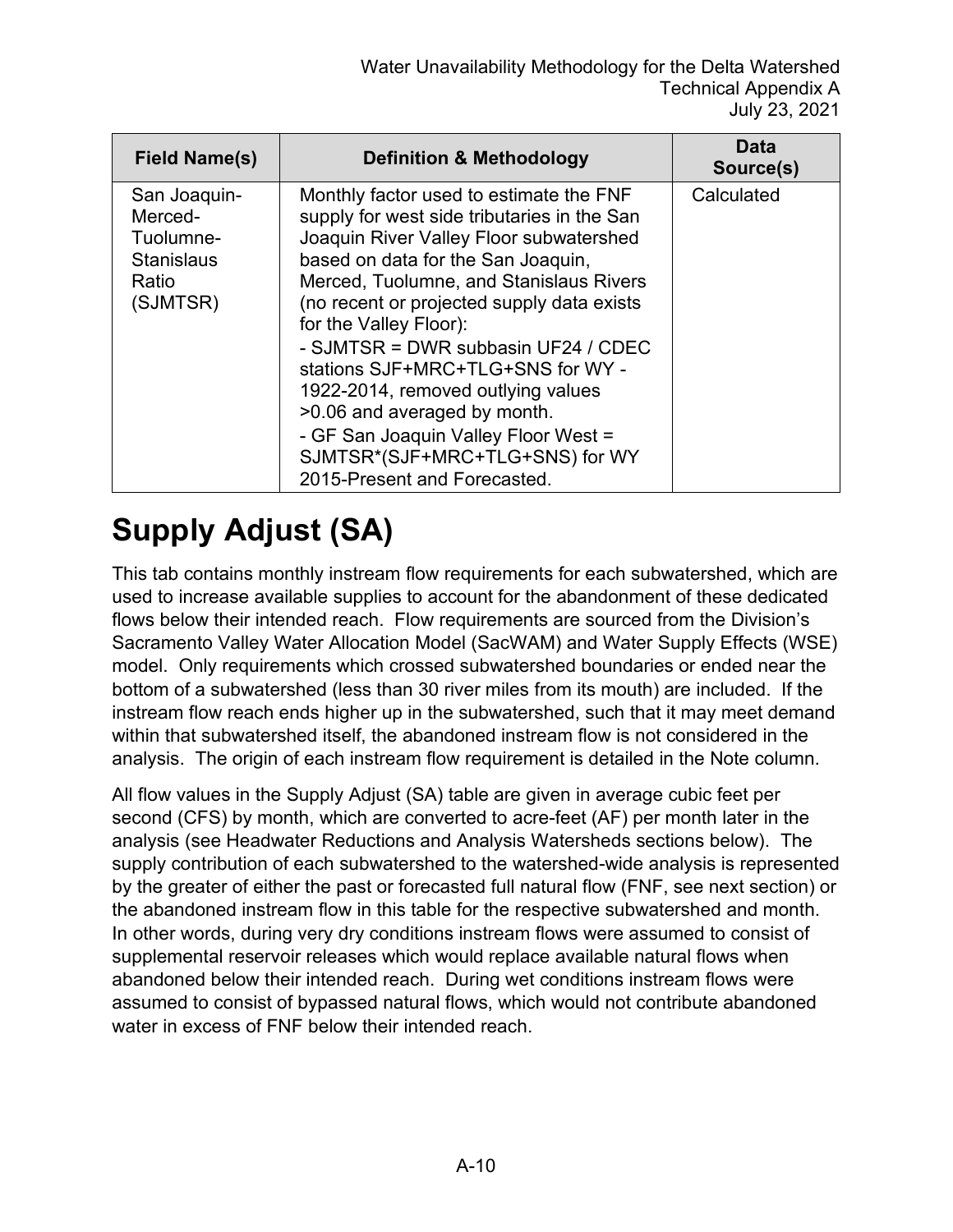# **Supply Forecast**

This tab contains forecasted monthly supply data for each of the 20 subwatersheds in the analysis. Like past supply data, forecasted values consist of full natural flow (FNF, also known as "unimpaired flow") estimates published by other agencies. Sources include DWR's Bulletin 120 Water Supply Forecast (B-120) Sacramento Water Supply Index (SRWSI) and San Joaquin Water Supply Index (SJWSI), the California Nevada River Forecast Center (CNRFC), and gap-filled (GF) data for certain watersheds without published forecasts. Direct links to individual forecast datasets are provided in the spreadsheet. Supplies volumes are provided in units of thousand acre-feet (TAF) and converted in the spreadsheet to acre-feet (AF).

This tab is grouped vertically into six tables, separated by black rows. Each table contains forecasted FNF values with a given exceedance probability: 10%, 25%, 50%, 75%, 90%, and 99%. Data fields for past months of the year reference the Past Supply Monthly tab, while forecast values for future months are updated at the beginning of each month. CNRFC forecasts are downloaded on the first of each month, while new B-120 SRWSI/SJWSI forecasts are published on the fifth business day of each month from December-May. CNRFC forecasts require additional intermediate data processing to convert from their default format of 39 daily forecast traces in thousands of cubic feet per second (TCFS) to monthly exceedance probabilities in TAF, which is done outside of the spreadsheet.

| <b>Field Name(s)</b>      | <b>Definition &amp; Methodology</b>                                                                                                                                                     | Data<br>Source(s)                |
|---------------------------|-----------------------------------------------------------------------------------------------------------------------------------------------------------------------------------------|----------------------------------|
| Year, Month,<br>Date      | The calendar year, calendar year month,<br>and date of the respective water supply<br>forecast.                                                                                         |                                  |
| Sacramento<br><b>Bend</b> | Monthly FNF forecasts for the Sacramento<br>River at Bend subwatershed:<br>- B-120 SRWSI.<br>- When B-120 unavailable, CNRFC station<br>BDBC1 (daily TCFS converted to monthly<br>TAF). | <b>B-120</b>                     |
| Stony                     | Monthly FNF forecasts for the Stony Creek<br>subwatershed (at Black Butte Reservoir):<br>- CNRFC station EPRC1 (daily TCFS<br>converted to monthly TAF) with GF<br>augmentation.        | CNRFC w/<br>staff<br>adjustments |
| Cache                     | Monthly FNF forecasts for the Cache Creek<br>subwatershed (above Rumsey):<br>- GF extrapolation based on Stony Creek.                                                                   | <b>Staff estimates</b>           |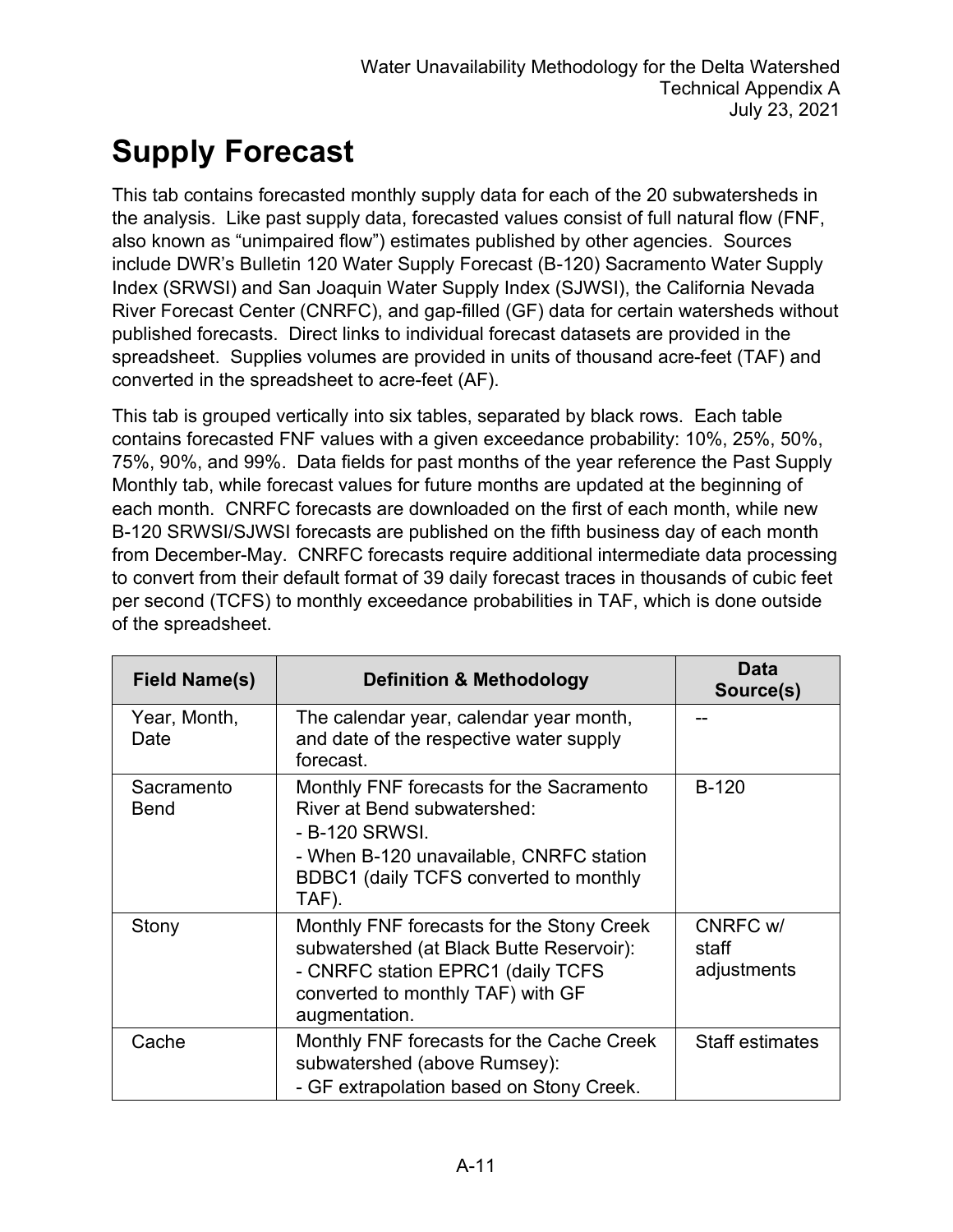| <b>Field Name(s)</b>          | <b>Definition &amp; Methodology</b>                                                                                                                                                                                                                                                                                                              | <b>Data</b><br>Source(s)         |
|-------------------------------|--------------------------------------------------------------------------------------------------------------------------------------------------------------------------------------------------------------------------------------------------------------------------------------------------------------------------------------------------|----------------------------------|
| <b>Upper Feather</b>          | Monthly FNF forecasts for the Upper<br>Feather River subwatershed (at Oroville):<br>- B-120 SRWSI.<br>- When B-120 unavailable, CNRFC station<br>ORDC1 (daily TCFS converted to monthly<br>TAF).                                                                                                                                                 | $B-120$                          |
| Yuba                          | Monthly FNF forecasts for the Yuba River<br>subwatershed (near Smartville plus Deer<br>Creek or Englebright Reservoir):<br>- B-120 SRWSI.<br>- When B-120 unavailable, CNRFC station<br>HLEC1 (daily TCFS converted to monthly<br>TAF).                                                                                                          | <b>B-120</b>                     |
| <b>Bear</b>                   | Monthly FNF forecasts for the Bear River<br>subwatershed (near Wheatland):<br>- GF extrapolation based on Yuba River.                                                                                                                                                                                                                            | <b>Staff estimates</b>           |
| Upper<br>American             | Monthly FNF forecasts for the Upper<br>American River subwatershed (below<br>Folsom Lake):<br>- B-120 SRWSI.<br>- When B-120 unavailable, CNRFC station<br>FOLC1 (daily TCFS converted to monthly<br>TAF).                                                                                                                                       | $B-120$                          |
| Putah                         | Monthly FNF forecast for the Putah Creek<br>subwatershed (near Winters):<br>- GF extrapolation based on Stony Creek.                                                                                                                                                                                                                             | <b>Staff estimates</b>           |
| Upper<br>Sacramento<br>Valley | Monthly FNF forecasts for the Upper<br>Sacramento River Valley subwatershed<br>(tributaries between Bend and Butte<br>Slough, including Redbank, Elder, Thomes,<br>Antelope, Mill, Deer, Big Chico, and Butte<br>Creeks):<br>- CNRFC stations<br>EDCC1+TCRC1+MLMC1+DCVC1+BKCC1<br>(daily TCFS converted to monthly TAF)<br>with GF augmentation. | CNRFC w/<br>staff<br>adjustments |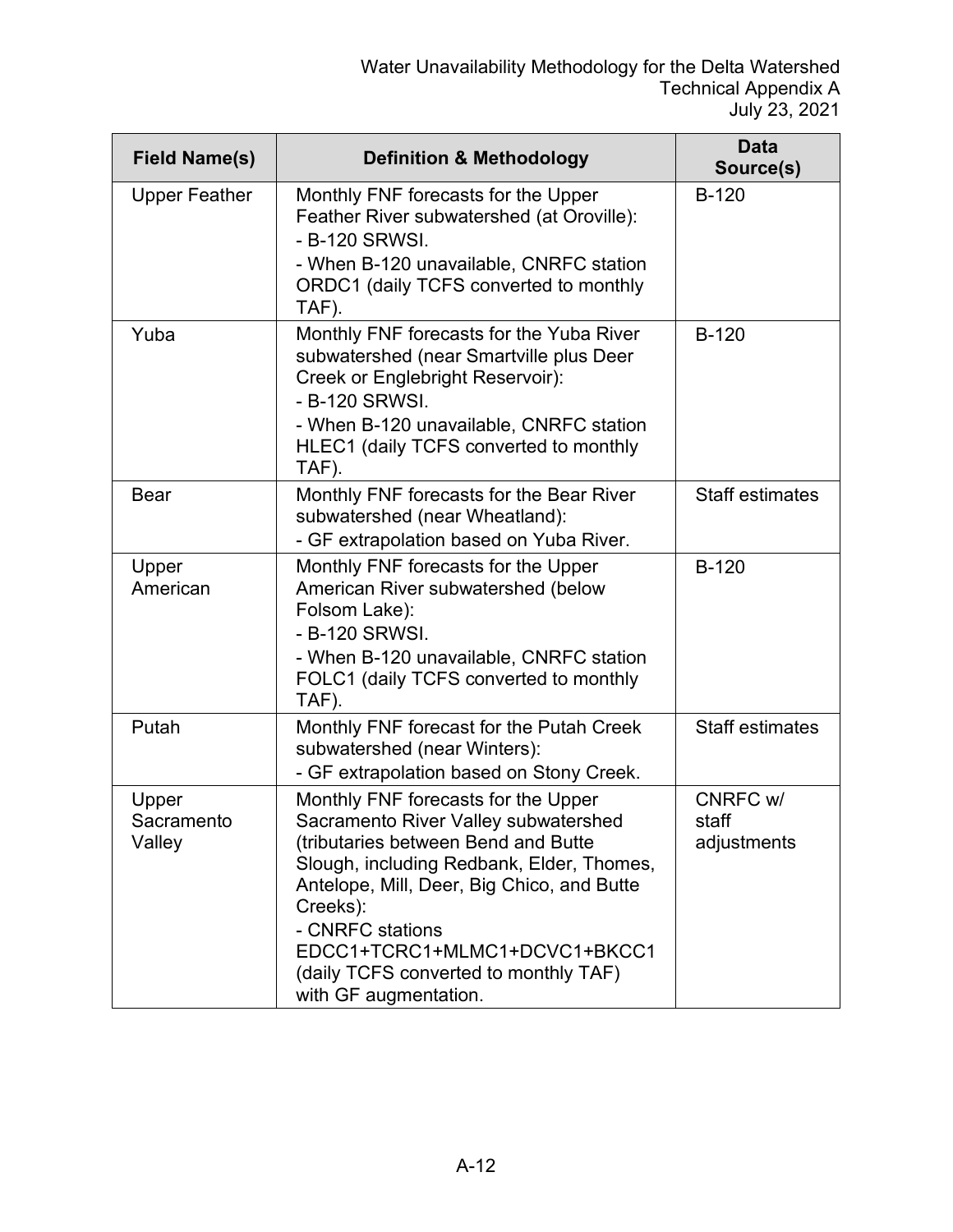| <b>Field Name(s)</b>              | <b>Definition &amp; Methodology</b>                                                                                                                                                                                                                                                                  | Data<br>Source(s)      |
|-----------------------------------|------------------------------------------------------------------------------------------------------------------------------------------------------------------------------------------------------------------------------------------------------------------------------------------------------|------------------------|
| Sacramento<br><b>Valley Floor</b> | Monthly FNF forecasts for the Sacramento<br>Valley Floor subwatershed (minor east and<br>west side tributaries between Stony Creek<br>and the Delta, including tributaries to the<br>Lower Feather and American Rivers):<br>- GF extrapolation based on Sacramento,<br>Feather, and American Rivers. | <b>Staff estimates</b> |
| Sac Total                         | The sum of all subwatershed supplies in<br>the Sacramento River watershed for the<br>given month and forecast exceedance.                                                                                                                                                                            | Calculated             |
|                                   | Supply forecasts for all Sacramento subwatersheds are converted to AF.                                                                                                                                                                                                                               |                        |
| Chowchilla                        | Monthly FNF forecasts for the Chowchilla<br>River subwatershed (at Buchanan<br>Reservoir):<br>- CNRFC station BHNC1 (daily TCFS<br>converted to monthly TAF).                                                                                                                                        | <b>CNRFC</b>           |
| <b>Upper San</b><br>Joaquin       | Monthly FNF forecasts for the Upper San<br>Joaquin River subwatershed (inflow to<br>Millerton Lake):<br>- B-120 SJWSI.<br>- When B-120 unavailable, CNRFC station<br>FRAC1 (daily TCFS converted to monthly<br>TAF).                                                                                 | $B-120$                |
| Fresno                            | Monthly FNF forecasts for the Fresno River<br>subwatershed (at Hidden Dam):<br>- CNRFC station HIDC1 (daily TCFS<br>converted to monthly TAF).                                                                                                                                                       | <b>CNRFC</b>           |
| Merced                            | Monthly FNF forecasts for the Merced<br>River subwatershed (below Merced Falls or<br><b>Exchequer Reservoir):</b><br>- B-120 SJWSI.<br>- When B-120 unavailable, CNRFC station<br>EXQC1 (daily TCFS converted to monthly<br>TAF).                                                                    | <b>B-120</b>           |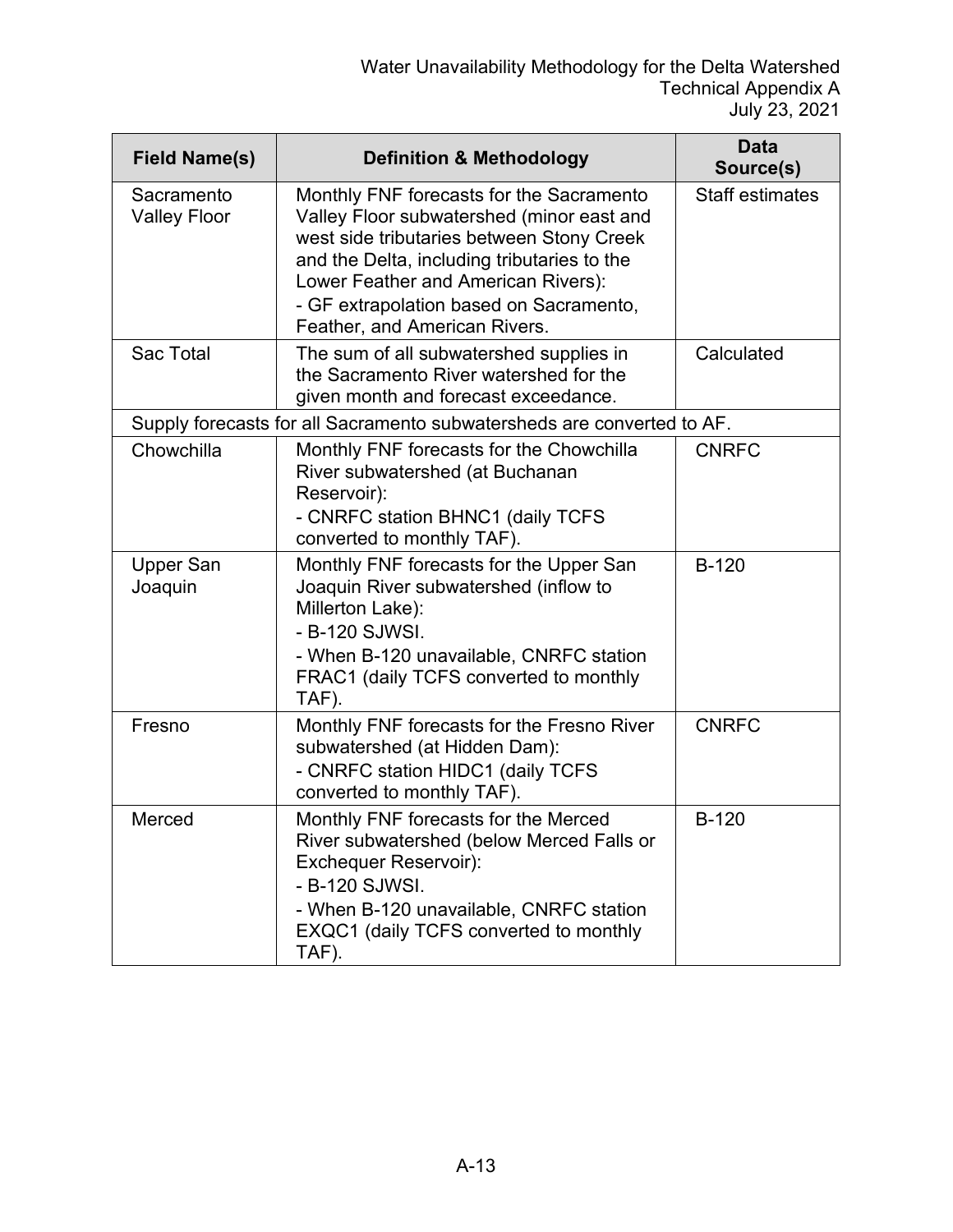| <b>Field Name(s)</b>               | <b>Definition &amp; Methodology</b>                                                                                                                                                                                                                                                                                                                                                  | <b>Data</b><br>Source(s)  |
|------------------------------------|--------------------------------------------------------------------------------------------------------------------------------------------------------------------------------------------------------------------------------------------------------------------------------------------------------------------------------------------------------------------------------------|---------------------------|
| Tuolumne                           | Monthly FNF forecasts for the Tuolumne<br>River subwatershed (below La Grange<br>Reservoir or New Don Pedro Reservoir):<br>- B-120 SJWSI.<br>- When B-120 unavailable, CNRFC station<br>NDPC1 (daily TCFS converted to monthly<br>TAF).                                                                                                                                              | <b>B-120</b>              |
| <b>Stanislaus</b>                  | Monthly FNF forecasts for the Stanislaus<br>River subwatershed (below Goodwin<br>Reservoir or New Melones Reservoir):<br>- B-120 SJWSI.<br>- When B-120 unavailable, CNRFC station<br>NMSC1 (daily TCFS converted to monthly<br>TAF).                                                                                                                                                | $B-120$                   |
| Calaveras                          | Monthly FNF forecasts for the Calaveras<br>River subwatershed (New Hogan<br>Reservoir):<br>- CNRFC station NHGC1 (daily TCFS<br>converted to monthly TAF).                                                                                                                                                                                                                           | <b>CNRFC</b>              |
| Mokelumne                          | Monthly FNF forecasts for the Mokelumne<br>River subwatershed (near Mokelumne Hill):<br>- CNRFC station MHBC1 (daily TCFS<br>converted to monthly TAF).                                                                                                                                                                                                                              | <b>CNRFC</b>              |
| Cosumnes                           | Monthly FNF forecasts for the Cosumnes<br>River subwatershed (at Michigan Bar):<br>- CNRFC station MHBC1 (daily TCFS<br>converted to monthly TAF).                                                                                                                                                                                                                                   | <b>CNRFC</b>              |
| San Joaquin<br><b>Valley Floor</b> | Monthly FNF forecasts for the San Joaquin<br>River Valley Floor subwatershed (including<br>minor east and west side tributaries<br>between the Chowchilla and American<br>Rivers):<br>- CNRFC stations<br>MPAC1+OWCC1+MEEC1 (daily TCFS<br>converted to monthly TAF) + GF<br>extrapolation based on Mokelumne,<br>Cosumnes, San Joaquin, Merced,<br>Tuolumne, and Stanislaus Rivers. | CNRFC, staff<br>estimates |
| <b>SJ Total</b>                    | The sum of all subwatershed supplies in<br>the San Joaquin River watershed for the<br>given month and forecast exceedance.                                                                                                                                                                                                                                                           | Calculated                |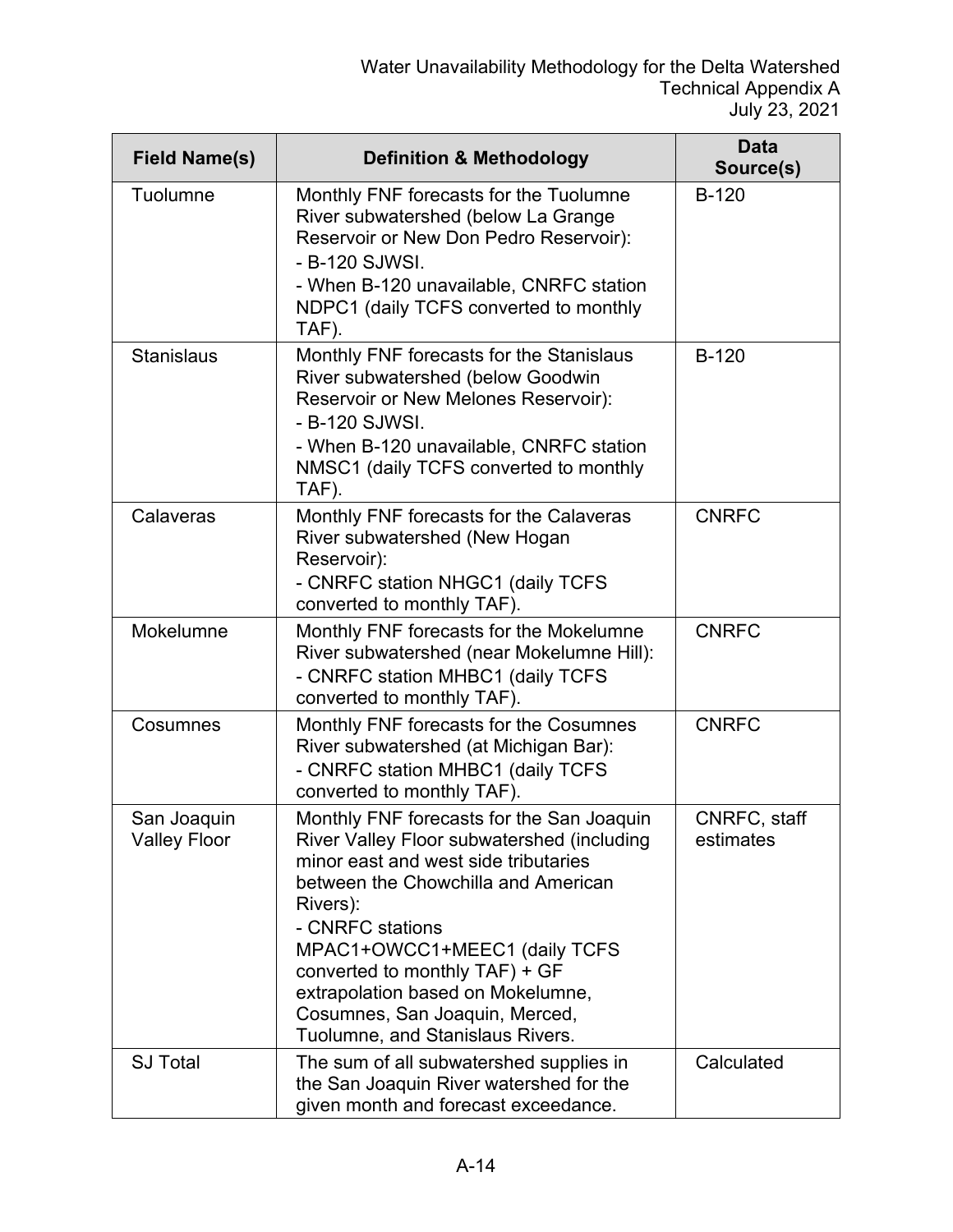| <b>Field Name(s)</b>                       | <b>Definition &amp; Methodology</b>                                                                                                                                                                                                                                                                                                                                      | Data<br>Source(s) |
|--------------------------------------------|--------------------------------------------------------------------------------------------------------------------------------------------------------------------------------------------------------------------------------------------------------------------------------------------------------------------------------------------------------------------------|-------------------|
|                                            | Supply forecasts for all San Joaquin subwatersheds are converted to AF.                                                                                                                                                                                                                                                                                                  |                   |
| % Sacramento                               | The percent of total Delta watershed<br>supply for the given month and forecast<br>exceedance which came from the<br>Sacramento River watershed.                                                                                                                                                                                                                         | Calculated        |
| % San<br>Joaquin                           | The percent of total Delta watershed<br>supply for the given month and forecast<br>exceedance which came from the San<br>Joaquin River watershed.                                                                                                                                                                                                                        | Calculated        |
| Stony                                      | Original monthly FNF forecasts (pre-GF<br>augmentation) for the Stony Creek<br>subwatershed (at Black Butte Reservoir):<br>- CNRFC station EPRC1 (daily TCFS<br>converted to monthly TAF).                                                                                                                                                                               | <b>CNRFC</b>      |
| Sacramento<br><b>Minor Streams</b><br>West | Original monthly FNF forecasts (pre- GF<br>augmentation) for two west side streams in<br>the Upper Sacramento River Valley<br>subwatershed (Elder and Thomes Creeks<br>at Paskenta):<br>- CNRFC stations EDCC1+TCRC1 (daily<br>TCFS converted to monthly TAF).                                                                                                           | <b>CNRFC</b>      |
| Sacramento<br><b>Minor Streams</b><br>East | Original monthly FNF forecasts (pre- GF<br>augmentation) for three east side streams<br>in the Upper Sacramento River Valley<br>subwatershed (Mill Creek at Los Molinos,<br>Deer Creek at Vina, and Butte Creek at<br>Chico):<br>- CNRFC stations<br>MLMC1+DCVC1+BKCC1 (daily TCFS<br>converted to monthly TAF).                                                         | <b>CNRFC</b>      |
| San Joaquin<br><b>Valley Floor</b>         | Original daily FNF data (before being<br>added to other GF extrapolated datasets)<br>for three east side streams in the San<br>Joaquin River Valley Floor subwatershed<br>(Mariposa Creek at Mariposa Reservoir,<br>Owens Creek at Owens Reservoir, and<br>Bear Creek at McKee Road):<br>- CNRFC stations<br>MPAC1+OWCC1+MEEC1 (daily TCFS<br>converted to monthly TAF). | <b>CNRFC</b>      |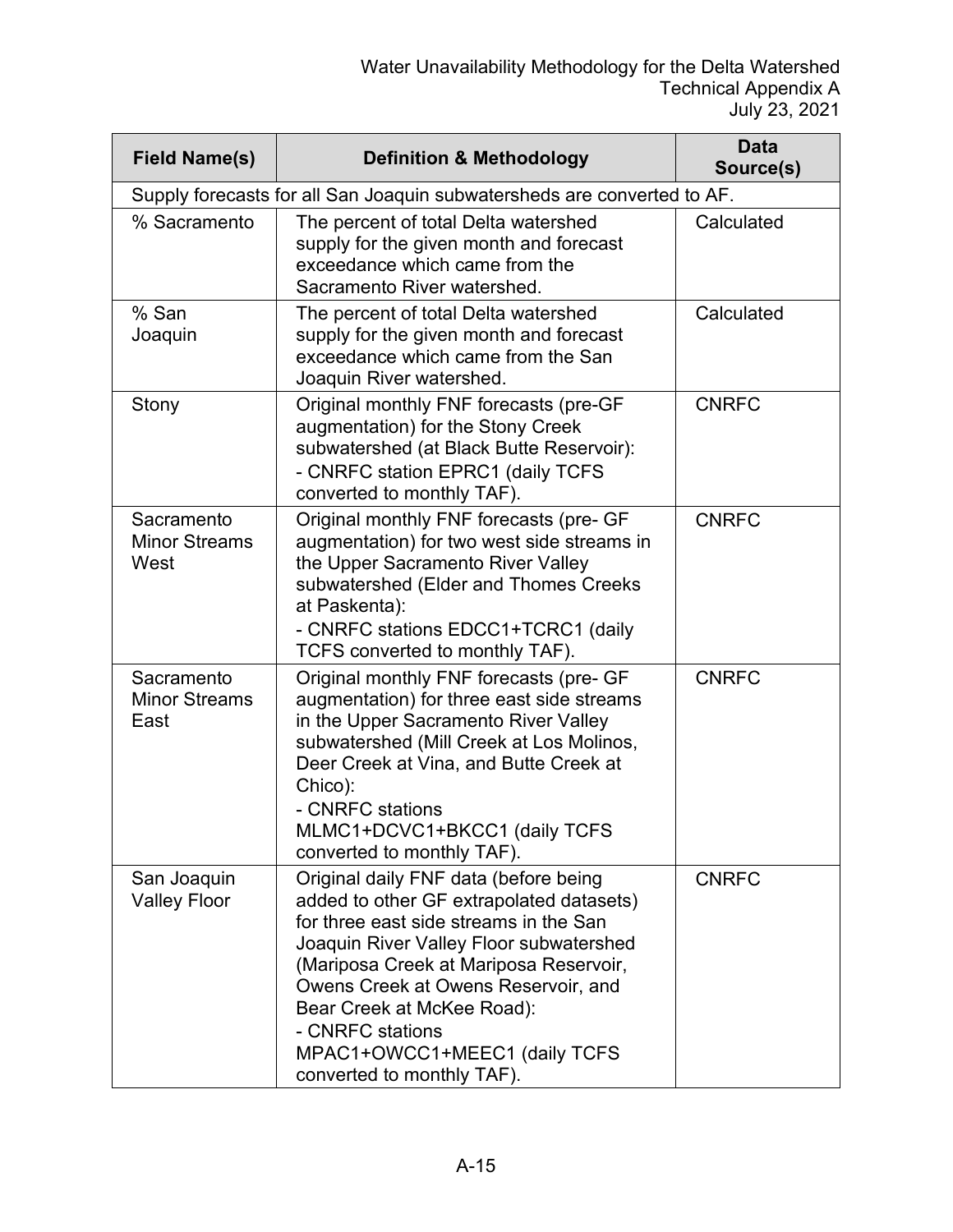# **Supply Daily Monitoring**

This tab contains daily cumulative supply data (full natural flow, FNF) for a single month, which are compared to the monthly water supply forecasts described in the previous section for the purpose of selecting the most appropriate supply forecast to use when issuing notices of water unavailability. Additional methods to assess water availability based on precipitation events or other forecasts may be used during the wet season.

There are inherent uncertainties in the forecasting of water supply, and daily water supplies may vary depending on changing conditions (e.g., precipitation, temperatures, or snowpack). Since supply forecasts are only updated at the beginning of each month, this daily cumulative data monitoring helps provide an indication of which forecast is likely to be the most accurate predictor of actual conditions as the month continues. If the daily cumulative FNF exceeds a given forecast only partway through the month, the next highest forecast may be used to adjust the timing or scope of notices of water unavailability.

This tab is grouped vertically into three tables, separated by black rows:

- 1. The top table shows monthly forecasted FNF values for each subwatershed by exceedance, all in acre-feet (referencing the Supply Forecast tab). The cells in this table have conditional formatting to **highlight red** if the cumulative daily supply for that subwatershed (middle table) has exceeded the given monthly forecast.
- 2. The middle table shows the calculated total cumulative daily FNF for each subwatershed, all converted to acre-feet (AF).
- 3. The bottom table contains the daily FNF supply values, which are updated from the data sources linked in the middle table (NOTE: any negative reported values are changed to zero). These values are in the default units of each source: AF, thousand acre-feet (TAF), or cubic feet per second (CFS).

Unless otherwise noted, the below table defines fields from the bottom table in the spreadsheet. Values in the top table reference the previous Supply Forecast tab, while values in the middle table are computed from data in the bottom table.

| <b>Field Name(s)</b> | <b>Definition &amp; Methodology</b>                                                                                                        | Data<br>Source(s) |
|----------------------|--------------------------------------------------------------------------------------------------------------------------------------------|-------------------|
| Forecast             | The exceedance probability of the given<br>forecasted supply value (top table only).                                                       |                   |
| Date                 | Days of the (calendar year) month over<br>which water supply is being tracked. This<br>tab can only track one month's supply at a<br>time. |                   |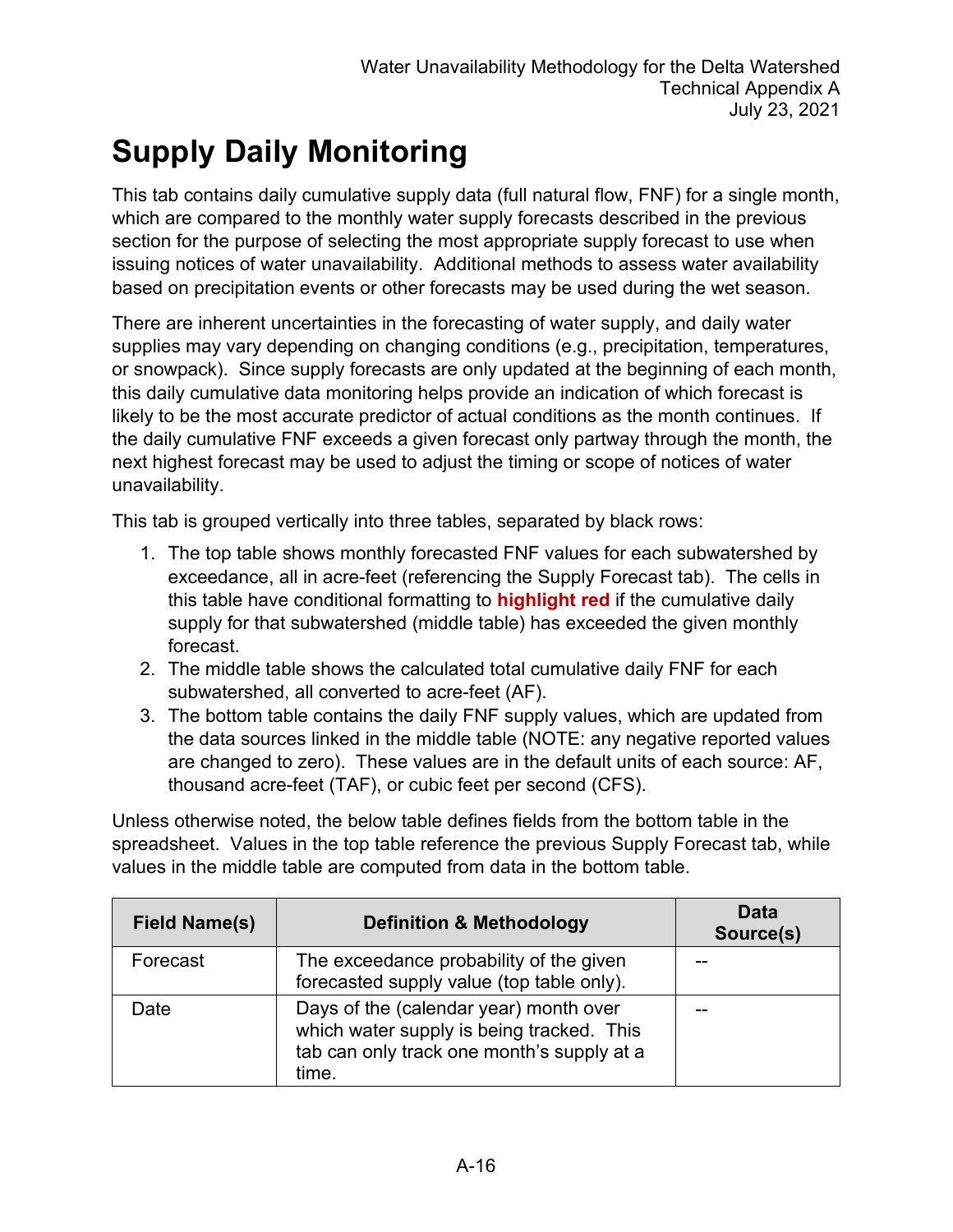| <b>Field Name(s)</b>          | <b>Definition &amp; Methodology</b>                                                                                                                                                                                                                                                                                                     | <b>Data</b><br>Source(s)         |
|-------------------------------|-----------------------------------------------------------------------------------------------------------------------------------------------------------------------------------------------------------------------------------------------------------------------------------------------------------------------------------------|----------------------------------|
| Sacramento<br><b>Bend</b>     | Daily FNF data for the Sacramento River at<br>Bend subwatershed:<br>- CDEC station BND, sensor 8                                                                                                                                                                                                                                        | <b>CDEC</b>                      |
| Stony                         | Daily FNF data for the Stony Creek<br>subwatershed (at Black Butte Reservoir):<br>- CNRFC station EPRC1 with GF<br>augmentation (original data to right of the<br>main table).                                                                                                                                                          | CNRFC w/<br>staff<br>adjustments |
| Cache                         | Daily FNF data for the Cache Creek<br>subwatershed (above Rumsey):<br>- GF extrapolation based on Stony Creek<br>(with GF augmentation).                                                                                                                                                                                                | <b>Staff estimates</b>           |
| <b>Upper Feather</b>          | Daily FNF data for the Upper Feather River<br>subwatershed (at Oroville Dam):<br>- CDEC station ORO, sensor 8.                                                                                                                                                                                                                          | <b>CDEC</b>                      |
| Yuba                          | Daily FNF data for the Yuba River<br>subwatershed (near Smartville):<br>- CDEC station YRS, sensor 8.                                                                                                                                                                                                                                   | <b>CDEC</b>                      |
| <b>Bear</b>                   | Daily FNF data for the Bear River<br>subwatershed (near Wheatland):<br>- GF extrapolation based on Yuba River.                                                                                                                                                                                                                          | <b>Staff estimates</b>           |
| Upper<br>American             | Daily FNF data for the Upper American<br>River subwatershed (at Lake Natoma):<br>- CDEC station NAT, sensor 8.                                                                                                                                                                                                                          | <b>CDEC</b>                      |
| Putah                         | Daily FNF data for the Putah Creek<br>subwatershed (near Winters):<br>- GF extrapolation based on Stony Creek.                                                                                                                                                                                                                          | <b>Staff estimates</b>           |
| Upper<br>Sacramento<br>Valley | Daily FNF data for the Upper Sacramento<br>River Valley subwatershed (tributaries<br>between Bend and Butte Slough, including<br>Redbank, Elder, Thomes, Antelope, Mill,<br>Deer, Big Chico, and Butte Creeks):<br>- CNRFC stations<br>EDCC1+TCRC1+MLMC1+DCVC1+BKCC1<br>with GF augmentation (original data to right<br>of main table). | CNRFC w/<br>staff<br>adjustments |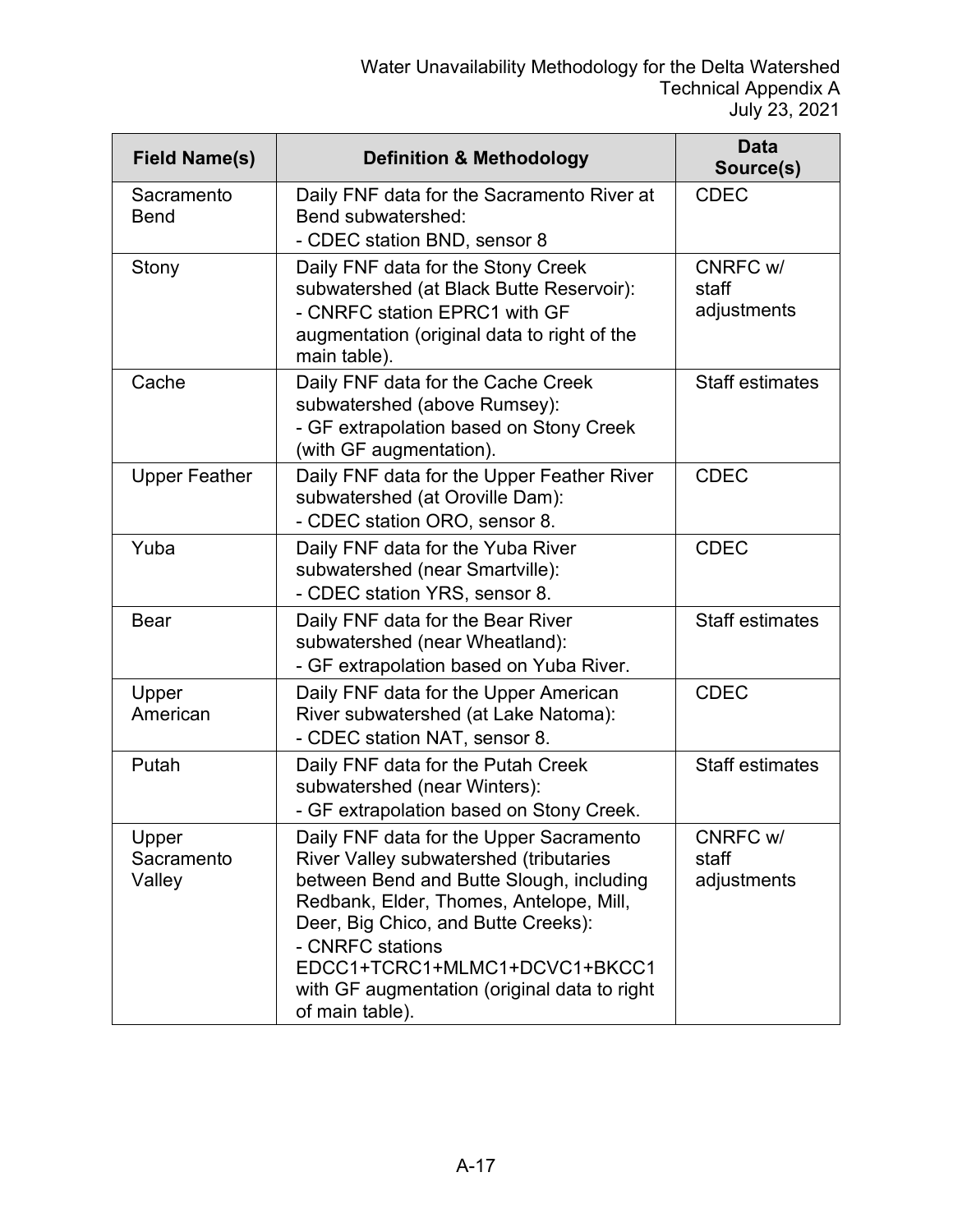| <b>Field Name(s)</b>              | <b>Definition &amp; Methodology</b>                                                                                                                                                                                                                                                      | Data<br>Source(s)      |
|-----------------------------------|------------------------------------------------------------------------------------------------------------------------------------------------------------------------------------------------------------------------------------------------------------------------------------------|------------------------|
| Sacramento<br><b>Valley Floor</b> | Daily FNF for the Sacramento Valley Floor<br>subwatershed (minor east and west side<br>tributaries between Stony Creek and the<br>Delta, including tributaries to the Lower<br>Feather and American Rivers):<br>- GF extrapolation based on Sacramento,<br>Feather, and American Rivers. | <b>Staff estimates</b> |
| Sac Total                         | The sum of all subwatershed supplies in<br>the Sacramento River watershed for the<br>given day (all converted to AF).                                                                                                                                                                    | Calculated             |
| Chowchilla                        | Daily FNF data for the Chowchilla River<br>subwatershed (at Buchanan Reservoir):<br>- CNRFC station BHNC1.                                                                                                                                                                               | <b>CNRFC</b>           |
| <b>Upper San</b><br>Joaquin       | Daily FNF data for the Upper San Joaquin<br>River subwatershed (at Friant Dam):<br>- CDEC station SJF, sensor 8.                                                                                                                                                                         | <b>CDEC</b>            |
| Fresno                            | Daily FNF for the Fresno River<br>subwatershed (at Hidden Dam):<br>- CNRFC station HIDC1.                                                                                                                                                                                                | <b>CNRFC</b>           |
| Merced                            | Daily FNF for the Merced River<br>subwatershed (at New Exchequer<br>Dam/Lake McClure):<br>- CDEC station EXC, sensor 8.                                                                                                                                                                  | <b>CDEC</b>            |
| Tuolumne                          | Daily FNF data for the Tuolumne River<br>subwatershed (at La Grange Dam):<br>- CDEC station TLG, sensor 8.                                                                                                                                                                               | <b>CDEC</b>            |
| <b>Stanislaus</b>                 | Daily FNF data for the Stanislaus River<br>subwatershed (at Goodwin Dam):<br>- CDEC station GDW, sensor 8.                                                                                                                                                                               | <b>CDEC</b>            |
| Calaveras                         | Daily FNF data for the Calaveras River<br>subwatershed (at New Hogan Reservoir):<br>- CNRFC station NHGC1.                                                                                                                                                                               | <b>CDEC</b>            |
| Mokelumne                         | Daily FNF data for the Mokelumne River<br>subwatershed (near Mokelumne Hill):<br>- CDEC station MKM, sensor 8.                                                                                                                                                                           | <b>CDEC</b>            |
| Cosumnes                          | Daily FNF data for the Cosumnes River<br>subwatershed (at Michigan Bar):<br>- CDEC station MHB, sensor 8.                                                                                                                                                                                | <b>CDEC</b>            |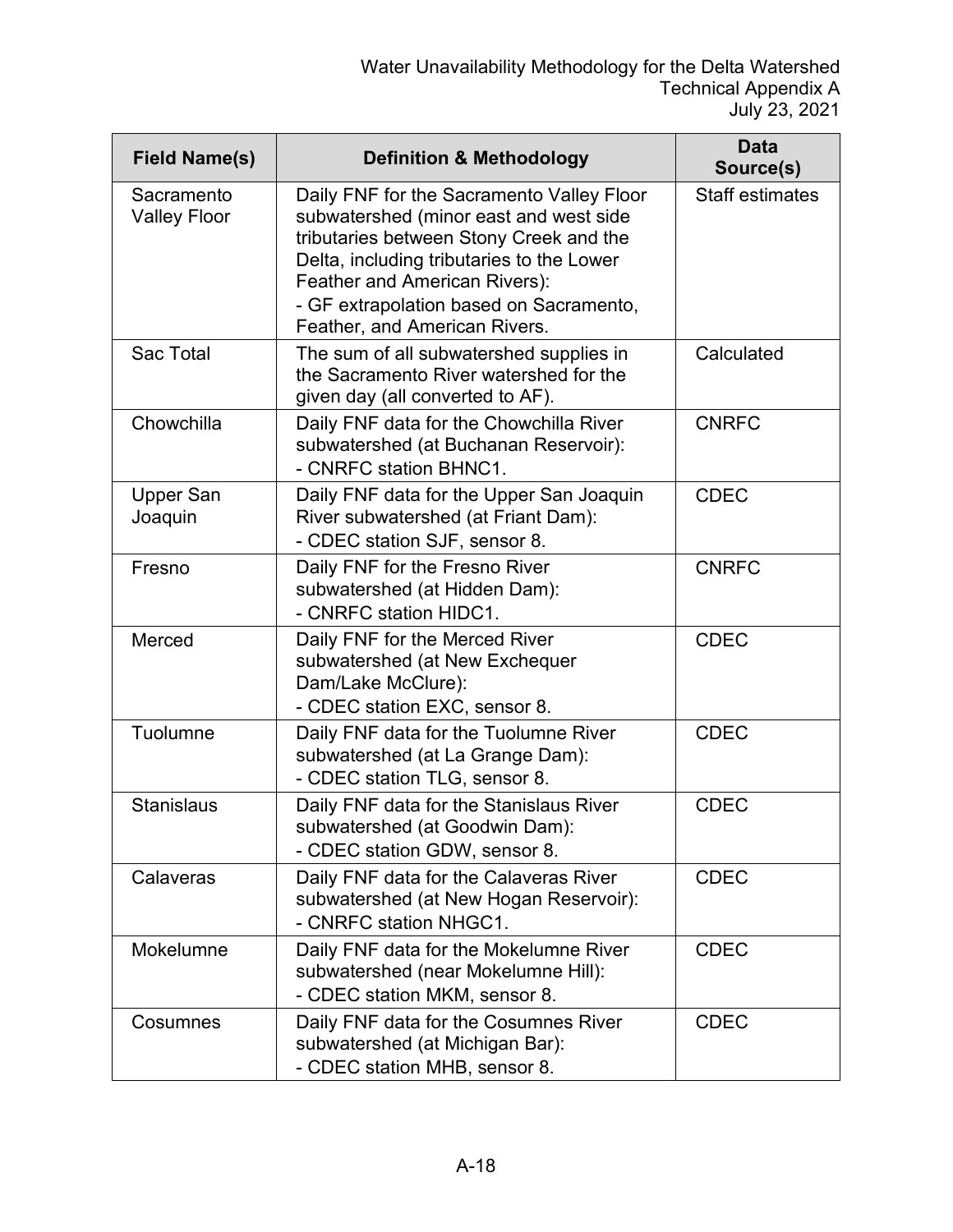| <b>Field Name(s)</b>                       | <b>Definition &amp; Methodology</b>                                                                                                                                                                                                                                                                                                                                                | Data<br>Source(s)         |
|--------------------------------------------|------------------------------------------------------------------------------------------------------------------------------------------------------------------------------------------------------------------------------------------------------------------------------------------------------------------------------------------------------------------------------------|---------------------------|
| San Joaquin<br><b>Valley Floor</b>         | Daily FNF data for the San Joaquin River<br>Valley Floor subwatershed (including minor<br>east and west side tributaries between the<br>Chowchilla and American Rivers):<br>- CNRFC stations<br>MPAC1+OWCC1+MEEC1 (original data to<br>right of main table) + GF extrapolation<br>based on Mokelumne, Cosumnes, San<br>Joaquin, Merced, Tuolumne, and<br><b>Stanislaus Rivers.</b> | CNRFC, staff<br>estimates |
| <b>SJ Total</b>                            | The sum of all subwatershed supplies in<br>the Sacramento River watershed for the<br>given day (all converted to AF).                                                                                                                                                                                                                                                              | Calculated                |
| <b>Total Supply</b>                        | The sum of all water supplies in the Delta<br>(Sacramento and San Joaquin River<br>watersheds) for the given day (all<br>converted to AF).                                                                                                                                                                                                                                         | Calculated                |
| % Sacramento                               | The percent of the given month's total<br>Delta supply which came from the<br>Sacramento River watershed.                                                                                                                                                                                                                                                                          | Calculated                |
| % San<br>Joaquin                           | The percent of the given month's total<br>Delta supply which came from the San<br>Joaquin River watershed.                                                                                                                                                                                                                                                                         | Calculated                |
| Stony                                      | Original daily FNF data (pre-GF<br>augmentation) for the Stony Creek<br>subwatershed (at Black Butte Reservoir):<br>- CNRFC station EPRC1.                                                                                                                                                                                                                                         | <b>CNRFC</b>              |
| Sacramento<br><b>Minor Streams</b><br>West | Original daily FNF data (pre-GF<br>augmentation) for two west side streams in<br>the Upper Sacramento River Valley<br>subwatershed (Elder and Thomes Creeks<br>at Paskenta):<br>- CNRFC stations EDCC1 and TCRC1.                                                                                                                                                                  | <b>CNRFC</b>              |
| Sacramento<br><b>Minor Streams</b><br>East | Original daily FNF data (pre-GF<br>augmentation) for three east side streams<br>in the Upper Sacramento River Valley<br>subwatershed (Mill Creek at Los Molinos,<br>Deer Creek at Vina, and Butte Creek at<br>Chico):<br>- CNRFC stations MLMC1, DCVC1, and<br>BKCC1.                                                                                                              | <b>CNRFC</b>              |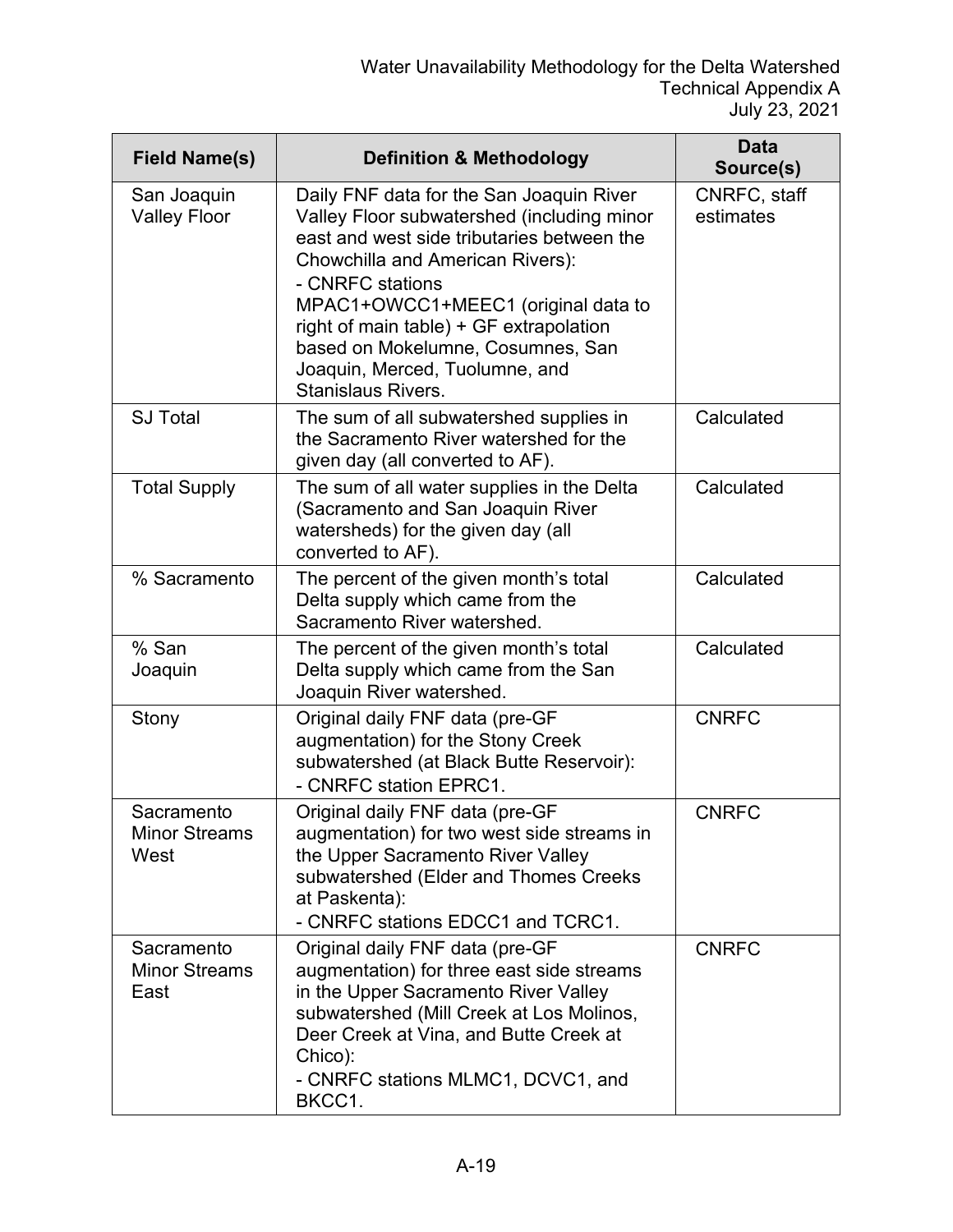| Field Name(s)                      | <b>Definition &amp; Methodology</b>                                                                                                                                                                                                                                                                                                   | <b>Data</b><br>Source(s) |
|------------------------------------|---------------------------------------------------------------------------------------------------------------------------------------------------------------------------------------------------------------------------------------------------------------------------------------------------------------------------------------|--------------------------|
| San Joaquin<br><b>Valley Floor</b> | Original daily FNF data (before being<br>added to other GF extrapolated datasets)<br>for three east side streams in the San<br>Joaquin River Valley Floor subwatershed<br>(Mariposa Creek at Mariposa Reservoir,<br>Owens Creek at Owens Reservoir, and<br>Bear Creek at McKee Road):<br>- CNRFC stations MPAC1, OWCC1, and<br>MEEC1. | <b>CNRFC</b>             |

#### **Demand**

This tab contains monthly water diversion (demand) data for active, consumptive water right records in the Delta watershed. This data originated from the State Water Board's Electronic Water Rights Information Management System (eWRIMS) database. Technical Appendix B describes the process used to select these water right records and quality-control reported data to produce this dataset. In this tab each row quantifies water diversions (demand) for a single water right or claim in each month of the 2018 and 2019 calendar years, which are used as proxies for 2021 water demand in this analysis. Demand data are further adjusted in the Demand Separated tab (see next section) to account for water rights with diversion points in multiple subwatersheds and return flows.

| <b>Field Name(s)</b> | <b>Definition &amp; Methodology</b>                                                                                                                | Data Source(s)  |
|----------------------|----------------------------------------------------------------------------------------------------------------------------------------------------|-----------------|
| Application ID       | Water Right Application ID Number;<br>each water right record on file with<br>the State Water Board is assigned a<br>unique Application ID Number. | eWRIMS database |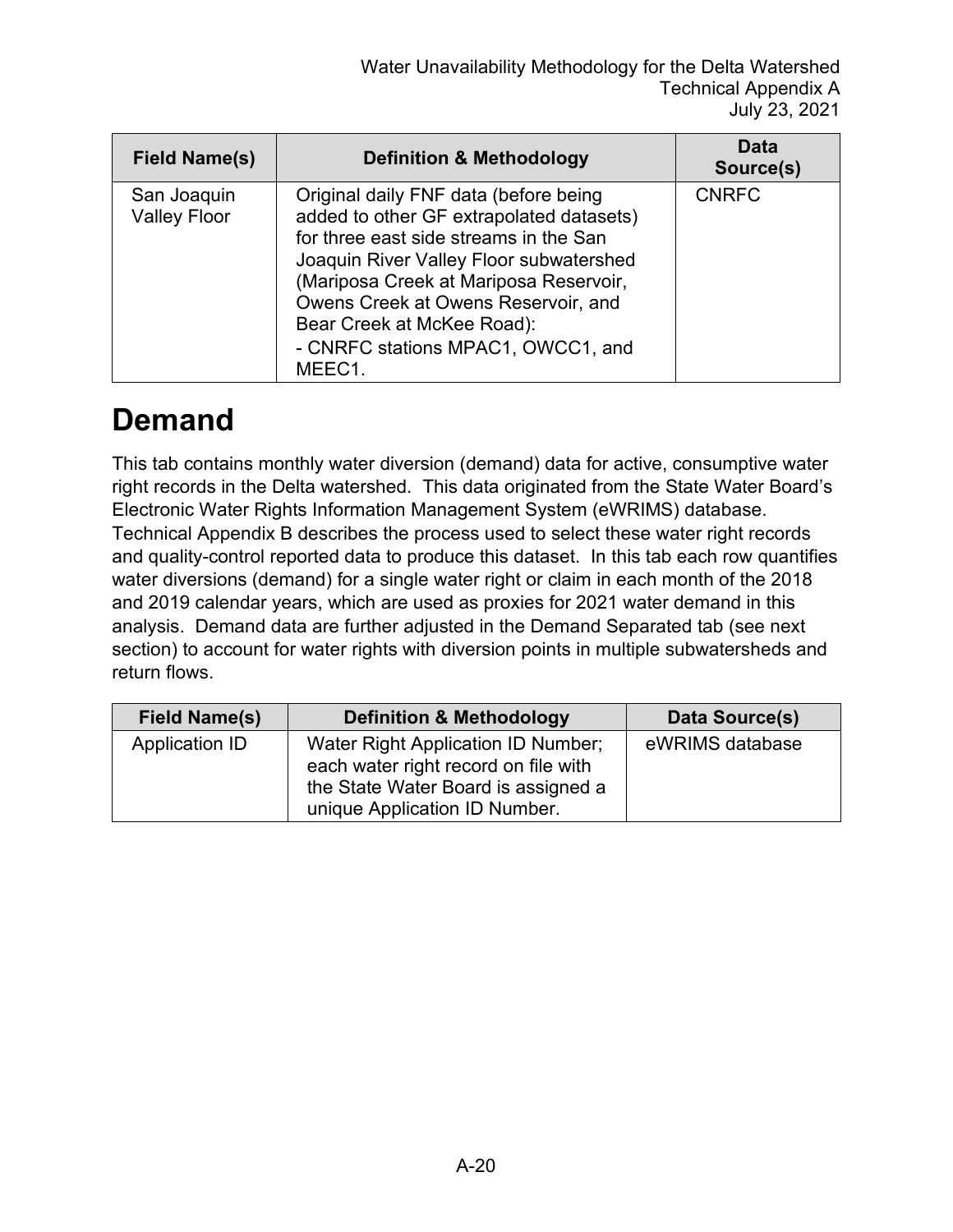| <b>Field Name(s)</b>                | <b>Definition &amp; Methodology</b>                                                                                                                                                                                                                                                                                                                                                                                                                                                                                                                                                                                                                                                                                                                                                                                                                                                                                                 | Data Source(s)                          |
|-------------------------------------|-------------------------------------------------------------------------------------------------------------------------------------------------------------------------------------------------------------------------------------------------------------------------------------------------------------------------------------------------------------------------------------------------------------------------------------------------------------------------------------------------------------------------------------------------------------------------------------------------------------------------------------------------------------------------------------------------------------------------------------------------------------------------------------------------------------------------------------------------------------------------------------------------------------------------------------|-----------------------------------------|
| <b>Water Right</b><br><b>Type</b>   | Water right type (see Appendix B<br>for additional information on the<br>different Statement assigned<br>categories):<br>- Appropriative: A post-1914<br>appropriative water right pursuant to<br>a permit or license from the Board.<br>- Statement of Div[ersion] and Use<br>(Riparian): A riparian water right<br>claim.<br>- Statement of Div[ersion] and Use<br>(Riparian/Pre-1914): A riparian and<br>pre-1914 appropriative water right<br>claim.<br>- Statement of Div[ersion] and Use<br>(Pre-1914): A pre-1914<br>appropriative water right claim.<br>- Statement of Div[ersion] and Use<br>(Reserved): A federal reserved<br>water right claim.<br>- Statement of Div[ersion] and Use<br>(Other): Any other category of water<br>right claim (e.g. court<br>decreed/adjudicated or<br>contract/agreement).<br>- Statement of Div[ersion] and Use<br>(Unclassified): A water right claim<br>with an unspecified category. | eWRIMS database<br>w/ staff adjustments |
| <b>Water Right</b><br><b>Status</b> | Status of the water right or claim,<br>according to the Board's records:<br>- Licensed: A post-1914<br>appropriative water right for which<br>the Board has issued a license.<br>- Permitted: A post-1914<br>appropriative water right for which<br>the Board has issued a permit.<br>- Claimed: A water right claimed by<br>the owner (i.e., Statements of<br>Diversion and Use) which the Board<br>has not verified.                                                                                                                                                                                                                                                                                                                                                                                                                                                                                                              | eWRIMS database                         |
| <b>Primary Owner</b>                | Name of the primary owner of the<br>water right record.                                                                                                                                                                                                                                                                                                                                                                                                                                                                                                                                                                                                                                                                                                                                                                                                                                                                             | eWRIMS database                         |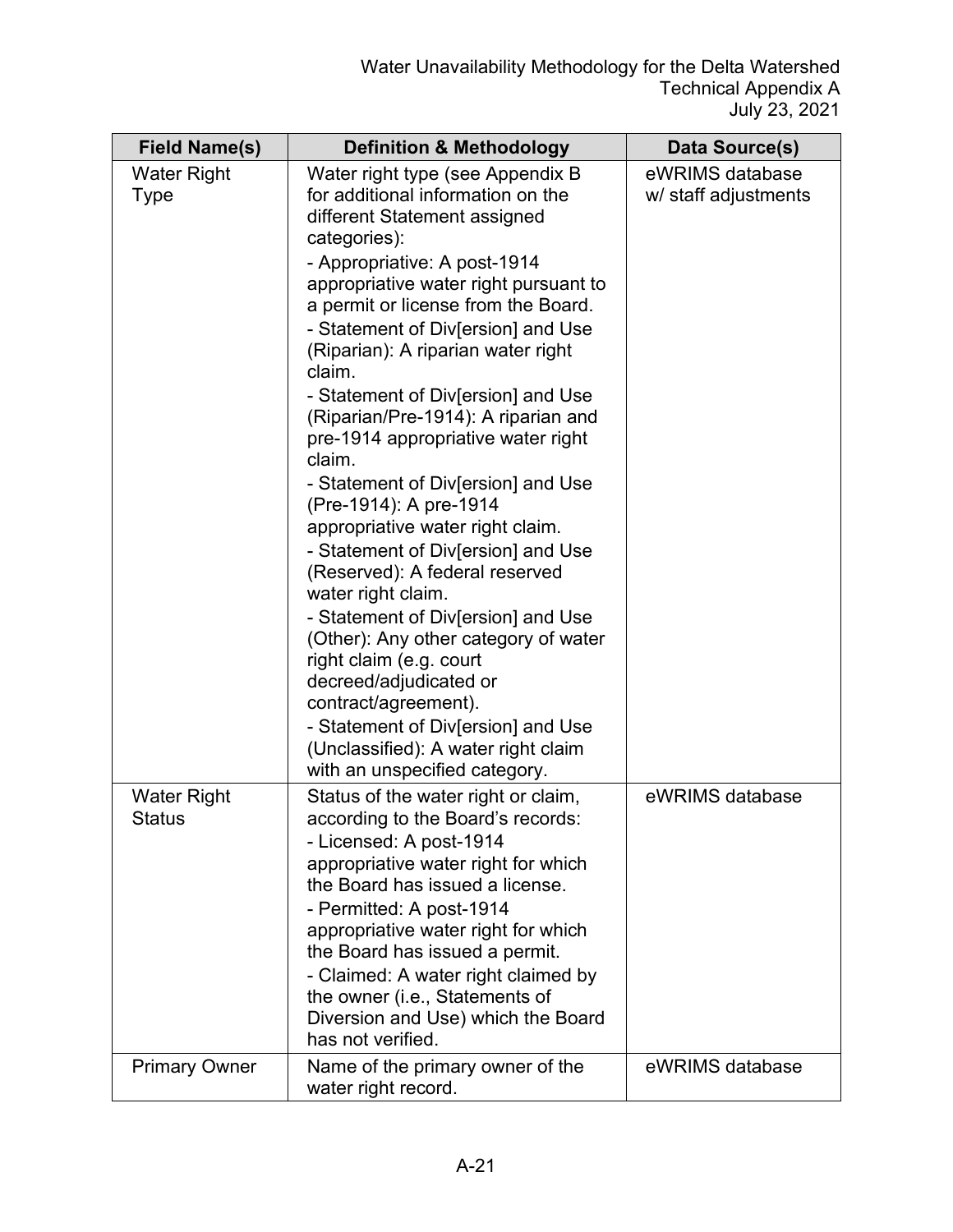| <b>Field Name(s)</b>        | <b>Definition &amp; Methodology</b>                                                                                                                                                                                                                                                                                                                                                                                                                                                                                                                                                                                                                                                                                                                                                                                             | Data Source(s)  |
|-----------------------------|---------------------------------------------------------------------------------------------------------------------------------------------------------------------------------------------------------------------------------------------------------------------------------------------------------------------------------------------------------------------------------------------------------------------------------------------------------------------------------------------------------------------------------------------------------------------------------------------------------------------------------------------------------------------------------------------------------------------------------------------------------------------------------------------------------------------------------|-----------------|
| <b>Beneficial</b><br>Use(s) | Concatenated list of the beneficial<br>use(s) of water associated with the<br>water right record, as defined by<br>Water Code §§ 660-669.                                                                                                                                                                                                                                                                                                                                                                                                                                                                                                                                                                                                                                                                                       | eWRIMS database |
| <b>Priority Date</b>        | The priority date of the water right<br>records (YYYY/MM/DD):<br>- Appropriative: Assumed to be the<br>earlier of the Application<br><b>Acceptance Date and Application</b><br>Received Date attributes.<br>- Statement of Div[ersion] and Use<br>(Riparian): 'Riparian' and assumed<br>to be senior to all non-Riparian<br>demands.<br>- Statement of Div[ersion] and Use<br>(Riparian/Pre-1914, Pre-1914,<br>Reserved, or Other): Assumed to<br>be January 1 <sup>st</sup> of the earliest<br>claimed Year Diversion<br>Commenced attribute, which is<br>present in the Initial Statement of<br>Diversion and Use and annual<br>Supplemental Statements of<br>Diversion and Use. Further<br>adjusted in the Demand Separated<br>tab for Riparian/Pre-1914 and Other<br><b>Statements and Appropriative</b><br>Project rights. | eWRIMS database |
| <b>Face Value</b><br>(AFA)  | The maximum annual amount of<br>water authorized for diversion under<br>an appropriative water right.<br>Statements, including Riparian and<br>Pre-1914 Appropriative claims, do<br>not have an assigned face value;<br>for the purposes of this analysis,<br>their face value is assumed to be<br>zero.                                                                                                                                                                                                                                                                                                                                                                                                                                                                                                                        | eWRIMS database |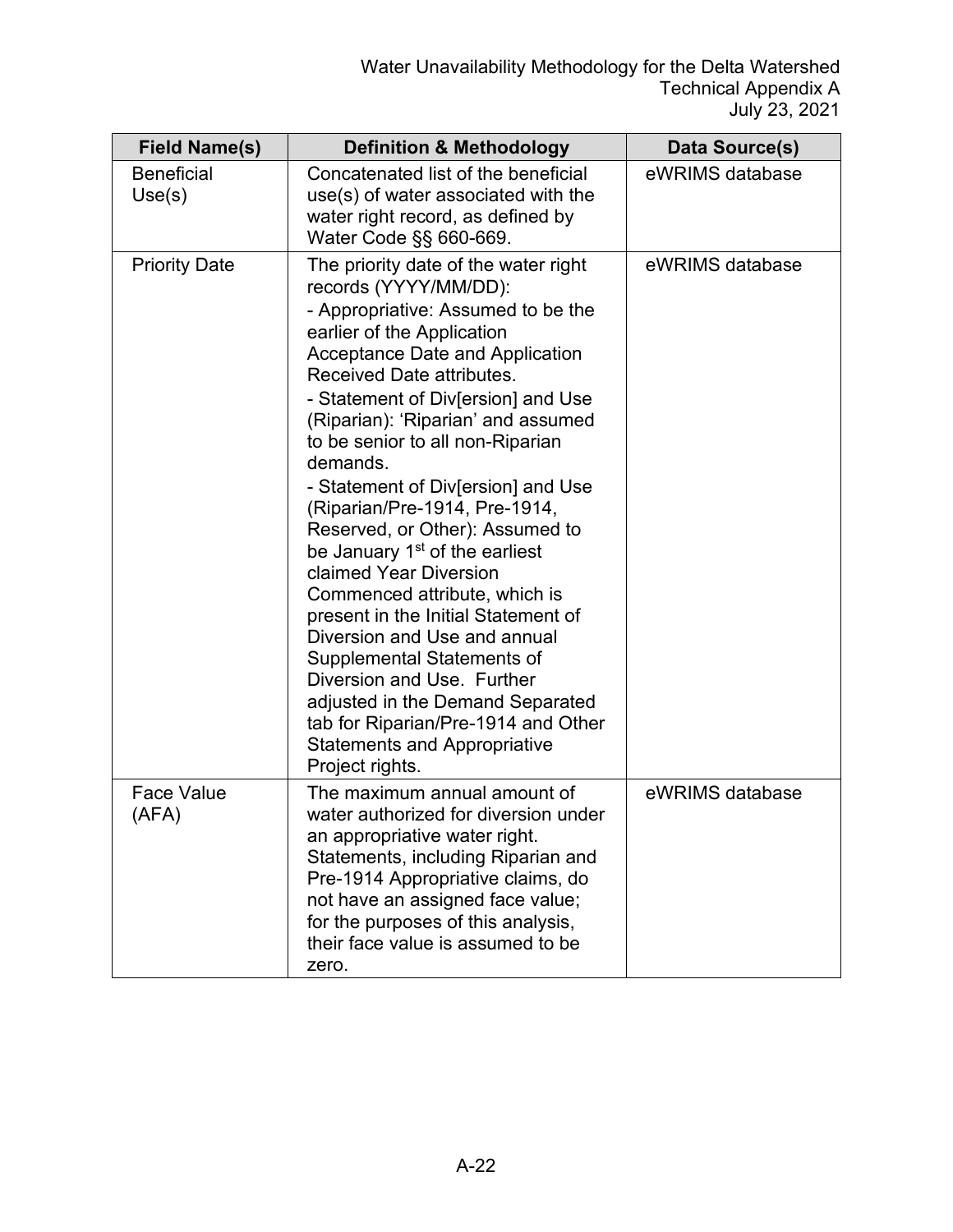| <b>Field Name(s)</b>                     | <b>Definition &amp; Methodology</b>                                                                                                                                                                                                                                                                                                                                                                                                                                                                                                                  | Data Source(s)                          |
|------------------------------------------|------------------------------------------------------------------------------------------------------------------------------------------------------------------------------------------------------------------------------------------------------------------------------------------------------------------------------------------------------------------------------------------------------------------------------------------------------------------------------------------------------------------------------------------------------|-----------------------------------------|
| 2018/2019<br>Annual<br><b>Diversion</b>  | The total reported diversion of the<br>water right record in calendar year<br>2018 or 2019. These values<br>include user-reported direct<br>diversions and diversions to storage<br>from annual reports. Values for<br>select water right records were<br>manually reviewed by staff and<br>corrected as necessary.                                                                                                                                                                                                                                  | eWRIMS database<br>w/ staff adjustments |
| 2018/2019<br><b>Review</b>               | Indicates whether and how the<br>2018 or 2019 reported diversion<br>was reviewed or corrected by staff:<br>- Estimated Downward: Staff<br>reviewed and corrected the user-<br>reported diversion value to be<br>higher than reported.<br>- Estimated Upward: Staff reviewed<br>and corrected the user-reported<br>diversion value to be lower than<br>reported.<br>- Reviewed Not Changed: Staff<br>reviewed the reported diversion<br>value but did not apply a correction.<br>- Not Reviewed: Staff did not<br>manually review this annual report. | Staff-determined                        |
| Jan-Dec<br>2018/2019<br><b>Diversion</b> | The total reported diversion of the<br>water right record in each month of<br>calendar year 2018 or 2019. These<br>values include user-reported direct<br>diversions and diversions to storage<br>from annual reports. Values for<br>select water right records were<br>manually reviewed by staff and<br>corrected as necessary.                                                                                                                                                                                                                    | eWRIMS database<br>w/ staff adjustments |

#### **Demand Factors**

This tab contains monthly factors which are used to adjust demand data to account for return flows within each subwatershed on a monthly basis. Demand factors are calculated for each month in the Sacramento and San Joaquin River watersheds as the percent of diversion which returned as flow within the same month (Factor = Total Diversions / Total Return Flows) from May through September. Data used to determine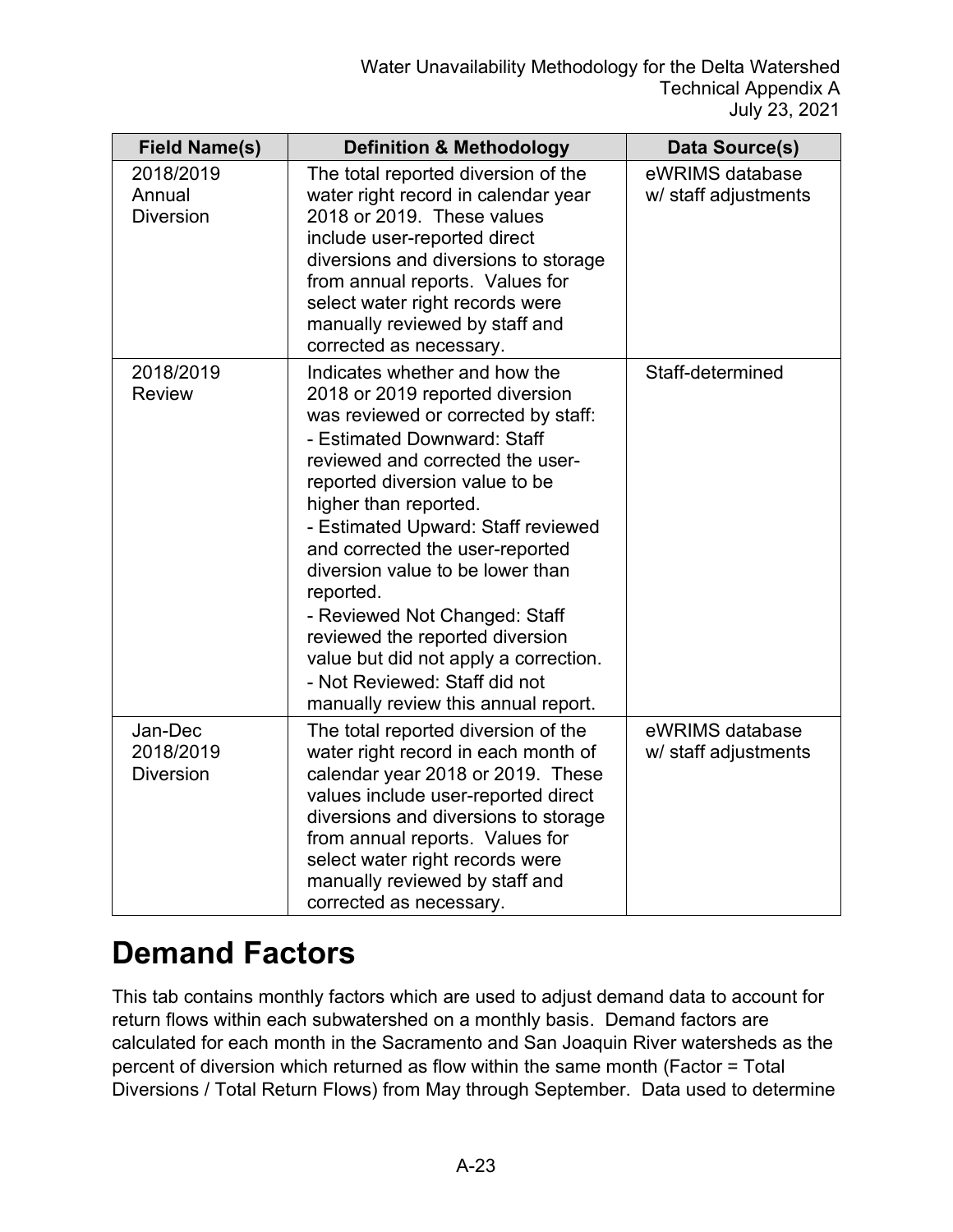the factors, which include return flows from both agricultural and municipal water uses, were sourced from CalSim 3 results published by DWR. Results from WY 2014 are used, as its hydrology most closely matches forecasts for the remainder of WY 2021.

All values in the Demand Factor table are given as multipliers (i.e., a demand factor of 0.6 means that the analysis will reduce demands within the given subwatershed in the given month by 40%). Demand values in the analysis are adjusted by multiplying monthly demand for a given water right by the monthly factor for the appropriate subwatershed where it diverts. The 2021 Methodology currently only applies demand factors to reduce demands within lower valley portions of the Delta watershed (the Sacramento Bend, Upper Sacramento Valley, Sacramento Valley Floor, and San Joaquin Valley Floor subwatersheds) because return flows from diversions within headwater subwatersheds are not expected to be available within the same subwatershed (i.e., they return further downstream on the valley floor). Demand adjustments are done in the Demand Separated tab of the spreadsheet (see next section).

#### **Demand Separated**

This tab contains monthly demand data for water rights in the Delta watershed, which are modified from the Demand tab (see previous section) to account for return flows and water rights with points of diversion (PODs) in multiple subwatersheds. This demand separation is necessary because annual water right reports, and thus the data in the Demand tab of the spreadsheet, are provided for each water right rather than each POD. While the data necessary to separate demands originated from the Division's eWRIMS database, staff judgement is required to develop the Demand Weights listed in this tab based on the nature of PODs associated with each right. Demand adjustments to account for return flows are sourced from the Demand Factors tab of the spreadsheet. Each row quantifies monthly demands from a single water right's POD(s) within a single HUC8.

| <b>Field Name(s)</b>  | <b>Definition &amp; Methodology</b>                                                                                                                                | <b>Data</b><br>Source(s) |
|-----------------------|--------------------------------------------------------------------------------------------------------------------------------------------------------------------|--------------------------|
| <b>Application ID</b> | Application ID of the water right, sourced<br>from the Demand tab. Water rights with<br>PODs in multiple HUC8s are split into<br>multiple rows, one for each HUC8. | eWRIMS<br>database       |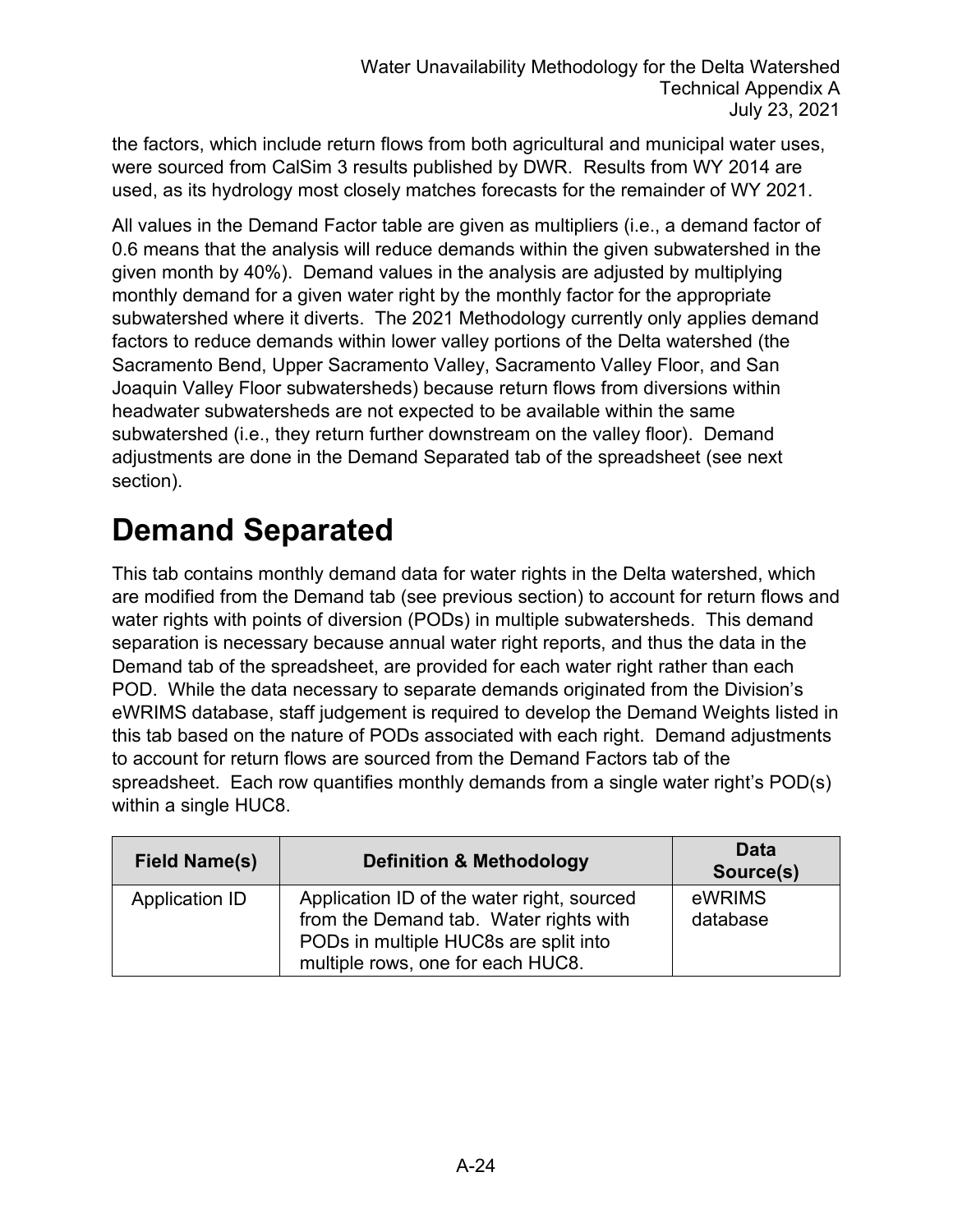| <b>Field Name(s)</b>              | <b>Definition &amp; Methodology</b>                                                                                                                                                                                                                                                                                                                                                                                                                                                                                                                                                                                                                                                                                                                                                                                                                      | Data<br>Source(s)                             |
|-----------------------------------|----------------------------------------------------------------------------------------------------------------------------------------------------------------------------------------------------------------------------------------------------------------------------------------------------------------------------------------------------------------------------------------------------------------------------------------------------------------------------------------------------------------------------------------------------------------------------------------------------------------------------------------------------------------------------------------------------------------------------------------------------------------------------------------------------------------------------------------------------------|-----------------------------------------------|
| <b>Water Right</b><br><b>Type</b> | Water right type, sourced from the<br>Demand tab:<br>- Appropriative: A post-1914 appropriative<br>water right pursuant to a permit or license<br>from the Board.<br>- Statement of Div[ersion] and Use<br>(Riparian): A riparian water right claim.<br>- Statement of Div[ersion] and Use<br>(Riparian/Pre-1914): A riparian and pre-<br>1914 appropriative water right claim.<br>- Statement of Div[ersion] and Use (Pre-<br>1914): A pre-1914 appropriative water<br>right claim.<br>- Statement of Div[ersion] and Use<br>(Reserved): A federal reserved water right<br>claim.<br>- Statement of Div[ersion] and Use<br>(Other): Any other category of water right<br>claim (e.g. court decreed/adjudicated or<br>contract/agreement).<br>- Statement of Div[ersion] and Use<br>(Unclassified): A water right claim with an<br>unspecified category. | eWRIMS<br>database w/<br>staff<br>adjustments |
| HUC <sub>8</sub>                  | The name of the Hydrologic Unit Code<br>Level 8 where demand in the row is<br>located. Water right PODs are<br>automatically assigned a HUC8 value in<br>eWRIMS based on their location. This tab<br>contains additional detail not found in the<br>Demand tab, splitting rights that have<br>PODs in multiple HUC8s into multiple<br>rows (one for each HUC8).                                                                                                                                                                                                                                                                                                                                                                                                                                                                                          | eWRIMS<br>database,<br><b>USGS WBD</b>        |
| Subwatershed                      | Subwatershed where demand in the row is<br>located. Sourced from the Subwatersheds<br>tab based on the HUC8 value.                                                                                                                                                                                                                                                                                                                                                                                                                                                                                                                                                                                                                                                                                                                                       | Staff-<br>determined                          |
| Watershed                         | The watershed in which the demand<br>occurs: the Sacramento River watershed<br>or the San Joaquin River watershed.<br>Sourced from the Subwatersheds tab<br>based on the HUC8 value.                                                                                                                                                                                                                                                                                                                                                                                                                                                                                                                                                                                                                                                                     | eWRIMS<br>database,<br><b>USGS WBD</b>        |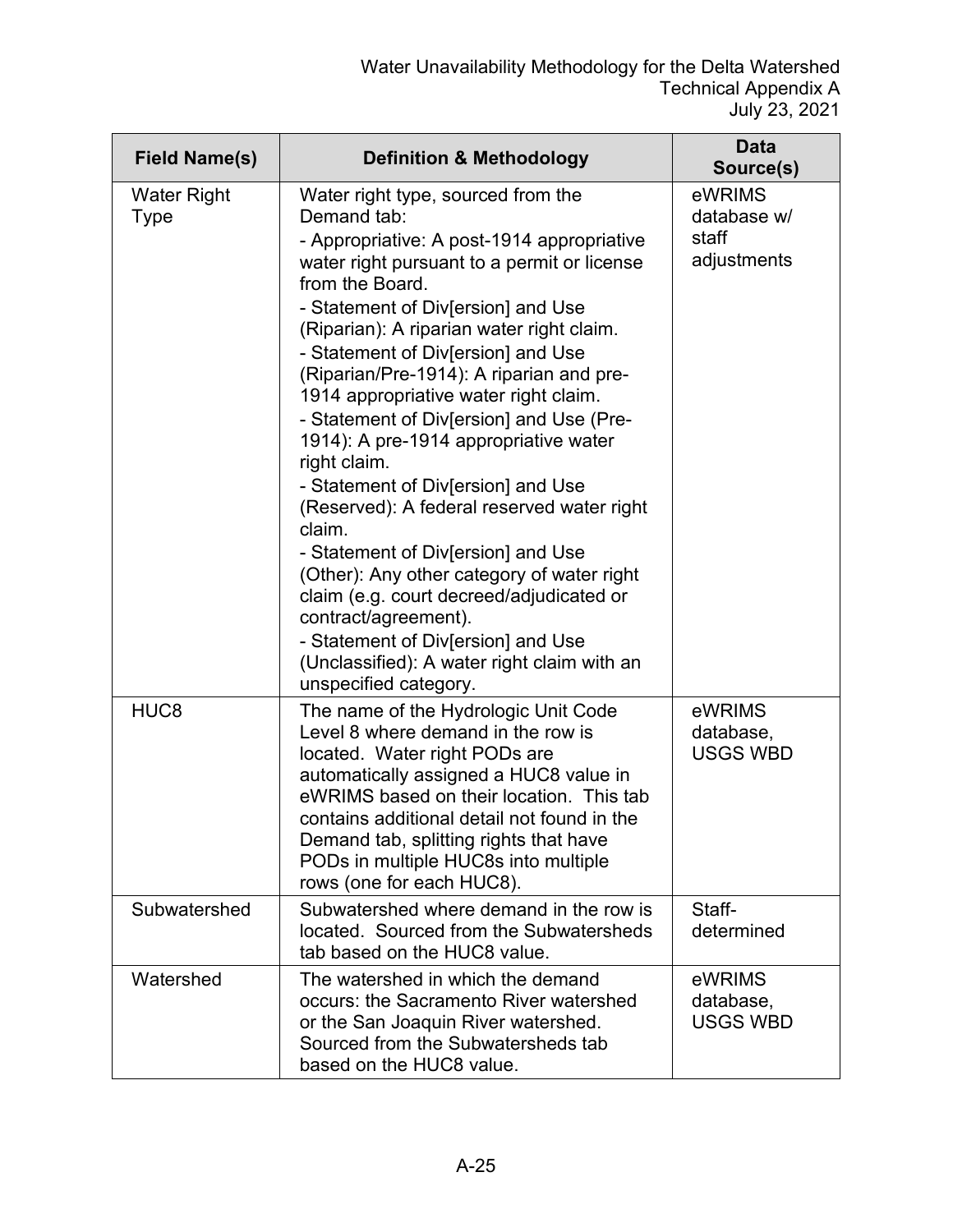| <b>Field Name(s)</b> | <b>Definition &amp; Methodology</b>                                                                                                                                                                                                                                                                                                                                                                                                                                                                                                                                                                                                                                                                    | <b>Data</b><br>Source(s)                      |
|----------------------|--------------------------------------------------------------------------------------------------------------------------------------------------------------------------------------------------------------------------------------------------------------------------------------------------------------------------------------------------------------------------------------------------------------------------------------------------------------------------------------------------------------------------------------------------------------------------------------------------------------------------------------------------------------------------------------------------------|-----------------------------------------------|
| Legal Delta?         | Indicates if demand for that row occurs<br>within the Legal Delta (TRUE/FALSE).<br>Assigned in the eWRIMS database based<br>on the location of water right POD(s) and<br>validated to ensure only rows which<br>account for Legal Delta demands are<br>flagged as TRUE. Statements claiming<br>only Riparian rights which are located in<br>the Legal Delta are marked as FALSE<br>(with a note in the Demand Comment<br>column) because these demands are not<br>prorated between watersheds per Board<br>Order WR 89-8 (see Watershed Viz and<br><b>Watershed Analysis sections).</b>                                                                                                                | eWRIMS<br>database w/<br>staff<br>adjustments |
| <b>Priority Date</b> | The priority date of a water right or claim,<br>sourced from the Demand tab<br>(YYYY/MM/DD), with some exceptions:<br>- The priorities of Statements categorized<br>as "Riparian", "Riparian/Pre-1914" or<br>"Other" are marked as 'Riparian' because<br>the water right record does not contain<br>sufficient information to further<br>disaggregate their demands. They are<br>conservatively assumed to have a more<br>senior priority date than all appropriative<br>water rights. $1$<br>- Project rights listed in Board Decision<br>1641 (excepting 2 New Melones Project<br>rights, per Board Decision 1422) are<br>marked as 'Project' and assumed to be<br>junior to all other water rights. | eWRIMS<br>database w/<br>staff<br>adjustments |
| <b>Priority Year</b> | The year of the priority date, sourced from<br>the previous column. Riparian or Project<br>priorities are shown as blank.                                                                                                                                                                                                                                                                                                                                                                                                                                                                                                                                                                              | eWRIMS<br>database w/<br>staff<br>adjustments |

<span id="page-25-0"></span> $1$  For claims within the Legal Delta, this categorization of colorable riparian claims is consistent with recent judicial decisions (see e.g., *Modesto Irrigation District v. Heather Robinson Tanaka*, 48 Cal.App.5th 898 (2020)) and with the legal principles described in a memorandum dated December 15, 2017 regarding Issues Related to Overlap between Pre-1914 and Riparian Water Right Claims in the Delta and available on the website of the Office of the Delta Watermaster (Overlap Memo).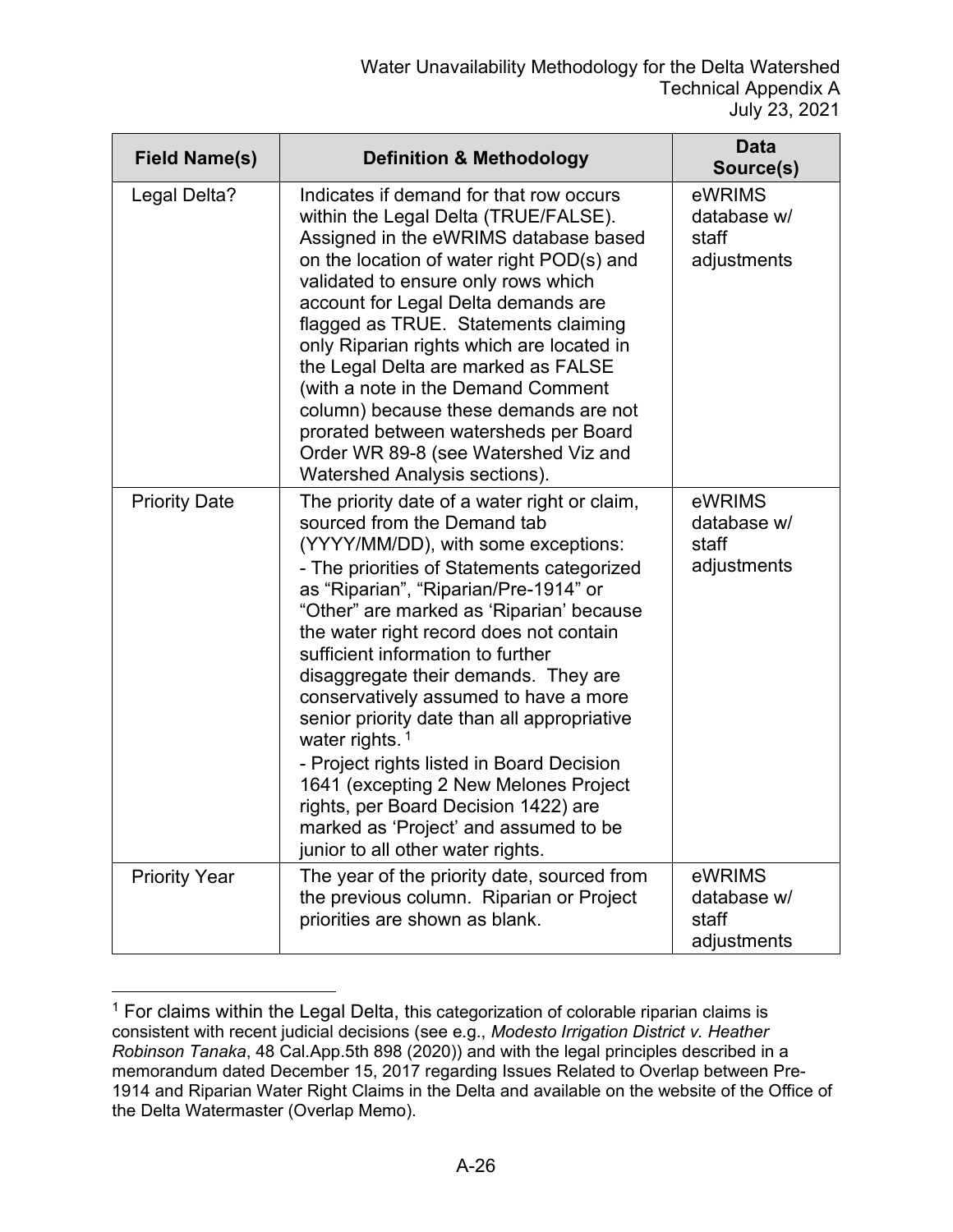| <b>Definition &amp; Methodology</b>                                                                                                                                                                                                                                                                                                                                                                                                                                                                                                                                                                                                                                                                                                                                                                                                                                                                  | <b>Data</b><br>Source(s)                                                                |
|------------------------------------------------------------------------------------------------------------------------------------------------------------------------------------------------------------------------------------------------------------------------------------------------------------------------------------------------------------------------------------------------------------------------------------------------------------------------------------------------------------------------------------------------------------------------------------------------------------------------------------------------------------------------------------------------------------------------------------------------------------------------------------------------------------------------------------------------------------------------------------------------------|-----------------------------------------------------------------------------------------|
| The percent of the specified water right's<br>demand which occurs within the specified<br>HUC <sub>8</sub> :<br>- Demand Weight = (number of PODs<br>within the respective HUC8) / (total<br>number of PODs). Only active PODs that<br>are not Points of Rediversion or Points of<br>Offstream Storage are considered in this<br>calculation.<br>- The sum of Demand Weights for most<br>water rights is equal to one (see exception<br>in next column).                                                                                                                                                                                                                                                                                                                                                                                                                                             | Staff-<br>determined                                                                    |
| Additional detail about the Demand<br>Weight or other aspects of the demand:<br>- Has POD(s) outside Delta watershed:<br>The water right has one or more<br>associated PODs which divert from<br>streams outside the Delta watershed (sum<br>of Demands Weights is less than one).<br>- In Legal Delta but not prorated between<br>watersheds: The POD in the specified<br>HUC8 is located within the Legal Delta but<br>is associated with a Statement claiming<br>only riparian rights. Per Board Order WR<br>89-8, the riparian demand is not prorated<br>between watersheds.<br>- Inactive: The POD in the specified HUC8<br>is not actively used (Demand Weight is<br>zero).<br>- Point of Rediversion/Offstream Storage:<br>The POD does not divert natural flow<br>(Demand Weight is zero).<br>- Project: The water right is listed in Board<br>Decision 1641, so its Priority Date is set to | Staff-<br>determined                                                                    |
|                                                                                                                                                                                                                                                                                                                                                                                                                                                                                                                                                                                                                                                                                                                                                                                                                                                                                                      | 'Project.' Also indicates actual water right<br>Priority Date, sourced from Demand tab. |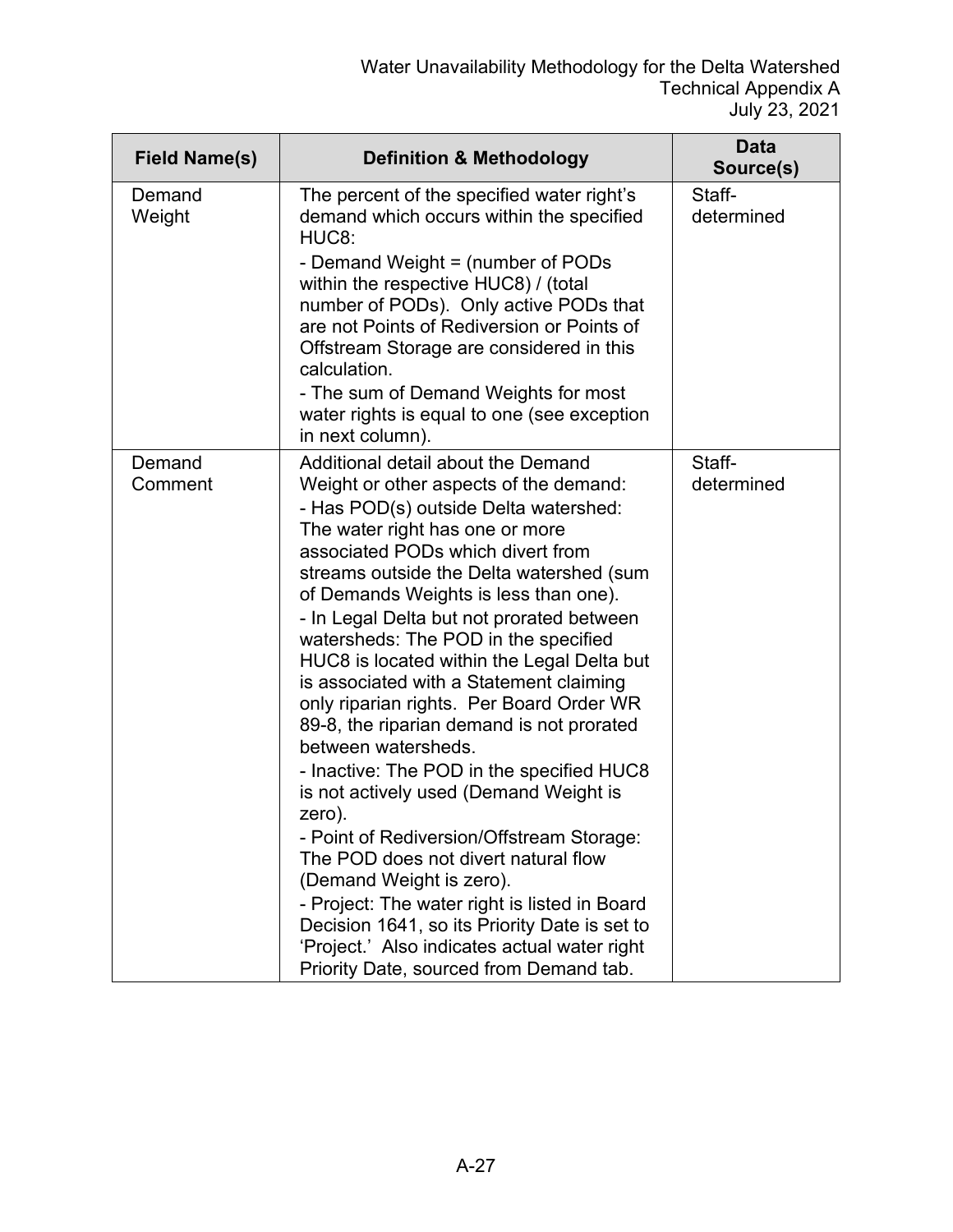| <b>Field Name(s)</b>              | <b>Definition &amp; Methodology</b>                                                                                                                                                                                                                                                            | Data<br>Source(s) |
|-----------------------------------|------------------------------------------------------------------------------------------------------------------------------------------------------------------------------------------------------------------------------------------------------------------------------------------------|-------------------|
| January-<br>December<br>2018/2019 | Monthly demands of the specified water<br>right within the specified HUC8, calculated<br>as follows:<br>(Application ID Demand for month of 2018)<br>or 2019, sourced from Demand tab) *<br>(Demand Factor for subwatershed and<br>month, sourced from Supply Adjust tab) *<br>(Demand Weight) | Calculated        |

#### **Headwater Reductions**

This tab compiles supply and demand data from each subwatershed in the Delta watershed and: 1) reduces any demands that cannot be met in headwater subwatersheds so that they are not reflected in the watershed-wide analysis, and 2) removes both supply and demand for any headwater subwatersheds considered to be disconnected from the Delta watershed because local supplies are insufficient to meet all riparian demands. Supply data is sourced from the Supply Forecast tab of the spreadsheet, while demand data is sourced from the Demand Separated tab of the spreadsheet.

| <b>Field Name(s)</b> | <b>Definition &amp; Methodology</b>                                                                                                                                                                                                                                                                                                                                                                                                                     | Data<br>Source(s)    |
|----------------------|---------------------------------------------------------------------------------------------------------------------------------------------------------------------------------------------------------------------------------------------------------------------------------------------------------------------------------------------------------------------------------------------------------------------------------------------------------|----------------------|
| Subwatershed         | Smallest area over which water availability<br>is determined, based on one or more<br>HUC8s. Sourced from the Demand<br>Separated tab.                                                                                                                                                                                                                                                                                                                  | Staff-<br>determined |
| Subwatershed<br>Type | Subwatersheds are categorized as either -<br>'headwater' or 'lower' for the purpose of<br>this analysis:<br>- A headwater subwatershed contains<br>water demands which can only be met by<br>water supplies within the subwatershed<br>(i.e., there are no tributaries flowing into<br>the subwatershed).<br>- A lower subwatershed can receive water<br>supplies from outside its boundaries (i.e.,<br>it is located downstream of the<br>headwaters). | Staff-<br>determined |
| Watershed            | The two primary river systems in the<br>Delta: Sacramento and San Joaquin.                                                                                                                                                                                                                                                                                                                                                                              | <b>USGS WBD</b>      |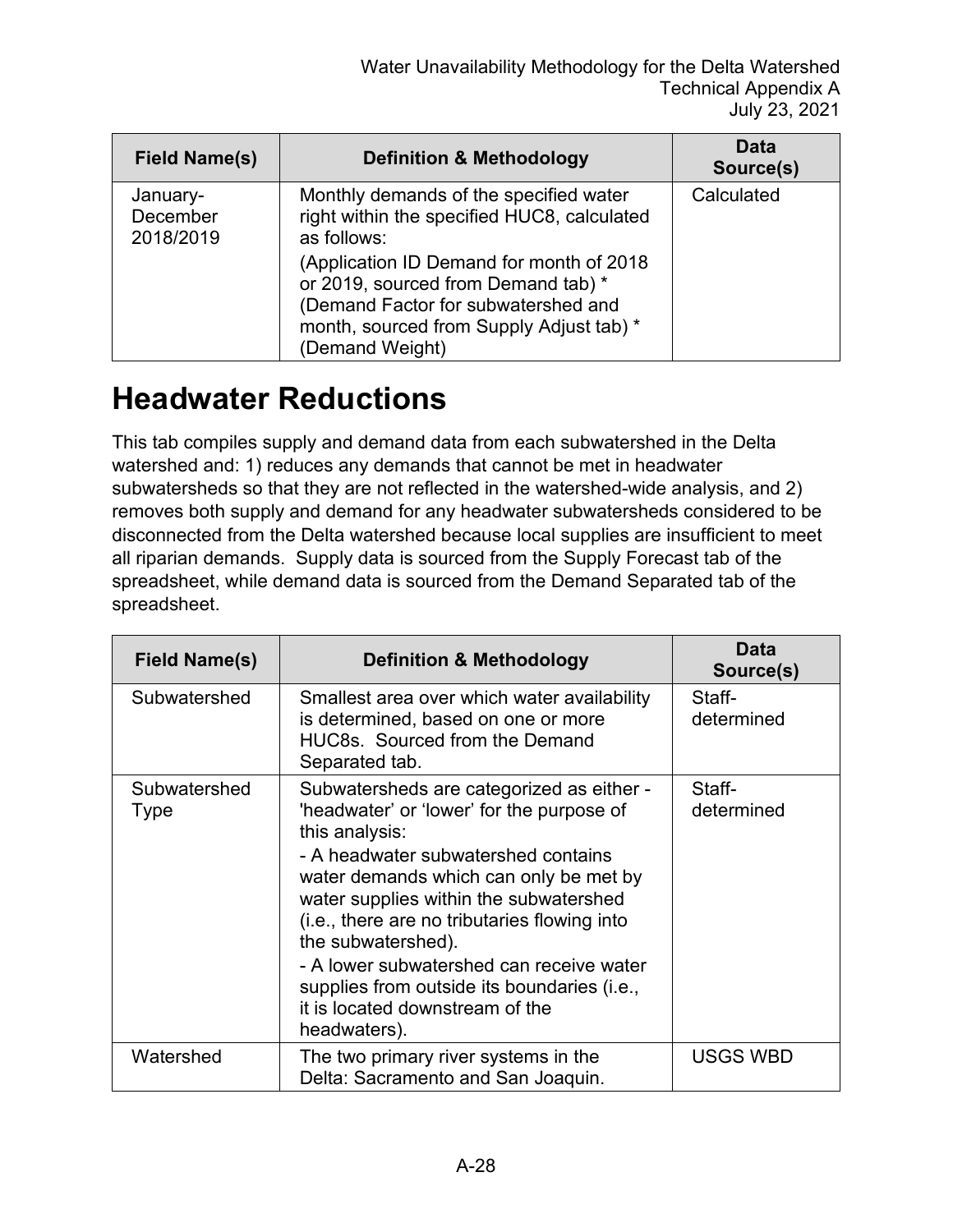| <b>Field Name(s)</b>                                                                                                 | <b>Definition &amp; Methodology</b>                                                                                                                                                                                                                                                                                                | <b>Data</b><br>Source(s)                      |
|----------------------------------------------------------------------------------------------------------------------|------------------------------------------------------------------------------------------------------------------------------------------------------------------------------------------------------------------------------------------------------------------------------------------------------------------------------------|-----------------------------------------------|
| MonthNum and<br>Month                                                                                                | The calendar year month (either number<br>or three-letter abbreviation) of the<br>respective water supply and demand.                                                                                                                                                                                                              |                                               |
| Riparian<br>Demand 2018                                                                                              | The sum of calendar year 2018 demand<br>for all Riparian water right claims (Water<br>Right Type = Riparian, Riparian/Pre-1914,<br>or Other Statements) for the respective<br>subwatershed and month, excluding<br>demands in the Legal Delta. Sourced<br>from the Demand Separated tab.                                           | eWRIMS<br>database w/<br>staff<br>adjustments |
| Pre-1914<br>Demand 2018                                                                                              | The sum of calendar year 2018 demand<br>for all pre-1914 appropriative water right<br>claims (Water Right Type = Pre-1914 or<br>Unclassified Statements) for the<br>respective subwatershed, month, and<br>demand year, excluding demands in the<br>Legal Delta. Sourced from the Demand<br>Separated tab.                         | eWRIMS<br>database w/<br>staff<br>adjustments |
| 1914-1919,<br>1920s, 1930s,<br>1940s, 1950s,<br>1960s, 1970s,<br>1980s, 1990s,<br>2000s, and<br>2010s Demand<br>2018 | The sum of calendar year 2018 demand<br>for all Post-1914 Appropriative rights<br>(Water Right Type = Reserved Statement<br>or Appropriative) with a priority date within<br>the specified decade for the respective<br>subwatershed and month, excluding<br>demands in the Legal Delta. Sourced<br>from the Demand Separated tab. | eWRIMS<br>database w/<br>staff<br>adjustments |
| Project<br>Demand 2018                                                                                               | The sum of calendar year 2018 demand<br>for all Project water rights which export<br>water outside the Delta watershed for the<br>respective subwatershed and month,<br>excluding demands in the Legal Delta.<br>Sourced from the Demand Separated tab.                                                                            | eWRIMS<br>database w/<br>staff<br>adjustments |
| 2019 demand data is disaggregated in the same manner as 2018 demand data.                                            |                                                                                                                                                                                                                                                                                                                                    |                                               |
| Supply<br>Forecast 10%,<br>50%, 90% or<br>99%<br>Exceedance                                                          | Supply for the respective subwatershed<br>and month. For past months, the actual<br>value from the Supply Past Monthly tab is<br>shown. For future months, the forecasted<br>supply with the respective exceedance<br>probability from the Supply Forecast tab is<br>shown.                                                        | CDEC, B-120,<br>CNRFC, staff<br>estimates     |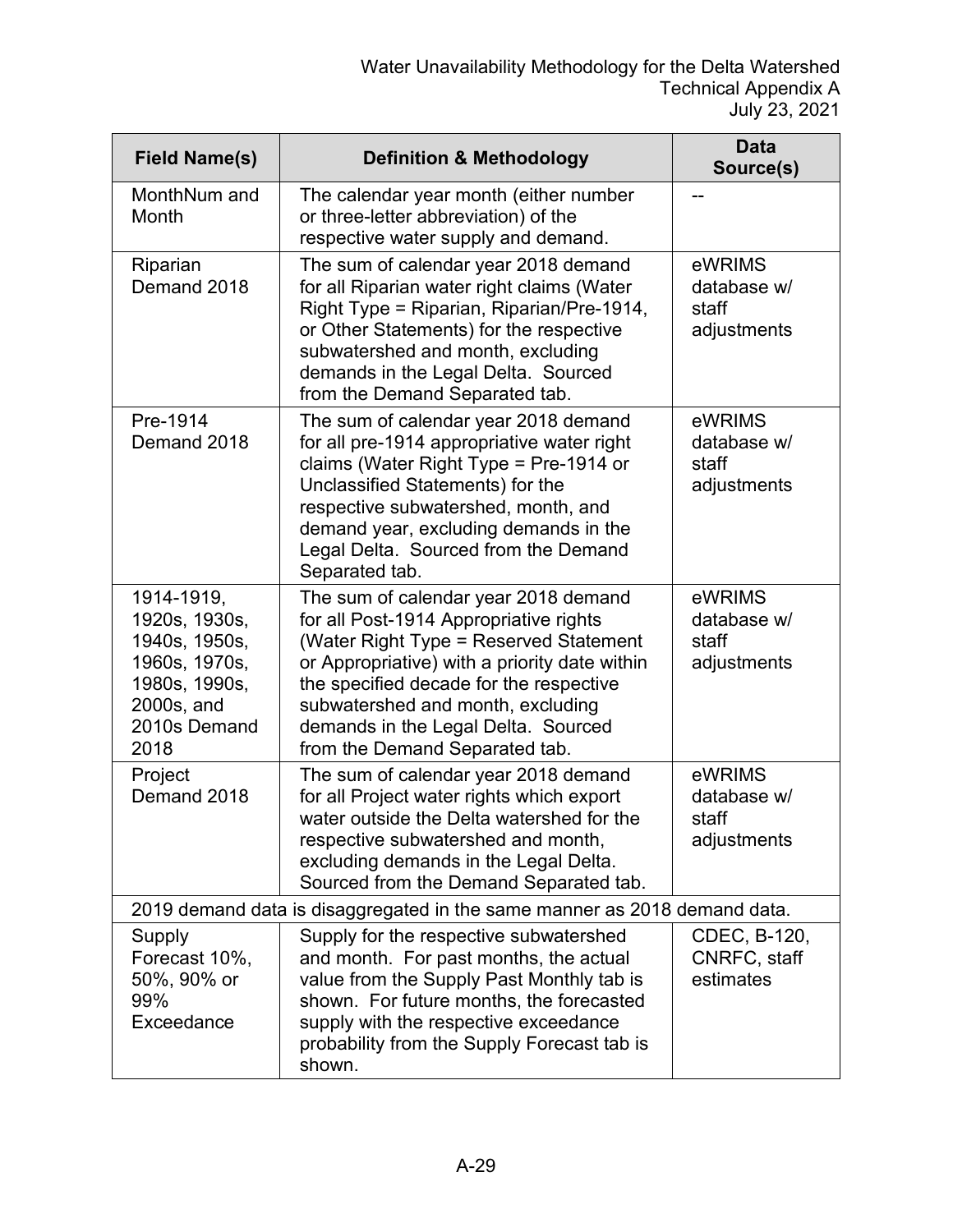| <b>Field Name(s)</b>                                                                              | <b>Definition &amp; Methodology</b>                                                                                                                                                                                                                                                                                                                                                                           | <b>Data</b><br>Source(s)            |
|---------------------------------------------------------------------------------------------------|---------------------------------------------------------------------------------------------------------------------------------------------------------------------------------------------------------------------------------------------------------------------------------------------------------------------------------------------------------------------------------------------------------------|-------------------------------------|
| Discontinuity?<br>(2018 Demand,<br>90%<br>Exceedance<br>Supply)                                   | Whether a given headwater subwatershed<br>is considered disconnected from the Delta<br>watershed in a given month (Yes/No). A<br>headwater subwatershed is considered<br>disconnected when the supply (using the<br>90% exceedance forecast for future<br>months) is insufficient to meet the 2018<br>demands of all riparian claims of right in<br>the subwatershed.                                         | Staff-<br>determined                |
| 2018 Total<br>Demand                                                                              | The sum of 2018 all demand values for<br>the respective subwatershed and month.                                                                                                                                                                                                                                                                                                                               | Calculated                          |
| 2018 Reduced<br>Demand for<br>Discontinuity &<br>Unmet<br>Demand (90%<br>Exceedance<br>Supply)    | 2018 demands for the respective<br>subwatershed and month, eliminating any<br>demand which cannot physically be met<br>by available supply:<br>- In headwater subwatersheds, the lesser<br>of 2018 Total Demand or 90% Supply<br>Forecast 90% Exceedance.<br>- In disconnected headwater<br>subwatersheds, equal to zero.<br>- In lower subwatersheds, the 2018 Total<br>Demand (no reduction due to supply). | Calculated                          |
| as 2018 demand data.                                                                              | 2019 demand data is summed and analyzed for discontinuity in the same manner                                                                                                                                                                                                                                                                                                                                  |                                     |
| Supply<br>Forecast 90%<br>Exceedance<br>with Headwater<br>Abandoned<br><b>Flow</b><br>Replacement | Supply for the respective subwatershed<br>and month which contributes to the Delta<br>watershed. The greater of either the<br>Supply Forecast 90% Exceedance value<br>or the abandoned flow for the respective<br>subwatershed and month (sourced from<br>the Supply Adjust tab, converted to acre-<br>feet per month).                                                                                       | B-120,<br>CNRFC, staff<br>estimates |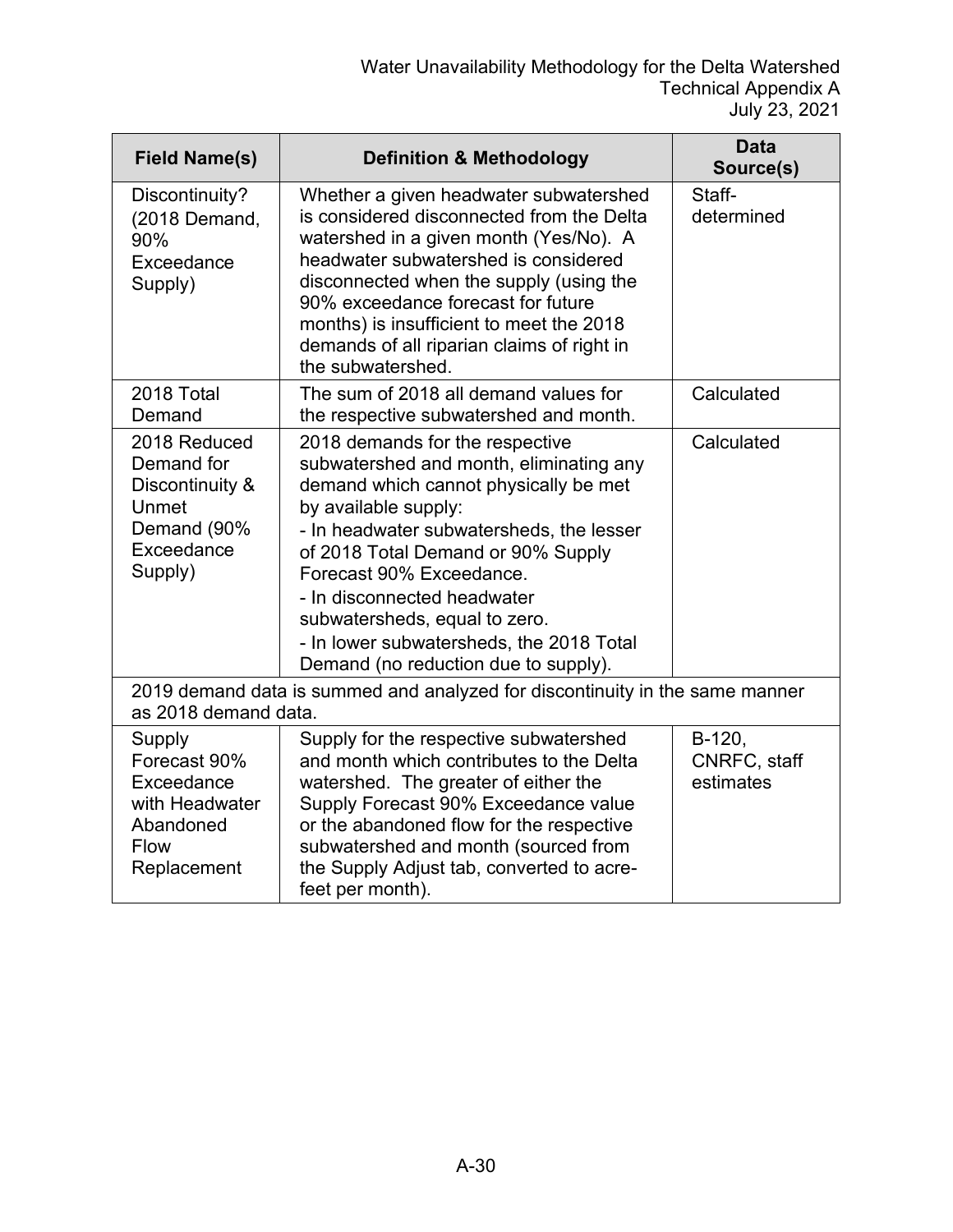| Field Name(s)                                                                                                                        | <b>Definition &amp; Methodology</b>                                                                                                                                                                                                                                                                                        | Data<br>Source(s) |
|--------------------------------------------------------------------------------------------------------------------------------------|----------------------------------------------------------------------------------------------------------------------------------------------------------------------------------------------------------------------------------------------------------------------------------------------------------------------------|-------------------|
| 2018/2019<br>Reduced<br>Supply for<br><b>Discontinuity</b><br>(90%<br>Exceedance<br>with<br>Abandoned<br><b>Flow</b><br>Replacement) | When discontinuity is found for the<br>respective subwatershed and month<br>based on demand data from the<br>respective year (i.e., Discontinuity? =<br>Yes), both supply and demand are<br>removed from the watershed-wide<br>analysis. This column sets supplies for<br>disconnected headwater subwatersheds<br>to zero. | Calculated        |

#### **Subwatershed Viz**

This tab compiles supply and demand data from each subwatershed in the Delta watershed to generate the interactive Headwater Subwatershed Analysis visualization at:

[https://www.waterboards.ca.gov/waterrights/water\\_issues/programs/drought/drought\\_to](https://www.waterboards.ca.gov/waterrights/water_issues/programs/drought/drought_tools_methods/delta_method.html) [ols\\_methods/delta\\_method.html](https://www.waterboards.ca.gov/waterrights/water_issues/programs/drought/drought_tools_methods/delta_method.html)

| <b>Field Name(s)</b> | <b>Definition &amp; Methodology</b>                                                                                                                                                                                                                                                                                                                                                                                                                      | Data Source(s)   |
|----------------------|----------------------------------------------------------------------------------------------------------------------------------------------------------------------------------------------------------------------------------------------------------------------------------------------------------------------------------------------------------------------------------------------------------------------------------------------------------|------------------|
| Subwatershed         | Smallest area over which water<br>availability is determined, based on<br>one or more HUC8s. Sourced from the<br>Demand Separated tab.                                                                                                                                                                                                                                                                                                                   | Staff-determined |
| Subwatershed<br>Type | Subwatersheds are categorized as<br>either 'headwater' or 'lower' for the<br>purpose of this analysis:<br>- A headwater subwatershed contains<br>water demands which can only be met<br>by water supplies within the<br>subwatershed (i.e., there are no<br>tributaries flowing into the<br>subwatershed).<br>- A lower subwatershed can receive<br>water supplies from outside its<br>boundaries (i.e., it is located<br>downstream of the headwaters). | Staff-determined |
| Watershed            | The two primary river systems in the<br>Delta: Sacramento and San Joaquin.                                                                                                                                                                                                                                                                                                                                                                               | <b>USGS WBD</b>  |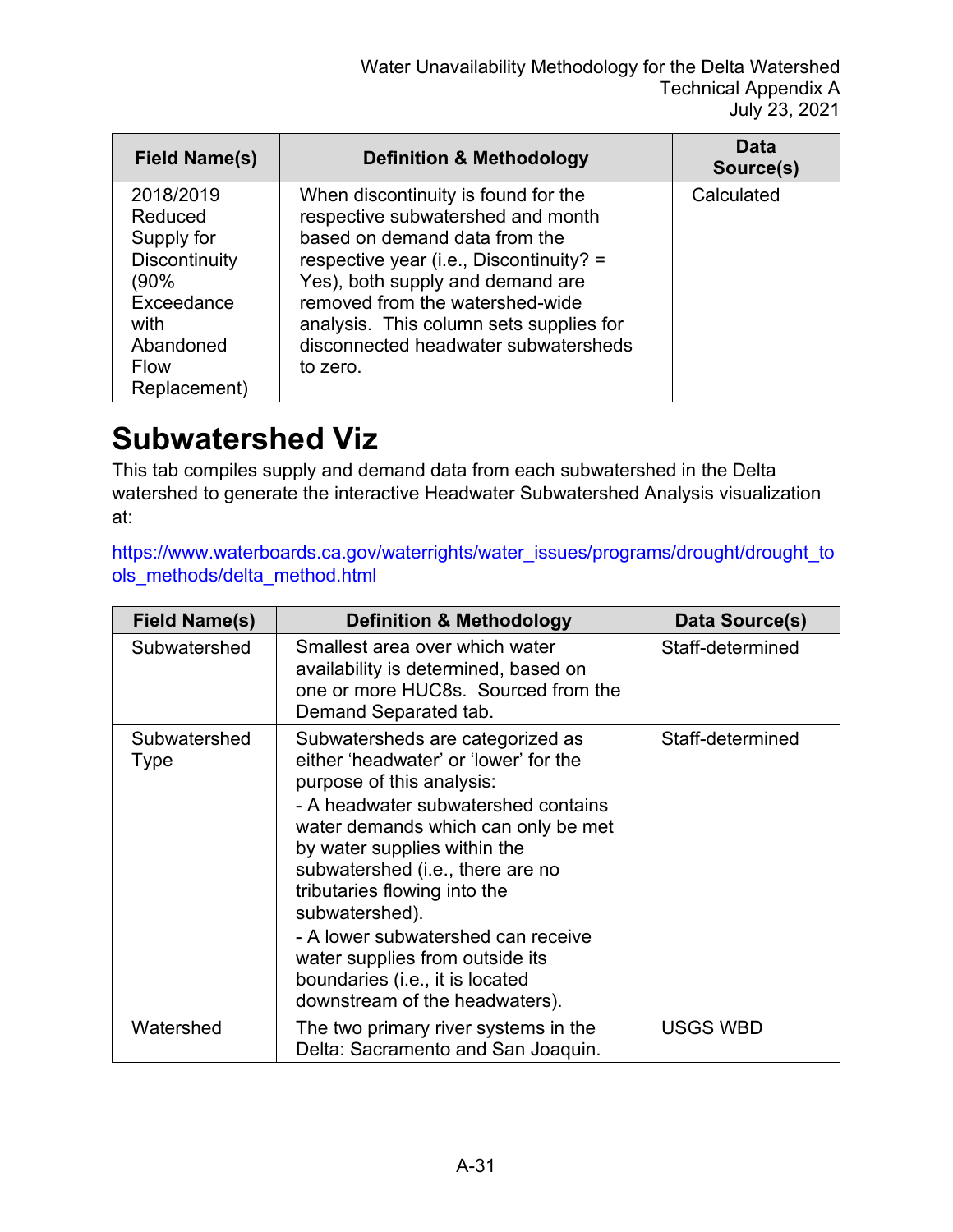| <b>Field Name(s)</b>                                              | <b>Definition &amp; Methodology</b>                                                                                                                                                                                                                                                                                                                               | Data Source(s)                             |
|-------------------------------------------------------------------|-------------------------------------------------------------------------------------------------------------------------------------------------------------------------------------------------------------------------------------------------------------------------------------------------------------------------------------------------------------------|--------------------------------------------|
| MonthNum<br>and Month                                             | The calendar year month (either<br>number or three-letter abbreviation) of<br>the respective water supply and<br>demand.                                                                                                                                                                                                                                          |                                            |
| Discontinuity?                                                    | Whether a given headwater<br>subwatershed is considered<br>disconnected from the Delta watershed<br>in a given month based on a given year<br>of demand data (Yes/No). Sourced<br>from the Discontinuity? column in the<br><b>Headwater Reductions tab.</b>                                                                                                       | Staff-determined                           |
| Demand Type                                                       | Demand category, based on water<br>right priority. Post-1914 appropriative<br>demands are largely separated by<br>priority decade, except for demand by<br>the Central Valley Project and the<br>State Water Project (Project Demand).                                                                                                                            | eWRIMS w/ staff<br>adjustments             |
| <b>Demand Year</b>                                                | Calendar year of demand data (2018<br>or 2019).                                                                                                                                                                                                                                                                                                                   | eWRIMS database                            |
| Demand                                                            | Monthly total demand for the<br>respective subwatershed, month,<br>demand year, and demand type, prior<br>to the elimination of unmet headwater<br>demand and demand in disconnected<br>subwatersheds. Sourced from the<br>Demand columns in the Headwater<br>Reductions tab.                                                                                     | eWRIMS database<br>w/ staff<br>adjustments |
| <b>Demand After</b><br>Reduction<br>(90%<br>Exceedance<br>Supply) | Monthly demand for the respective<br>subwatershed, month, and demand<br>year, after unmet headwater demand<br>and demand in disconnected<br>subwatersheds are removed. If<br><b>Cumulative Demand exceeds the</b><br>available supply, the remaining supply<br>is credited towards the last added<br>(senior) demand type and later (junior)<br>demands are zero. | Calculated                                 |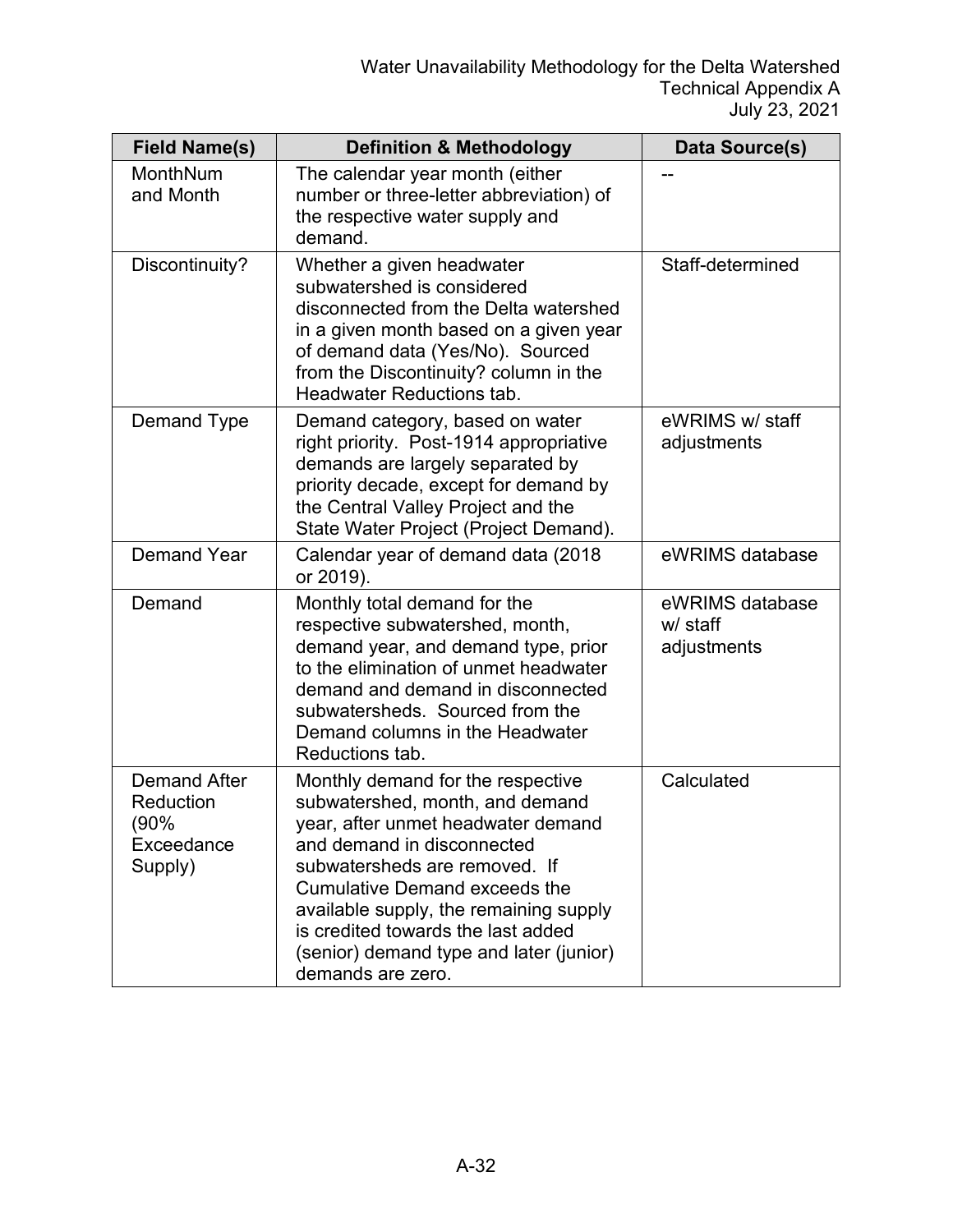| <b>Field Name(s)</b>                                                                                  | <b>Definition &amp; Methodology</b>                                                                                                                                                                                                                                                                                                                                                                                                           | Data Source(s)                            |
|-------------------------------------------------------------------------------------------------------|-----------------------------------------------------------------------------------------------------------------------------------------------------------------------------------------------------------------------------------------------------------------------------------------------------------------------------------------------------------------------------------------------------------------------------------------------|-------------------------------------------|
| 2021 Supply<br>10%, 50%<br>90%, and 99%<br>Exceedance                                                 | Supply for the respective<br>subwatershed and month. For past<br>months, the actual value from the<br>Supply Past Monthly tab is shown. For<br>future months, the forecasted supply<br>with the respective exceedance<br>probability from the Supply Forecast<br>tab is shown (NOTE: supply is<br>available to all demand types by<br>priority; values are shown only in the<br>Riparian Demand rows due to Tableau<br>plotting limitations). | CDEC, B-120,<br>CNRFC, staff<br>estimates |
| <b>Supply After</b><br>Reduction<br>(90%<br>Exceedance<br>Supply)                                     | Monthly supply for the respective<br>subwatershed and month (past months<br>from the Supply Past Monthly tab,<br>future months from the Supply<br>Forecast tab). Set to zero if<br>Discontinuity? = Yes.                                                                                                                                                                                                                                      | Calculated                                |
| Cumulative<br>Demand for<br>Subwatershed<br>& Month                                                   | Total cumulative demand for the<br>respective subwatershed, month, and<br>demand year (used as an intermediate<br>calculation to inform the Demand After<br>Reduction value). Added from most<br>senior to most junior rights.                                                                                                                                                                                                                | Calculated                                |
| Watershed<br>Supply<br>Summary<br>Table<br>(Watershed,<br>MonthNum,<br>Month, Supply<br>Type, Supply) | Monthly supply statistics for the<br>Sacramento River and San Joaquin<br>River watersheds. Sourced from the<br>Supply Past Monthly and Supply<br>Forecast tabs to compare median<br>hydrologic conditions of past wet years<br>and critically dry years to 90%<br>exceedance forecasts for 2021.                                                                                                                                              | CDEC, B-120,<br>CNRFC, staff<br>estimates |

#### **Watershed Viz**

This tab compiles supply and demand data used to assess water unavailability at the watershed level. Formulas in this tab: 1) remove any demands that cannot be met in headwater subwatersheds, 2) remove both supply and demand for any disconnected headwater subwatersheds, and 3) distribute demand within the Legal Delta between the Sacramento River and the San Joaquin River watersheds before producing final supply and demand values that populate the interactive Watershed Analysis visualization at: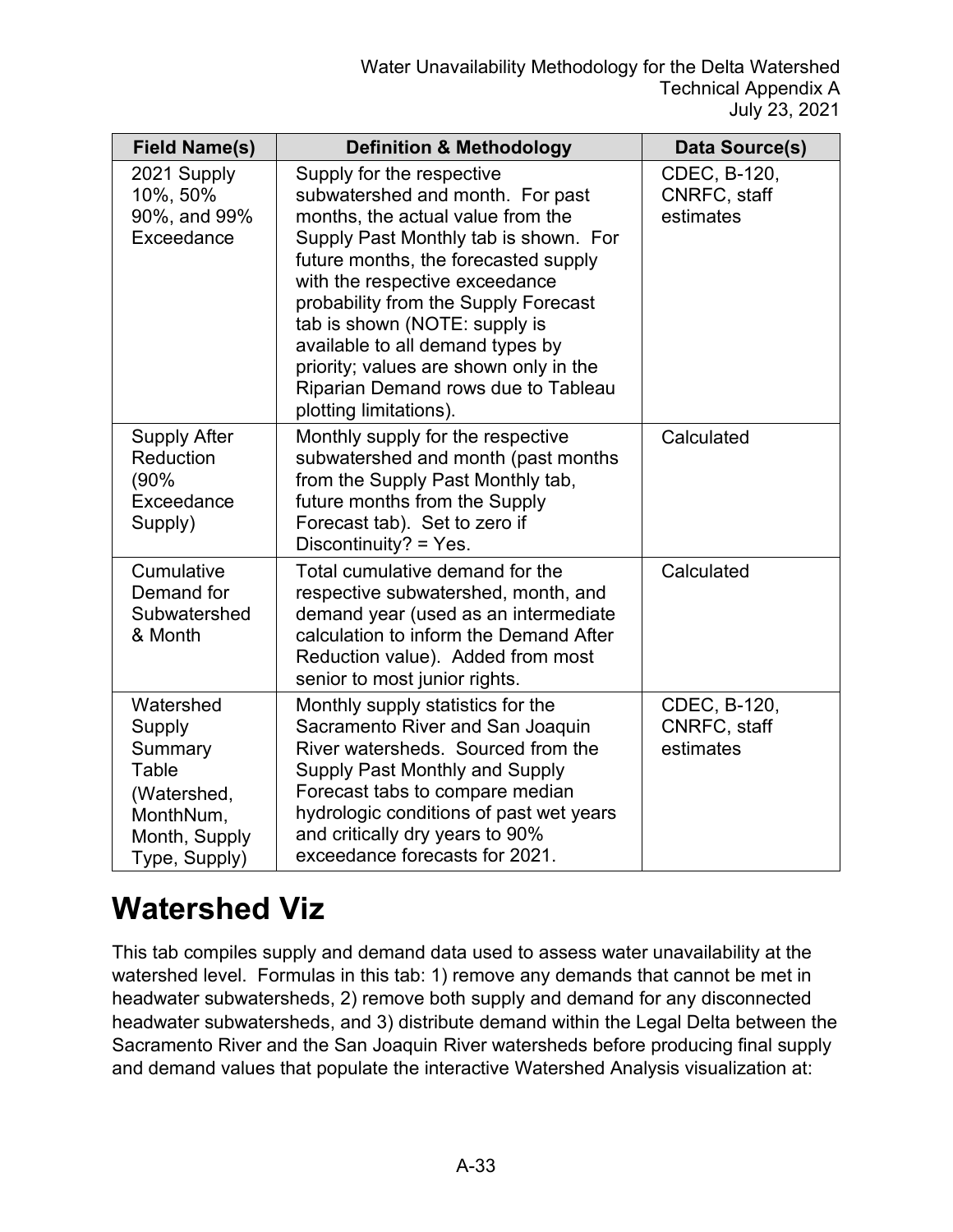|                               | https://www.waterboards.ca.gov/waterrights/water_issues/programs/drought/drought_to |
|-------------------------------|-------------------------------------------------------------------------------------|
| ols methods/delta method.html |                                                                                     |

| <b>Field Name(s)</b>                      | <b>Definition &amp; Methodology</b>                                                                                                                                                                                                                                                                                                                                                                                                                                                                                            | Data Source(s)                    |
|-------------------------------------------|--------------------------------------------------------------------------------------------------------------------------------------------------------------------------------------------------------------------------------------------------------------------------------------------------------------------------------------------------------------------------------------------------------------------------------------------------------------------------------------------------------------------------------|-----------------------------------|
| Watershed                                 | The two primary river systems in the<br>Delta: Sacramento and San Joaquin.                                                                                                                                                                                                                                                                                                                                                                                                                                                     | <b>USGS WBD</b>                   |
| MonthNum and<br>Month                     | The calendar year month of the respective<br>water supply and demand.                                                                                                                                                                                                                                                                                                                                                                                                                                                          | --                                |
| Delta<br>Watershed<br><b>Supply Ratio</b> | The percent of supply that the respective<br>watershed (Sacramento River or San<br>Joaquin River) contributes to the Delta<br>watershed in the respective month. Based<br>on 90% exceedance supply forecasts,<br>including the greater of FNF or<br>subwatershed abandoned flow, and<br>calculated after supplies from<br>disconnected subwatersheds are removed<br>based on demands for the respective<br>year. Sourced from the 2018 and 2019<br>Reduced Supply for Discontinuity columns<br>in the Headwater Reduction tab. | Calculated                        |
| Demand Type                               | Demand category, based on water right<br>priority. Post-1914 appropriative demands<br>are largely separated by priority decade,<br>except for demand by the Central Valley<br>Project and the State Water Project<br>(Project Demand).                                                                                                                                                                                                                                                                                         | eWRIMS w/<br>staff<br>adjustments |
| <b>Demand Year</b>                        | Calendar year of demand data (2018 or<br>2019).                                                                                                                                                                                                                                                                                                                                                                                                                                                                                | eWRIMS<br>database                |
| Headwater<br>Demand<br>Reduction          | The amount of demand removed from the<br>watershed-wide analysis due to reduction<br>of demands that cannot be met by<br>supplies in headwater subwatersheds.<br>Sourced from the Subwatershed Viz tab:<br>Headwater Demand Reduction = Demand<br>column - Demand after Reduction                                                                                                                                                                                                                                              | Calculated                        |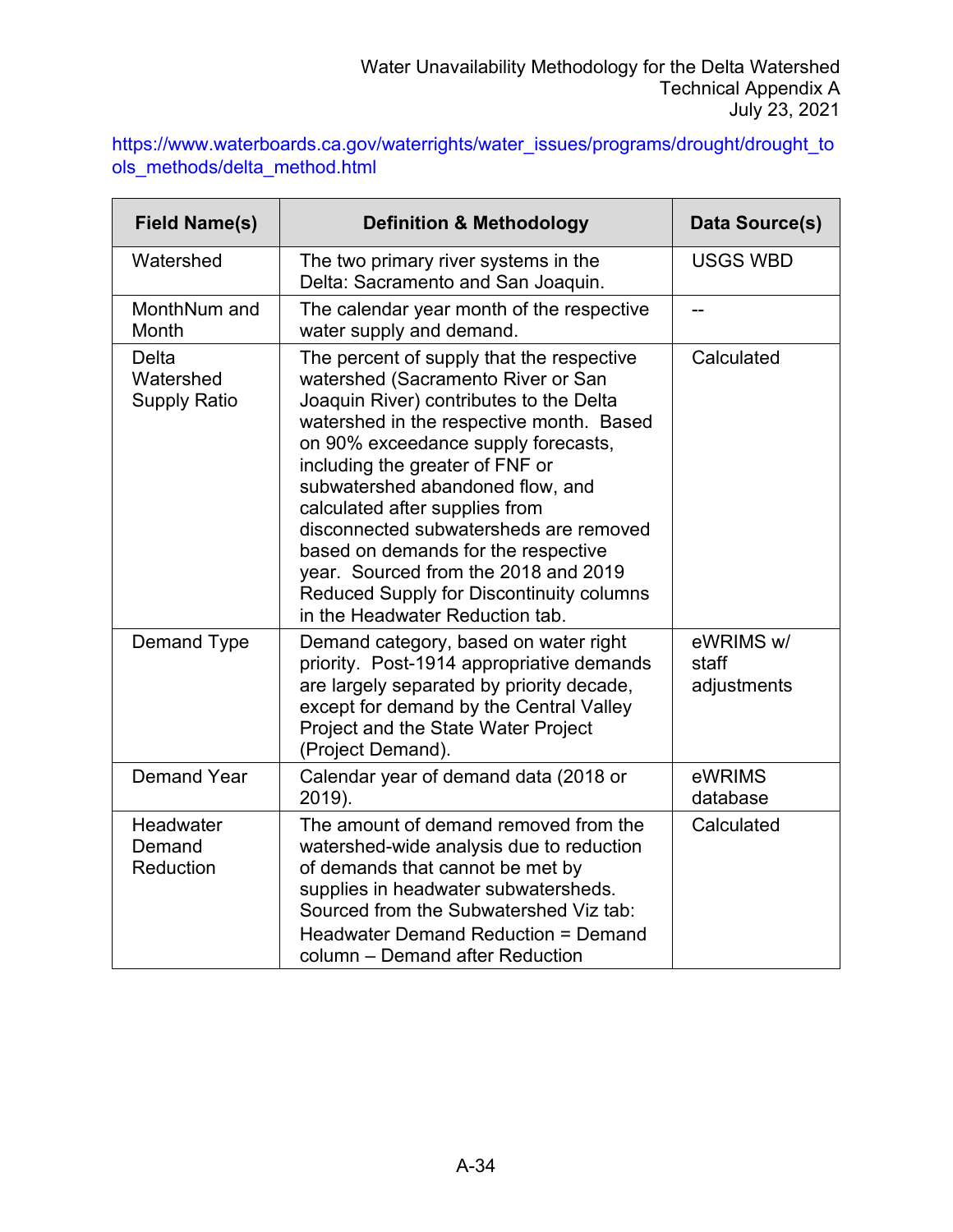| <b>Field Name(s)</b>                                | <b>Definition &amp; Methodology</b>                                                                                                                                                                                                                                                                                                                                                                                                                                                                                                                                                                                                                                                                                                                                                                                                                                                                                         | Data Source(s)                    |
|-----------------------------------------------------|-----------------------------------------------------------------------------------------------------------------------------------------------------------------------------------------------------------------------------------------------------------------------------------------------------------------------------------------------------------------------------------------------------------------------------------------------------------------------------------------------------------------------------------------------------------------------------------------------------------------------------------------------------------------------------------------------------------------------------------------------------------------------------------------------------------------------------------------------------------------------------------------------------------------------------|-----------------------------------|
| Demand w/o<br>Legal Delta<br>(Headwater<br>Reduced) | Total demand for the respective<br>watershed, month, and demand year,<br>excluding demand in the Legal Delta.<br>Sourced from the Demand Separated tab:<br>Demand w/o Legal Delta (Headwater<br>Reduced) = total watershed demand -<br>demand from PODs in the Legal Delta<br>(Legal Delta? = TRUE) - Headwater<br><b>Demand Reduction</b>                                                                                                                                                                                                                                                                                                                                                                                                                                                                                                                                                                                  | Calculated                        |
| Legal Delta<br>Demand                               | Demand for PODs within the Legal Delta<br>(Legal Delta? = TRUE) for the respective<br>month and demand type. Sourced from<br>the Demand Separated tab.                                                                                                                                                                                                                                                                                                                                                                                                                                                                                                                                                                                                                                                                                                                                                                      | eWRIMS w/<br>staff<br>adjustments |
| Legal Delta<br>Demand<br>Prorated by<br>Watershed   | Demand for PODs within the Legal Delta<br>(Legal Delta? = TRUE) for the respective<br>watershed, month, and demand type.<br>Legal Delta demands are prorated<br>between the Sacramento River and San<br>Joaquin River watersheds based on the<br>percent of supply that each contributes in<br>a given month (based on the 90%<br>exceedance supply forecast, accounting<br>for supply reductions due to disconnection<br>and the replacement of abandoned<br>instream flows in excess of subwatershed<br>FNF):<br>Prorated Legal Delta Demand by<br>Watershed = Delta Watershed Supply<br>Ratio * Legal Delta Demand<br>In other words, if the Sacramento River<br>watershed constitutes 80% of Delta<br>watershed supply in a given month, then<br>80% of Legal Delta demand is charged<br>against the Sacramento River watershed<br>supply for that month and 20% is charged<br>against the San Joaquin River watershed. | Calculated                        |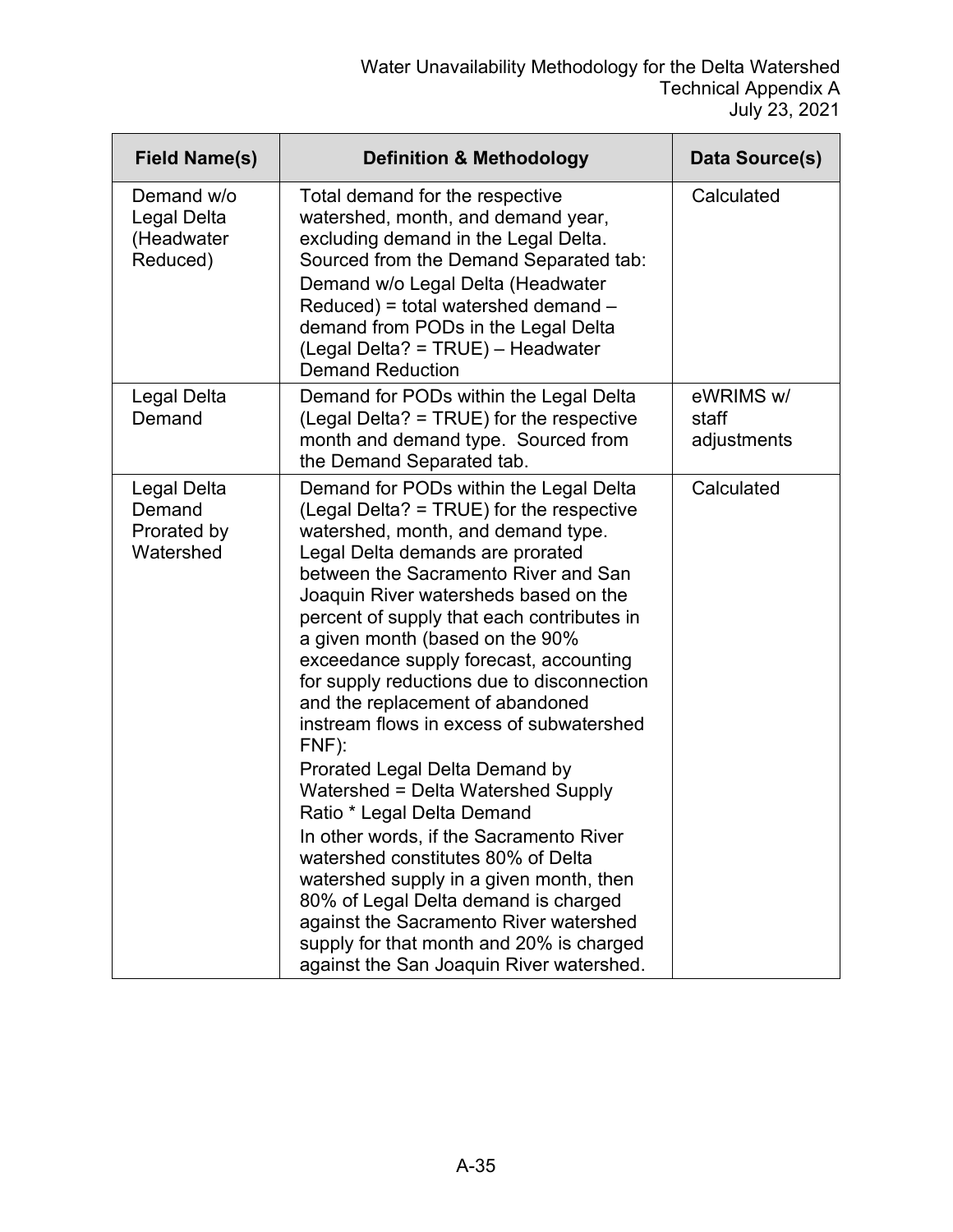| Field Name(s)                | <b>Definition &amp; Methodology</b>                                                                                                                                                                                                                                                                                                                                                               | Data Source(s) |
|------------------------------|---------------------------------------------------------------------------------------------------------------------------------------------------------------------------------------------------------------------------------------------------------------------------------------------------------------------------------------------------------------------------------------------------|----------------|
| Total<br>Watershed<br>Demand | Total demand for the respective<br>watershed, month, and demand year after<br>Legal Delta demand has been prorated<br>between the two watersheds:<br>Total Watershed Demand = Demand w/o<br>Legal Delta (Headwater Reduced) + Legal<br>Delta Demand Prorated by Watershed                                                                                                                         | Calculated     |
| Total<br>Watershed<br>Supply | Total supply for the respective watershed<br>and month after excluding supply from<br>disconnected subwatersheds. Sourced<br>from the 2018 and 2019 Reduced Supply<br>for Discontinuity columns in the<br>Headwater Reduction tab (NOTE: supply<br>is available to all demand types by priority;<br>values are shown only in the Riparian<br>Demand rows due to Tableau plotting<br>limitations). | Calculated     |

# **Daily Supply Viz**

This tab compiles monthly supply data from the Supply Forecast tab and daily supply data from the Supply Daily Monitoring tab to produce a comparison between monthly forecasts and cumulative daily supply, which may be used to adjust the timing or scope of notices of water unavailability. This data populates the interactive Watershed Analysis Weekly Supply Updates visualization at:

[https://www.waterboards.ca.gov/waterrights/water\\_issues/programs/drought/drought\\_to](https://www.waterboards.ca.gov/waterrights/water_issues/programs/drought/drought_tools_methods/delta_method.html) [ols\\_methods/delta\\_method.html](https://www.waterboards.ca.gov/waterrights/water_issues/programs/drought/drought_tools_methods/delta_method.html)

| <b>Field Name(s)</b> | <b>Definition &amp; Methodology</b>                                        | Data Source(s)  |
|----------------------|----------------------------------------------------------------------------|-----------------|
| Date                 | Individual days of the current month.                                      | --              |
| Watershed            | The two primary river systems in the<br>Delta: Sacramento and San Joaquin. | <b>USGS WBD</b> |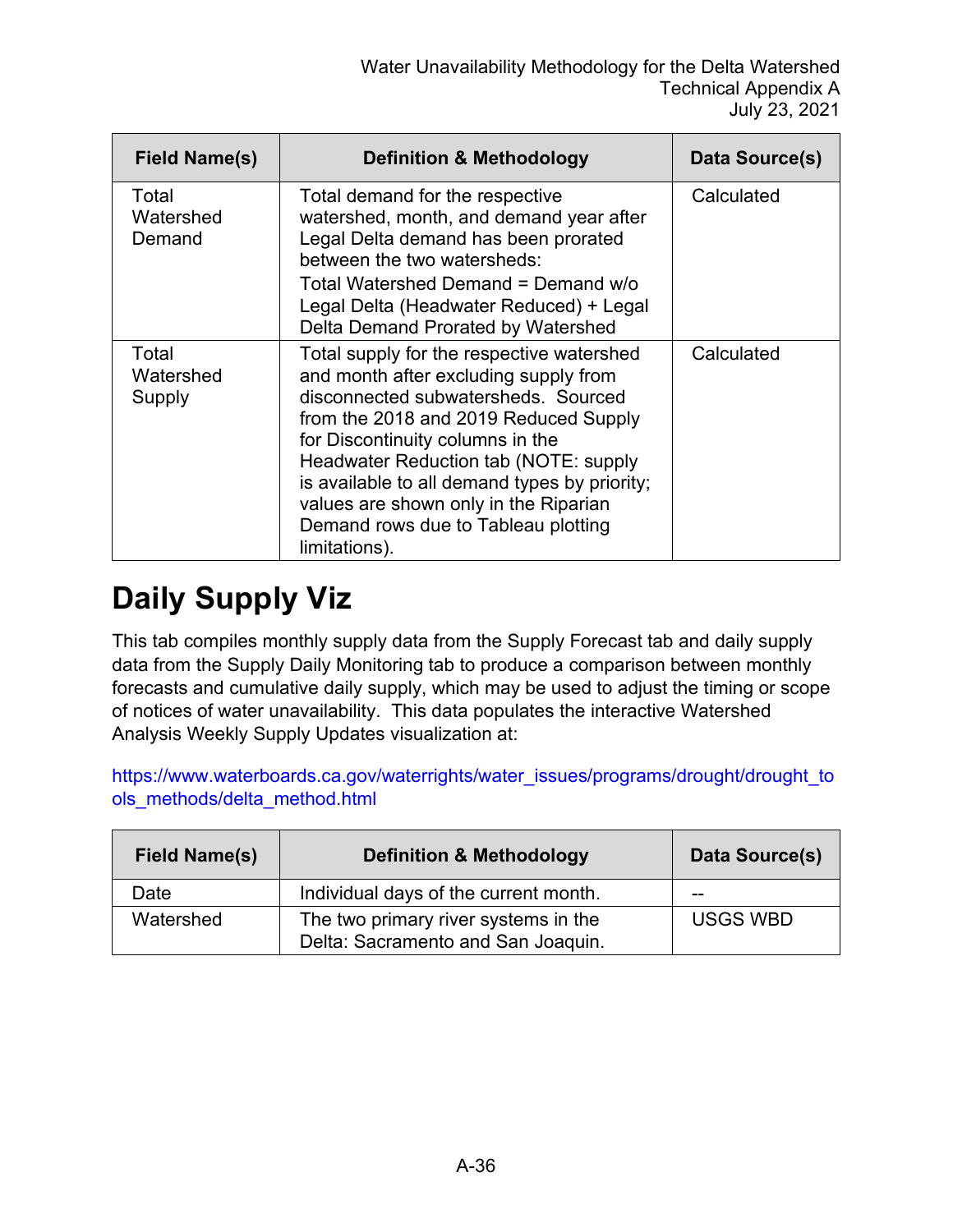| <b>Field Name(s)</b>                                | <b>Definition &amp; Methodology</b>                                                                                                                                                                                                                                                                                                    | Data Source(s)                        |
|-----------------------------------------------------|----------------------------------------------------------------------------------------------------------------------------------------------------------------------------------------------------------------------------------------------------------------------------------------------------------------------------------------|---------------------------------------|
| Daily<br>Cumulative                                 | The cumulative total supply (sum of<br>respective date and all previous days of<br>the month) for the respective watershed,<br>in acre-feet. Equal to '#N/A' if supply data<br>are not available for all subwatersheds in<br>the respective watershed (i.e., dates in the<br>future). Sourced from the Supply Daily<br>Monitoring tab. | CDEC,<br>CNRFC, staff<br>estimates    |
| Fcast 99%,<br>90%, 75%,<br>50%, 25%, and<br>10% exc | Monthly forecasted supply for the<br>respective watershed and exceedance<br>probability, in acre-feet, Equal to the same<br>value for all days of the month in order to<br>plot as a horizontal line. Sourced from the<br>Supply Forecast tab.                                                                                         | $B-120,$<br>CNRFC, staff<br>estimates |

#### **Analysis Headwaters**

This tab contains a tabular version of the water supply and demand visualizations for 14 headwater subwatersheds in the Delta watershed. In each, past and forecasted supplies are used to determine water availability for each water right in order of priority date. Rights which are not expected to have water available to meet their demands due to limited local supplies are flagged for the receipt of a notice of water unavailability, and these unmet demands are excluded from the Watershed Analysis (see next section). If the Headwaters Analysis indicates that any Riparian claims of right (senior demands) would face water unavailability, all supplies and demands from that subwatershed are excluded from its respective Watershed Analysis. In other words, these streams are assumed to not have connectivity to the Delta watershed due to senior demands exceeding all available water supplies.

This analysis is set-up for each headwater subwatershed as follows:

- 1. The water rights listed in the Demand Separated tab of the spreadsheet are grouped by subwatershed.
- 2. Any rights located in the Legal Delta (Legal Delta? = TRUE) are excluded; this only occurs in the furthest downstream reaches of the Putah Creek, Stanislaus River, Calaveras River, and Cosumnes River headwater subwatersheds. Water availability for these rights is only analyzed in the Watershed Analysis, as they are assumed to have access to water from both the Sacramento and San Joaquin Rivers and not be limited by local supplies.
- 3. Any duplicate rights within each subwatershed are merged; this only occurs in the Sacramento River above Bend and Upper American River headwater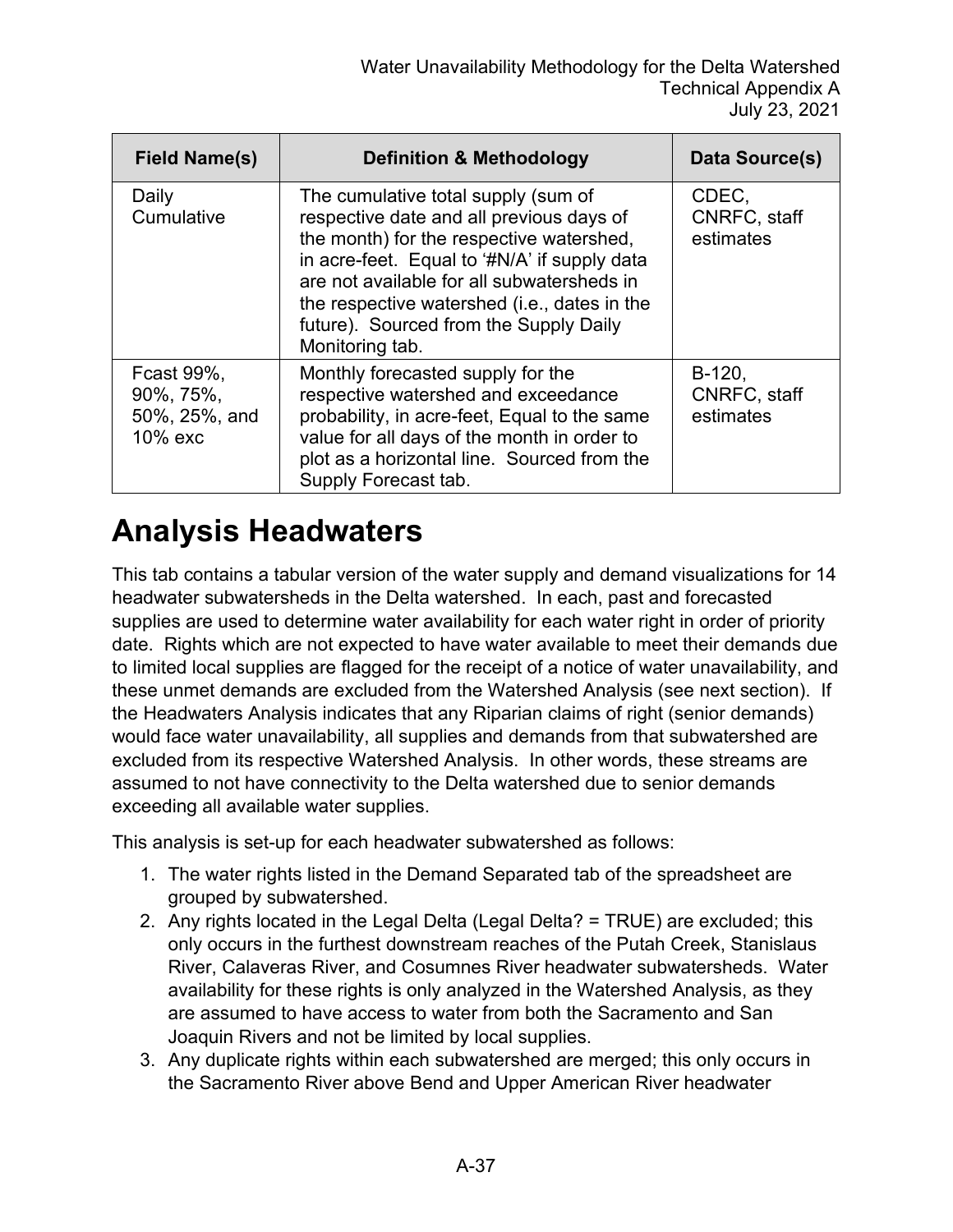subwatersheds, where there are rights that divert from multiple HUC8s within the same subwatershed.

- 4. Rights within each subwatershed are sorted by priority date, with the most senior rights first: Riparian, Pre-1914 Appropriative, Appropriative, Project (see the explanations of Statement assigned categories and priority assumptions in the Demand and Demand Separated sections). All Riparian claims of right are assumed to have senior priority over all pre-1914 appropriative claims, which are in turn assumed to have priority over all post-1914 appropriative rights.
- 5. On a monthly basis for each right within a subwatershed, each of the following parameters is calculated or determined: demand, cumulative supply available, water availability (i.e., will this right receive a notice of water unavailability?), demand met, and demand unmet.

This tab is grouped into sixteen tables. The fourteen tables on the left, separated by black rows, contain the analysis for each headwater subwatershed: Sacramento River above Bend, Stony Creek, Cache Creek, Upper Feather River, Yuba River, Bear River, Upper American River, Putah Creek, Upper San Joaquin River, Merced River, Tuolumne River, Stanislaus River, Calaveras River, and Cosumnes River.

The upper table on the right side of this tab indicates the supply forecast exceedance and monthly supply volumes used for each individual subwatershed, sourced from the Supply Forecast tab. The lower table on the right side of this tab indicates if any Riparian claims within each subwatershed faced water unavailability in each month (i.e., if the subwatershed's supplies and demands should be excluded from the Watershed Analysis due to lack of connectivity with the Delta watershed). These cells have conditional formatting to **highlight red** if the subwatershed lacks connectivity.

NOTE: To save computation time, this tab contains largely static values. The first row of the top table (or the first two rows of the 2021 Supply Cumulative column), **highlighted in blue**, contain sample formulas described in detail in the table below.

| <b>Field Name(s)</b> | <b>Definition &amp; Methodology</b>                                                                                                                                                                                               | Data<br>Source(s)    |
|----------------------|-----------------------------------------------------------------------------------------------------------------------------------------------------------------------------------------------------------------------------------|----------------------|
| Subwatershed         | Smallest area over which water availability<br>is determined, based on one or more<br>HUC8s. This tab contains data for only<br>headwater subwatersheds (see<br>Subwatersheds section), sourced from the<br>Demand Separated tab. | Staff-<br>determined |
| Application ID       | Application ID of each water right, sourced<br>from the Demand Separated tab. Any<br>duplicate Application IDs within a single<br>subwatershed are merged.                                                                        | eWRIMS<br>database   |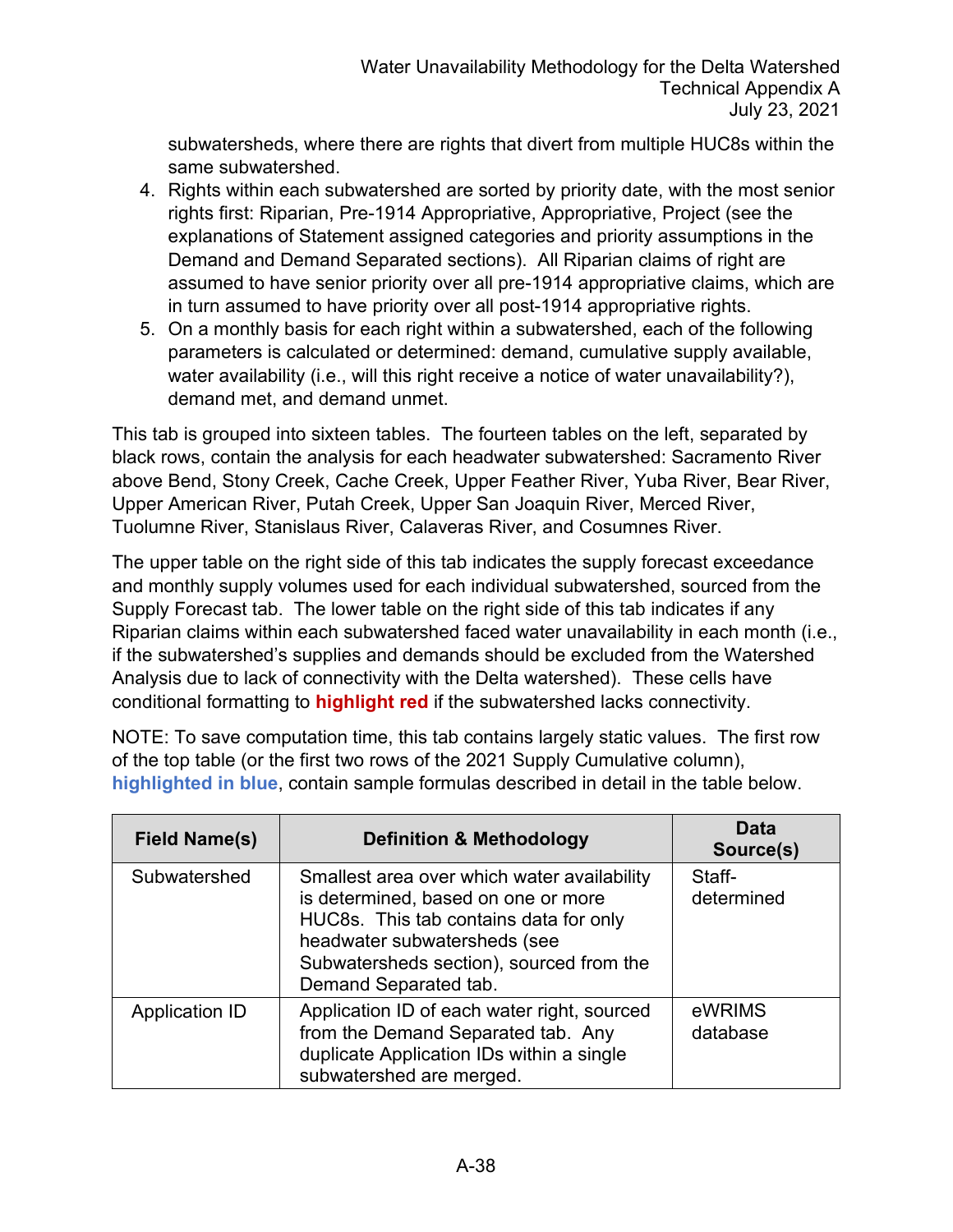| <b>Field Name(s)</b>                  | <b>Definition &amp; Methodology</b>                                                                                                                                                                                                                                                                                                                                                                                                                                                                                                                                        | <b>Data</b><br>Source(s)                                           |
|---------------------------------------|----------------------------------------------------------------------------------------------------------------------------------------------------------------------------------------------------------------------------------------------------------------------------------------------------------------------------------------------------------------------------------------------------------------------------------------------------------------------------------------------------------------------------------------------------------------------------|--------------------------------------------------------------------|
| <b>Primary Owner</b>                  | Name of the primary owner of the water<br>right or water right claim, sourced from the<br>Demand tab.                                                                                                                                                                                                                                                                                                                                                                                                                                                                      | eWRIMS<br>database                                                 |
| <b>Water Right</b><br>Type            | Water right type, sourced from the<br>Demand tab: Appropriative or Statement<br>of Div[ersion] and Use (Riparian,<br>Riparian/Pre-1914, Pre-1914, Reserved,<br>Other, or Unclassified).                                                                                                                                                                                                                                                                                                                                                                                    | eWRIMS<br>database w/<br>staff<br>adjustments                      |
| <b>Priority Date</b>                  | The priority date of a water right or claim,<br>sourced from the Demand tab<br>(YYYY/MM/DD). Riparian, Riparian/Pre-<br>1914, and Other Statements are denoted<br>as 'Riparian' priority and are assumed to<br>be senior to all other demands, while<br>Project rights listed in Board Decision<br>1641 are denoted as 'Project' priority and<br>are assumed to be junior to all other<br>demands.                                                                                                                                                                         | eWRIMS<br>database w/<br>staff<br>adjustments                      |
| 2018 Demand,<br>Jan-Sep               | Monthly demands by each water right in<br>the respective subwatershed, summed<br>from the Demand Separated tab.<br>Excludes any demands in the Legal Delta.                                                                                                                                                                                                                                                                                                                                                                                                                | eWRIMS<br>database w/<br>staff<br>adjustments                      |
| 2021 Supply<br>Cumulative,<br>Jan-Sep | Available water supply to meet each water<br>right's Demand, calculated as follows:<br>- For the first water right in each<br>subwatershed, equal to the<br>subwatershed's monthly supply from the<br>upper-right table in the spreadsheet.<br>- For the next water right, the Supply<br>Cumulative available to the previous right<br>minus the previous rights' Demand<br>Potentially Met in Subwatershed (see<br>below).<br>- Continued for each next junior water<br>right, until all Demands are accounted for<br>or there is no remaining water supply<br>available. | CDEC, B-120,<br>CNRFC, staff<br>estimates,<br>staff-<br>determined |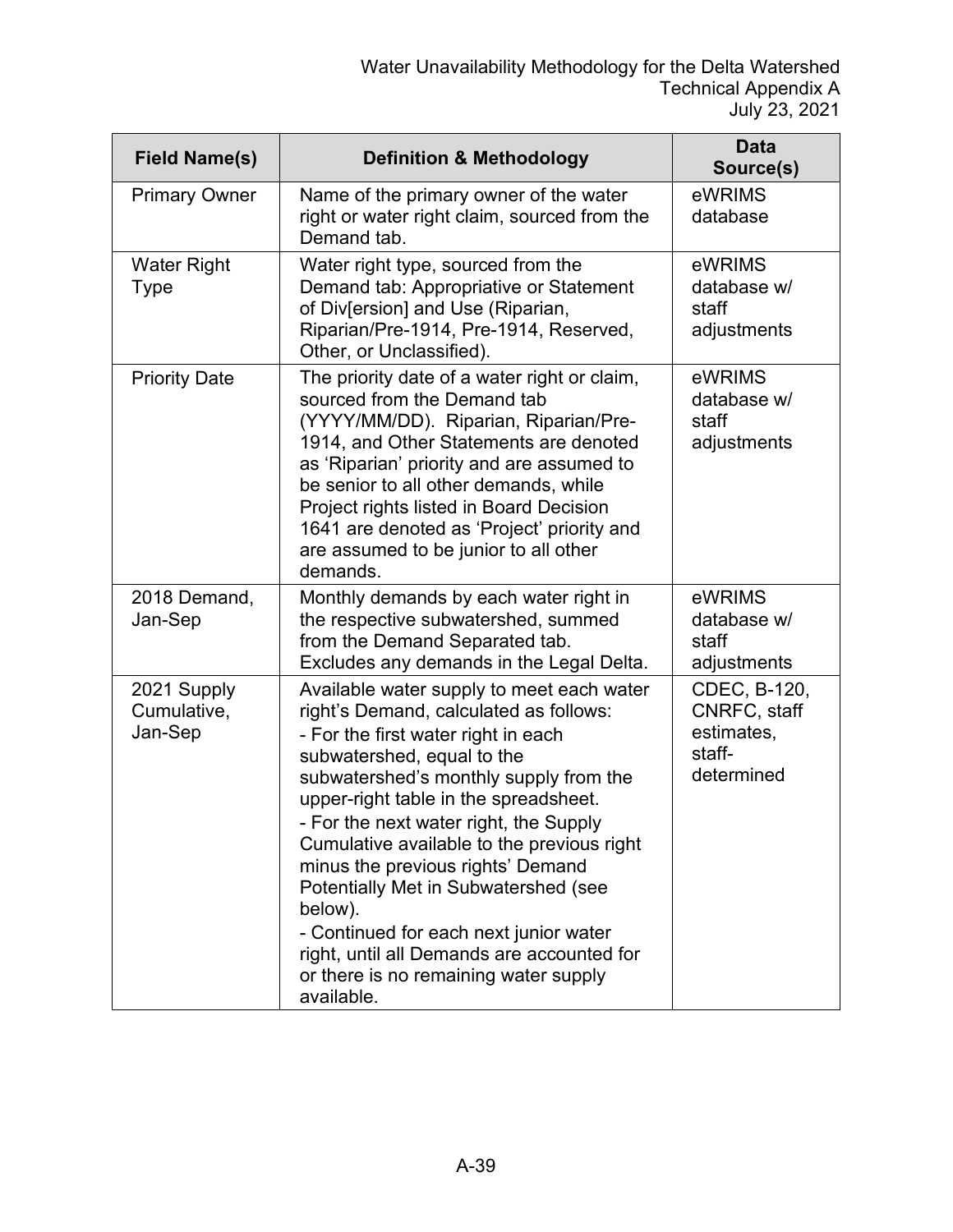| <b>Field Name(s)</b>                                                      | <b>Definition &amp; Methodology</b>                                                                                                                                                                                                                                                                                                                                                                    | <b>Data</b><br>Source(s) |
|---------------------------------------------------------------------------|--------------------------------------------------------------------------------------------------------------------------------------------------------------------------------------------------------------------------------------------------------------------------------------------------------------------------------------------------------------------------------------------------------|--------------------------|
| Water<br>Unavailable?<br>Jan-Sep                                          | If water is anticipated to be unavailable to<br>the respective water right in the respective<br>month. Determined if Demand exceeds<br>Supply Cumulative (TRUE/FALSE).<br>These cells have conditional formatting to<br>highlight red if water is unavailable for a<br>given right and month.                                                                                                          | Staff-<br>determined     |
| Demand<br><b>Potentially Met</b><br><i>in</i><br>Subwatershed,<br>Jan-Sep | Amount of each right's Demand which can<br>be met by available supply within a given<br>month, calculated as follows:<br>- If Supply Cumulative > Demand, equal to<br>Demand.<br>- If 0 < Supply Cumulative < Demand,<br>equal to Supply Cumulative (i.e., Water<br>Unavailable, but a portion of Demand can<br>be met).<br>- If Supply Cumulative $= 0$ , equal to zero<br>(i.e., Water Unavailable). | Calculated               |
| Demand<br>Unmet in<br>Subwatershed,<br>Jan-Sep                            | Amount of each right's Demand which<br>cannot be met by available water supply<br>within a given month, calculated as<br>follows:<br>- If Demand Potentially Met = Demand,<br>equal to zero.<br>- If Demand Potentially Met < Demand,<br>equal to Demand - Demand Potentially<br>Met.<br>- If Demand Potentially Met $= 0$ , equal to<br>Demand.                                                       | Calculated               |

#### **Analysis Watersheds**

This tab contains a tabular version of the Sacramento and San Joaquin Watershed-wide water supply and demand visualizations. In each watershed, total forecasted supplies are used to determine water availability for each right in order of priority date. Demands compared in this analysis include those in headwater subwatersheds which may be met by local supplies (see previous section), as well as all demands located in lower subwatersheds and within the Legal Delta. Rights which are not expected to have water available to meet their demands are flagged for the receipt of a notice of water unavailability. This is in addition to notices identified in the Headwater Subwatershed Analysis; while there may be enough water present locally to meet a given demand,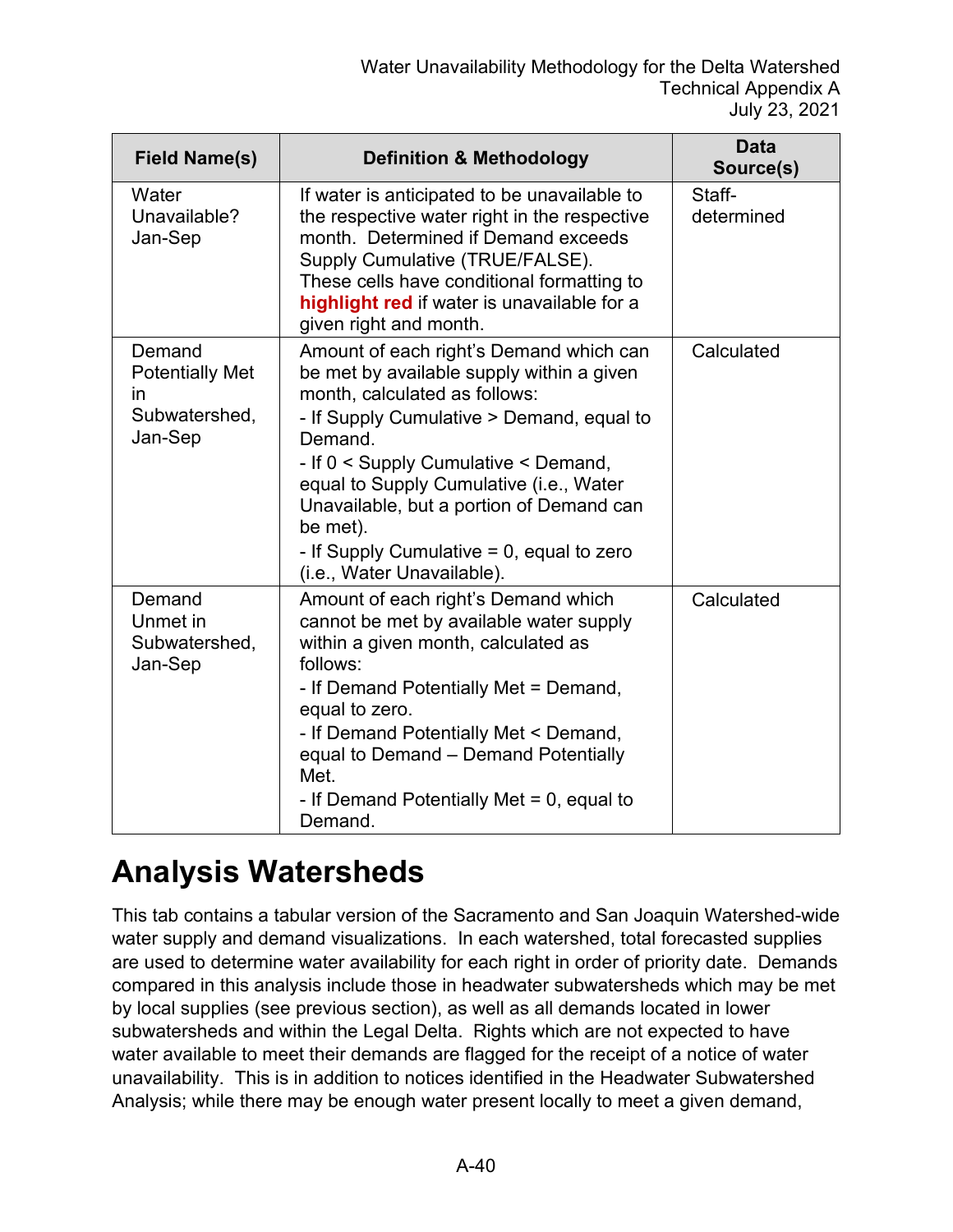those supplies may not actually be available if they are needed to supply more senior rights further downstream in the watershed. Headwater subwatersheds where senior demands (Priority Date = Riparian) may receive notices have their supplies and demands removed from the Watershed Analysis.

This analysis is set-up for each watershed as follows:

- 1. The water rights listed in the Demand Separated tab of the spreadsheet are grouped by watershed. Rights within the Legal Delta (Legal Delta? = TRUE) are present in both watersheds so that they can be prorated to each based on available supplies.
- 2. Any duplicate rights within each subwatershed are merged; this occurs only in the Sacramento River above Bend, Upper American River, Upper Sacramento Valley, Sacramento Valley Floor, and San Joaquin Valley Floor subwatersheds, where some rights divert from multiple HUC8s within the same subwatershed.
- 3. Rights within each subwatershed are sorted by priority date, with the most senior rights first: Riparian, Pre-1914 Appropriative, Appropriative, Project (see the explanations of Statement assigned categories and priority assumptions in the Demand and Demand Separated sections). All Riparian claims of right are assumed to have senior priority over all pre-1914 appropriative claims, which are in turn assumed to have priority over all post-1914 appropriative rights.
- 4. On a monthly basis for each right within a watershed, each of the following parameters is calculated or determined: demand (both total and headwater subwatershed demand which can potentially be met by local supplies), cumulative supply available, water availability (i.e., will this right receive a notice of water unavailability?), demand met, and demand unmet.

This tab is grouped into four tables. The two tables on the left, separated by black rows, contain the analysis for the Sacramento and San Joaquin River watersheds. The upper table on the right side of this tab indicates the supply forecast exceedance and monthly supply volumes used for each individual subwatershed, which are summed to a total for each watershed. Monthly supply ratios for the Delta watershed are calculated for each watershed for the purpose of Legal Delta demand proration. The lower table on the right side of this tab indicates any headwater subwatersheds whose supplies and demands were excluded if any Riparian claims were flagged for receipt of a notice of water unavailability (sourced from the Analysis Headwaters tab). These cells have conditional formatting to **highlight red** if the subwatershed was excluded.

NOTE: To save computation time, this tab contains largely static values. The first row of the top table (or the first two rows of the 2021 Supply Cumulative column), **highlighted in blue**, contain sample formulas described in detail in the table below.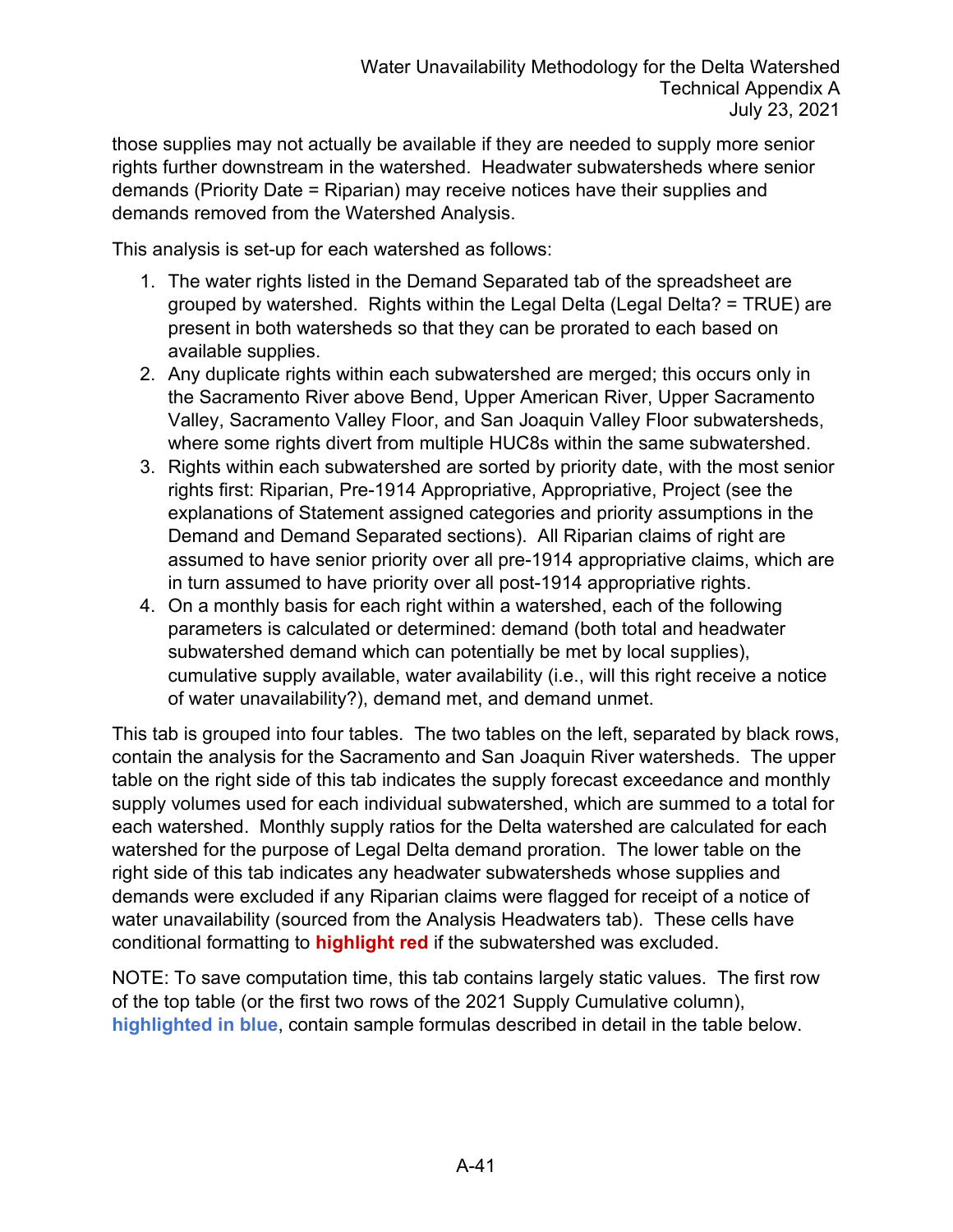| <b>Field Name(s)</b>       | <b>Definition &amp; Methodology</b>                                                                                                                                                                                                                                                                                                                                                            | <b>Data</b><br>Source(s)                      |
|----------------------------|------------------------------------------------------------------------------------------------------------------------------------------------------------------------------------------------------------------------------------------------------------------------------------------------------------------------------------------------------------------------------------------------|-----------------------------------------------|
| Watershed                  | The watershed in which the demand<br>occurs, Sacramento River or San Joaquin<br>River. Sourced from the Demand<br>Separated tab. Legal Delta demands<br>(Legal Delta? = TRUE) are present in both<br>watersheds, with their demands prorated<br>between them.                                                                                                                                  | <b>USGS WBD</b>                               |
| Subwatershed               | Smallest area over which water availability<br>is determined, based on one or more<br>HUC8s. Sourced from the Demand<br>Separated tab.                                                                                                                                                                                                                                                         | Staff-<br>determined                          |
| <b>Application ID</b>      | Application ID of each water right, sourced<br>from the Demand Separated tab. Any<br>duplicate Application IDs within a single<br>subwatershed are merged.                                                                                                                                                                                                                                     | eWRIMS<br>database                            |
| <b>Water Right</b><br>Type | Water right type, sourced from the<br>Demand tab: Appropriative or Statement<br>of Div[ersion] and Use (Riparian,<br>Riparian/Pre-1914, Pre-1914, Reserved,<br>Other, or Unclassified).                                                                                                                                                                                                        | eWRIMS<br>database w/<br>staff<br>adjustments |
| <b>Primary Owner</b>       | Name of the primary owner of the water<br>right or water right claim, sourced from the<br>Demand tab.                                                                                                                                                                                                                                                                                          | eWRIMS<br>database                            |
| <b>Priority Date</b>       | The priority date of a water right or claim,<br>sourced from the Demand tab<br>(YYYY/MM/DD). Riparian, Riparian/Pre-<br>1914, and Other Statements are denoted<br>as 'Riparian' priority and assumed to be<br>senior to all other demands, while Project<br>rights listed in Board Decision 1641 are<br>denoted as 'Project' priority and are<br>assumed to be junior to all other<br>demands. | eWRIMS<br>database w/<br>staff<br>adjustments |
| Legal Delta?               | If demand for that row occurs within the<br>Legal Delta (TRUE/FALSE), sourced from<br>the Demand Separated tab. Each water<br>right located in the Legal Delta is present<br>in both the Sacramento and San Joaquin<br><b>Watershed Analyses.</b>                                                                                                                                              | eWRIMS<br>database w/<br>staff<br>adjustments |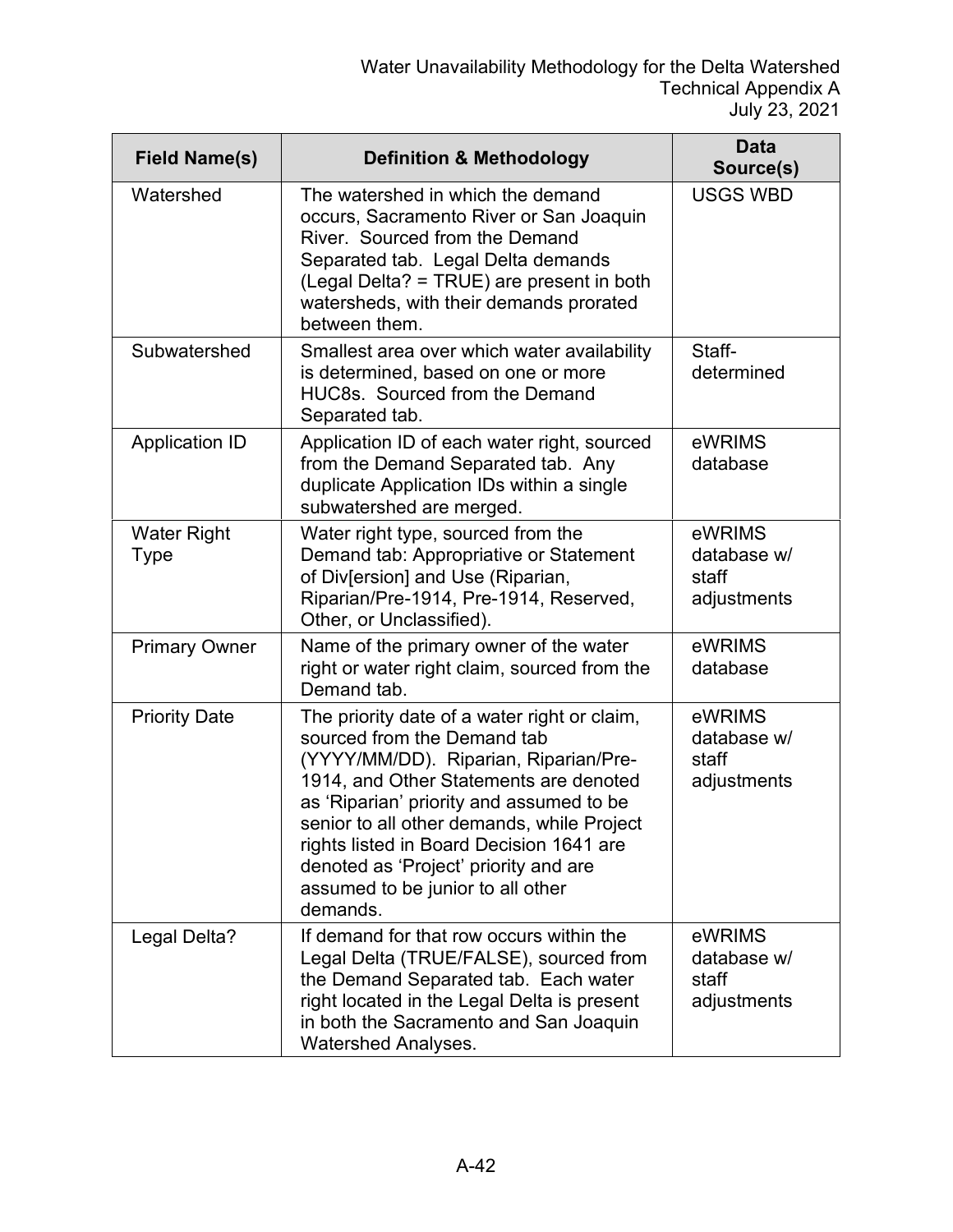| <b>Field Name(s)</b>                                                      | <b>Definition &amp; Methodology</b>                                                                                                                                                                                                                                                                                                                                                                                                                                                                                                             | <b>Data</b><br>Source(s)                      |
|---------------------------------------------------------------------------|-------------------------------------------------------------------------------------------------------------------------------------------------------------------------------------------------------------------------------------------------------------------------------------------------------------------------------------------------------------------------------------------------------------------------------------------------------------------------------------------------------------------------------------------------|-----------------------------------------------|
| Headwater<br>Subwatershed?                                                | If demand for that row occurs within a<br>headwater subwatershed (TRUE/FALSE),<br>sourced from the Subwatersheds tab.                                                                                                                                                                                                                                                                                                                                                                                                                           | Staff-<br>determined                          |
| 2018 Demand,<br>Jan-Sep                                                   | Monthly demands by each water right in<br>the respective subwatershed, summed<br>from the Demand Separated tab. If the<br>right is located in the Legal Delta (Legal<br>Delta? = TRUE), the demand is multiplied<br>by the respective watershed's supply ratio<br>for the respective month (from the upper-<br>right table in the spreadsheet) in order to<br>prorate these demands between both<br>watersheds.                                                                                                                                 | eWRIMS<br>database w/<br>staff<br>adjustments |
| Water<br>Unavailable in<br>Subwatershed?<br>Jan-Sep                       | If water is anticipated to be unavailable in<br>a headwater subwatershed<br>(TRUE/FALSE):<br>- If located in a headwater subwatershed,<br>equal to the Water Unavailable? value in<br>the Analysis Headwaters tab for the<br>respective right and month.<br>- FALSE if located in a lower<br>subwatershed.<br>These cells have conditional formatting to<br>highlight red if water is unavailable for a<br>given right and month.                                                                                                               | Staff-<br>determined                          |
| Demand<br><b>Potentially Met</b><br><i>in</i><br>Subwatershed,<br>Jan-Sep | Monthly demands by each water right<br>which can physically be met within the<br>respective subwatershed:<br>- If any Riparian Statements received<br>notices in the given headwater<br>subwatershed and month, equal to zero<br>(see lower table to right in spreadsheet).<br>- If located in a headwater subwatershed<br>and nonzero, equal to the Demand<br>Potentially Met in Subwatershed value in<br>the Analysis Headwaters tab for the<br>respective right and month.<br>- If located in a lower subwatershed, equal<br>to 2018 Demand. | Calculated                                    |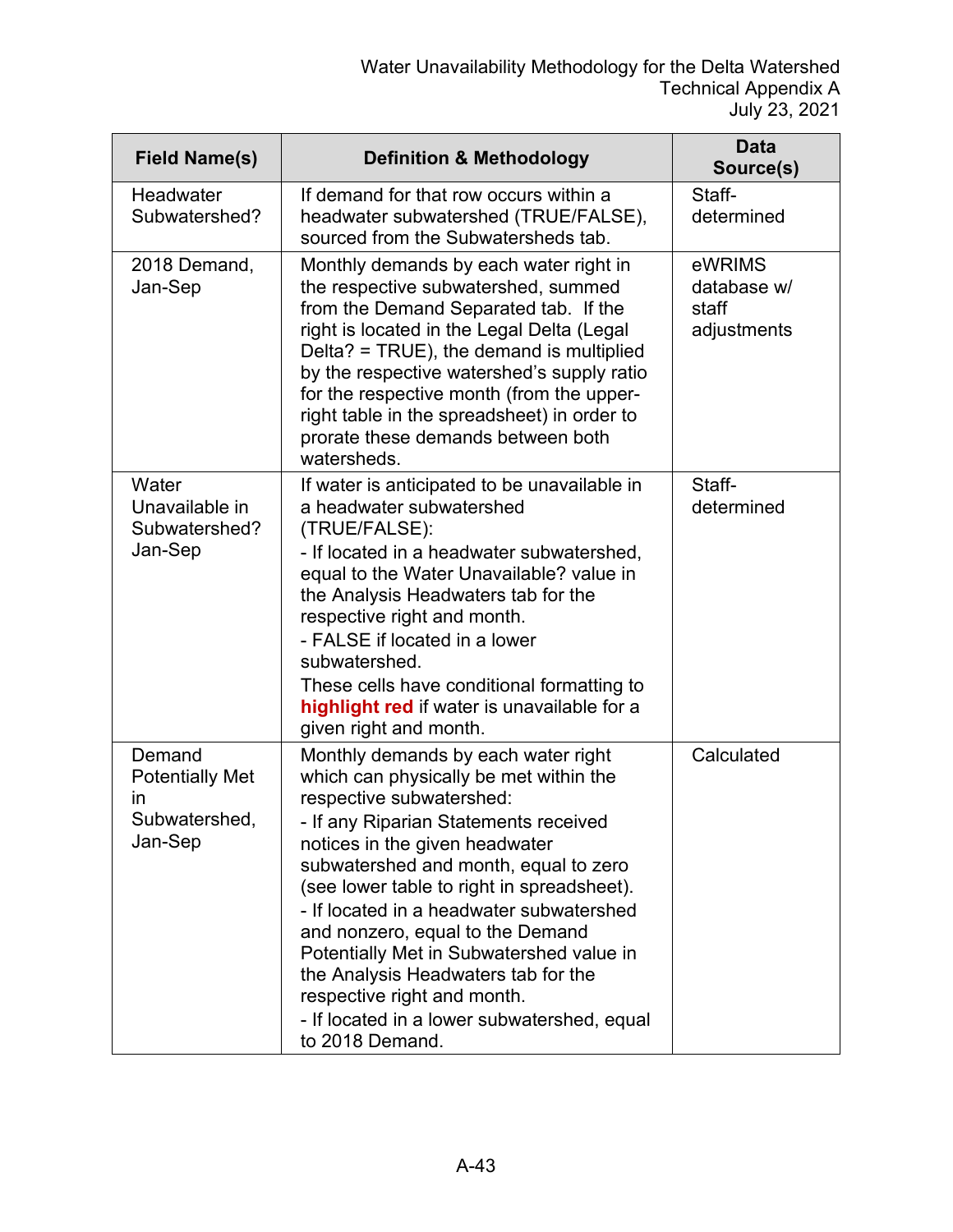| <b>Field Name(s)</b>                             | <b>Definition &amp; Methodology</b>                                                                                                                                                                                                                                                                                                                                                                                                                                                                                                                                       | <b>Data</b><br>Source(s)                  |
|--------------------------------------------------|---------------------------------------------------------------------------------------------------------------------------------------------------------------------------------------------------------------------------------------------------------------------------------------------------------------------------------------------------------------------------------------------------------------------------------------------------------------------------------------------------------------------------------------------------------------------------|-------------------------------------------|
| 2021 Supply<br>Cumulative,<br>Jan-Sep            | Available water supply to meet each water<br>right's Demand Potentially Met, calculated<br>as follows:<br>- For the first water right in each<br>watershed, equal to the total watershed<br>monthly supply from the upper-right table<br>in the spreadsheet.<br>- For the next water right, the Supply<br>Cumulative available to the previous right<br>minus the previous right's Demand Met in<br>Watershed (see below).<br>- Continued for each next junior water<br>right, until all Demands are accounted for<br>or there is no remaining water supply<br>available. | CDEC, B-120,<br>CNRFC, staff<br>estimates |
| Water<br>Unavailable in<br>Watershed?<br>Jan-Sep | If water is anticipated to be unavailable to<br>the respective water right in the respective<br>month. Determined if Demand Potentially<br>Met exceeds Supply Cumulative<br>(TRUE/FALSE). These cells have<br>conditional formatting to highlight red if<br>water is unavailable for a given right and<br>month.                                                                                                                                                                                                                                                          | Staff-<br>determined                      |
| Demand Met in<br>Watershed,<br>Jan-Sep           | Amount of each right's Demand<br>Potentially Met which can be met by<br>available supply within a given month,<br>calculated as follows:<br>- If Supply Cumulative > Demand<br>Potentially Met, equal to Demand<br>Potentially Met.<br>- If 0 < Supply Cumulative < Demand<br>Potentially Met, equal to Supply<br>Cumulative (i.e., Water Unavailable, but a<br>portion of Demand can be met).<br>- If Supply Cumulative $= 0$ , equal to zero<br>(i.e., Water Unavailable).                                                                                              | Calculated                                |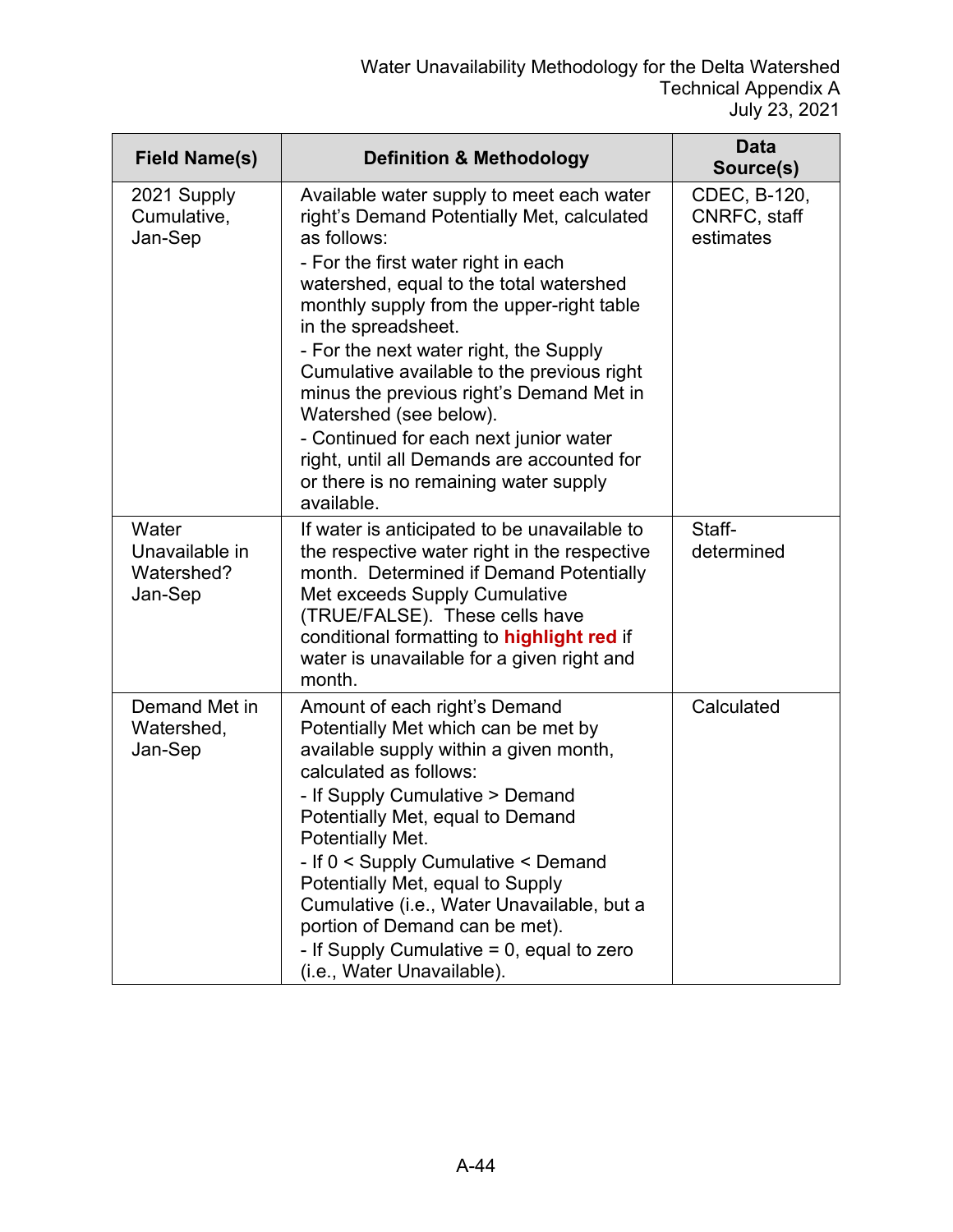| <b>Field Name(s)</b>                        | <b>Definition &amp; Methodology</b>                                                                                                                                                                                                                                                                                                                                                                             | <b>Data</b><br>Source(s) |
|---------------------------------------------|-----------------------------------------------------------------------------------------------------------------------------------------------------------------------------------------------------------------------------------------------------------------------------------------------------------------------------------------------------------------------------------------------------------------|--------------------------|
| Demand<br>Unmet in<br>Watershed,<br>Jan-Sep | Amount of each right's Demand which can<br>be physically met in the watershed that<br>will be unmet by available water supply<br>within a given month, calculated as<br>follows:<br>- If Demand Met = Demand Potentially<br>Met, equal to zero.<br>- If Demand Met < Demand Potentially<br>Met, equal to Demand Potentially Met -<br>Demand Met.<br>- If Demand Met $= 0$ , equal to Demand<br>Potentially Met. | Calculated               |
| Water<br>Unavailable?<br>Jan-Sep            | If the water right is anticipated to receive a<br>notice of water unavailability in the given<br>month, either from the Headwaters<br>Analysis (Water Unavailable in<br>Subwatershed?) or Watershed Analysis<br>(Water Unavailable in Watershed?).<br>These cells have conditional formatting to<br>highlight red if water is unavailable for a<br>given right and month.                                       | Staff-<br>determined     |
| Demand<br>Deficit, Jan-<br>Sep              | Amount of each right's total Demand<br>which will be unmet, either by unavailable<br>headwater subwatershed supply or by<br>overall watershed supply, within a given<br>month. Calculated as follows:<br>- If Subwatershed is disconnected, equal<br>to Demand Unmet in Subwatershed from<br>the Headwater Analysis tab.<br>- If Subwatershed is not disconnected,<br>equal to Demand Unmet in Watershed.       | Calculated               |

### **Analysis Legal Delta**

This tab contains information on water rights located in the Legal Delta. Because these rights are assumed to have access to supplies from both the Sacramento and San Joaquin Rivers to meet their demands (see 2018 Demand column in Analysis Watersheds tab), this tab quantifies total demands and demands met from each watershed to identify which rights may receive notices of water unavailability. Per State Water Board Order WR 89-8, this analysis assumes that demands by Statements of Diversion and Use claiming only Riparian water rights can only be met by supply from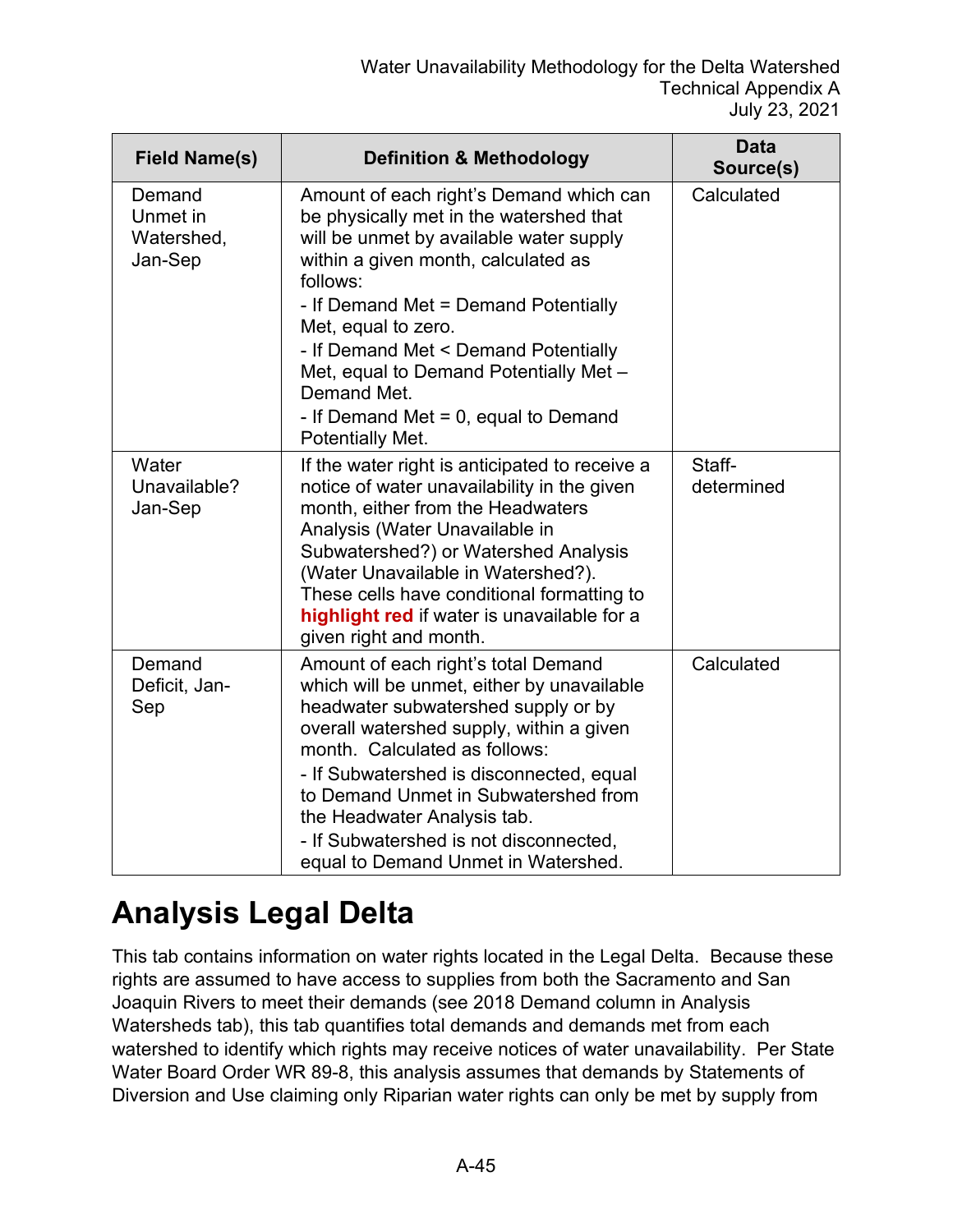the watershed in which they are located; therefore, they are excluded from all demand proration between watersheds and are not listed in this tab.

Water rights in the Legal Delta will only receive a notice if water is anticipated to be unavailable from both watersheds. This tab does not contain any new analysis, it only compiles values from the Analysis Watersheds tab for rights located in the Legal Delta (Legal Delta? = TRUE in the Demand Separated tab). Duplicate rights were merged in this tab, so each row represents a single water right's total demand.

NOTE: To save computation time, this tab contains largely static values. The first row of the table, **highlighted in blue**, contain sample formulas described in detail in the table below.

| <b>Field Name(s)</b>                       | <b>Definition &amp; Methodology</b>                                                                                                                                                                                                                                                                                                                                             | <b>Data</b><br>Source(s)                      |
|--------------------------------------------|---------------------------------------------------------------------------------------------------------------------------------------------------------------------------------------------------------------------------------------------------------------------------------------------------------------------------------------------------------------------------------|-----------------------------------------------|
| <b>Application ID</b>                      | Application ID of each water right, sourced<br>from the Demand Separated tab.                                                                                                                                                                                                                                                                                                   | eWRIMS<br>database                            |
| <b>Primary Owner</b>                       | Name of the primary owner of the water<br>right or water right claim, sourced from the<br>Demand tab.                                                                                                                                                                                                                                                                           | eWRIMS<br>database                            |
| <b>Priority Date</b>                       | The priority date of a water right or claim,<br>sourced from the Demand tab<br>(YYYY/MM/DD). Riparian/Pre-1914 and<br>Other Statements are denoted as<br>'Riparian' priority and assumed to be<br>senior to all other demands, while Project<br>rights listed in Board Decision 1641 are<br>denoted as 'Project' priority and are<br>assumed to be junior to all other demands. | eWRIMS<br>database w/<br>staff<br>adjustments |
| 2018<br>Sacramento<br>Demand, Jan-<br>Sep  | Monthly demands by each water right from<br>the Sacramento River watershed, sourced<br>from the 2018 Demand column of the<br>Analysis Watersheds tab.                                                                                                                                                                                                                           | eWRIMS<br>database w/<br>staff<br>adjustments |
| 2018 San<br>Joaquin<br>Demand, Jan-<br>Sep | Monthly demands by each water right from<br>the San Joaquin River watershed, sourced<br>from the 2018 Demand column of the<br>Analysis Watersheds tab.                                                                                                                                                                                                                          | eWRIMS<br>database w/<br>staff<br>adjustments |